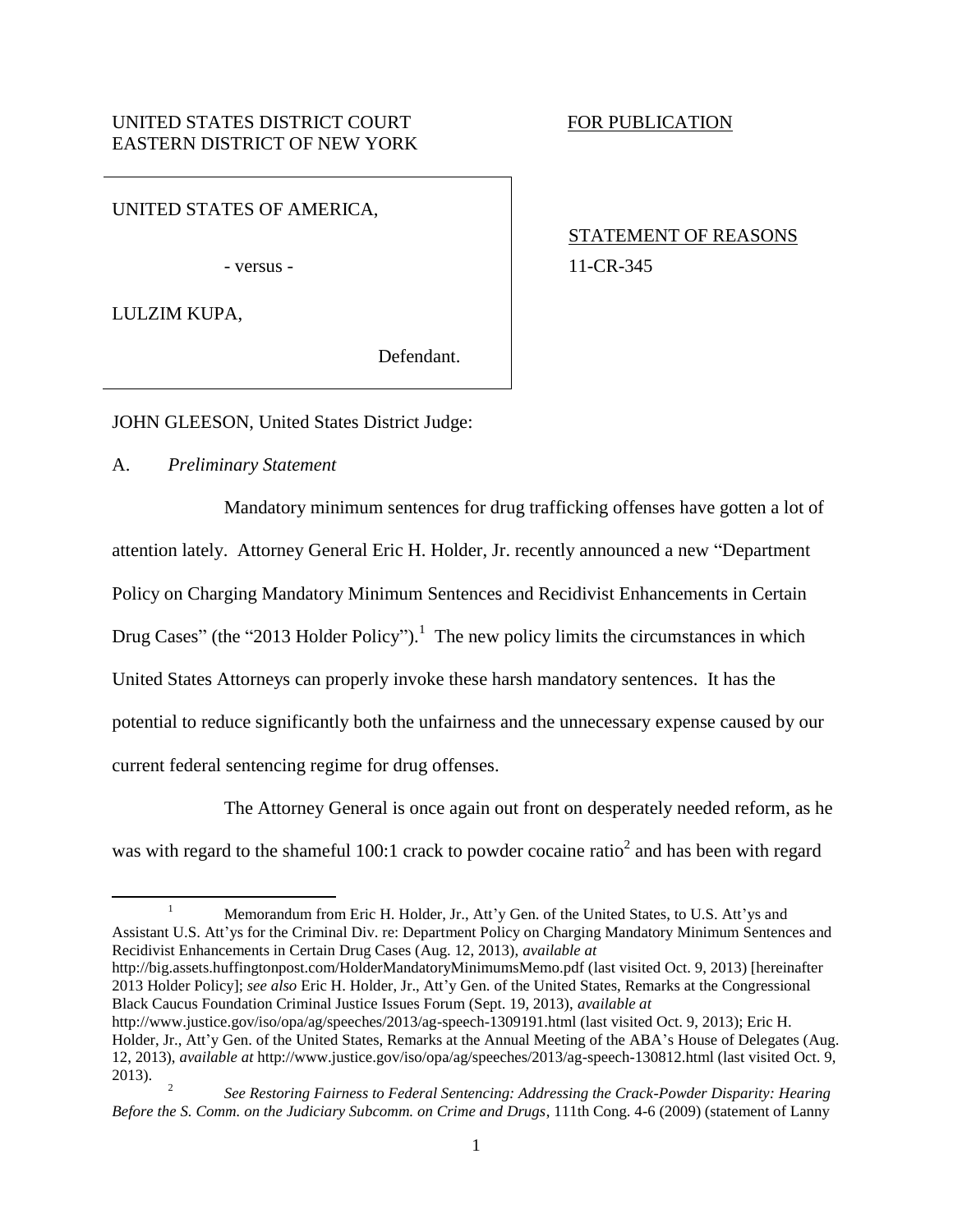to alternatives to incarceration in both the federal and state systems.<sup>3</sup> He deserves praise for his

leadership, and there are signs in both Congress<sup>4</sup> and the United States Sentencing Commission<sup>5</sup>

that it is becoming contagious.

 $\overline{\phantom{a}}$ 

This statement of reasons relates to an important subset of the drug offense

mandatory minimum cases<sup>6</sup> – those in which prosecutors use or threaten to use their power to file

The Smarter Sentencing Act, S. 1040, 113th Cong. (2013), introduced on July 31, 2013 by Senators Dick Durbin, Mike Lee, and Patrick Leahy, would, *inter alia*, (1) enlarge so-called "safety valve" relief from the drug offense mandatory minimums, 18 U.S.C. § 3553(f), to include defendants with up to three criminal history points; (2) make the changes to crack sentences in the Fair Sentencing Act of 2010 retroactive; (3) reduce the ten-year mandatory minimum discussed below and in *United States v. Dossie*, 851 F. Supp. 2d 478 (E.D.N.Y. 2012), to five years; (4) reduce the corresponding five-year mandatory minimum to two years; and (5) direct the Sentencing Commission to make appropriate matching reductions in the Guidelines. On March 20, 2013 Senators Rand Paul and Patrick Leahy introduced the Justice Safety Valve Act of 2013, S. 691, 113th Cong. (2013), which would extend "safety valve" relief to all federal crimes subject to mandatory minimum penalties.

The decision by the Department of Justice ("DOJ") to restrict the use of mandatory minimum penalties to the kinds of cases for which Congress enacted them places in clear relief the compelling need for the Commission to delink the Guidelines ranges for drug trafficking offenses from those mandatory minimums. *See United States v. Diaz*, No. 11-cr-821, 2013 WL 322243 (E.D.N.Y. Jan. 28, 2013). The Commission recently made consideration of that delinkage one of its top priorities. *See* Press Release, U.S. SENTENCING COMM'N, U.S. Sentencing Commission Selects Policy Priorities for the 2013-2014 Guidelines Amendment Cycle: Continued Work on Mandatory Minimum Penalties, Review of Drug Guidelines on List of Priorities (Aug. 15, 2013), *available at* http://www.ussc.gov/Legislative\_and\_Public\_Affairs/Newsroom/Press\_Releases/20130815\_Press\_Release.pdf (last visited Oct. 9, 2013) ("The Commission also set out as an important new priority reviewing the sentencing guidelines applicable to drug offenses, including consideration of changing the guideline levels based on drug quantities."). Attorney General Holder's new policy basically instructs federal prosecutors to consider whether sentences below the advisory ranges are appropriate until those ranges are delinked from the mandatory minimum penalties. 2013 Holder Policy, *supra* note 1, at 3 ("In cases where the properly calculated guideline range meets or exceeds the mandatory minimum, prosecutors should consider whether a below-guidelines sentence is sufficient to satisfy the purposes of sentencing as set forth in 18 U.S.C. § 3553(a).").

<sup>6</sup> This memorandum focuses on drug trafficking cases, which constitute roughly 93% of all federal drug cases. *See* U.S. SENTENCING COMM'N, 2012 SOURCEBOOK OF FEDERAL SENTENCING STATISTICS tbl. 3 (2012) [hereinafter 2012 SOURCEBOOK].

A. Breuer, Assistant Att'y Gen., Criminal Div., U.S. Dep't of Justice). The following year Congress passed the Fair Sentencing Act of 2010 § 2(a), Pub. L. No. 111-220, 124 Stat. 2372 (codified as amended in scattered sections of 21 U.S.C.), which reduced the ratio to 18:1, and the United States Sentencing Commission amended the Guidelines ranges proportionately, U.S. SENTENCING GUIDELINES MANUAL app. C, Vol. III, amend. 748, 750 (2011).

<sup>3</sup> *See* Holder, Remarks at the Annual Meeting of the ABA's House of Delegates, *supra* note 1 ("[M]y colleagues and I are taking steps to identify and share best practices for enhancing the use of diversion programs – such as drug treatment and community service initiatives – that can serve as effective alternatives to incarceration. Our U.S. Attorneys are leading the way in this regard – working alongside the judiciary to meet safety imperatives while avoiding incarceration in certain cases."); *see also United States v. Leitch*, Nos. 11-CR-609, 11-CR-457, 11-CR-39, 2013 WL 753445, at \*11-12 (E.D.N.Y. Feb. 28, 2013).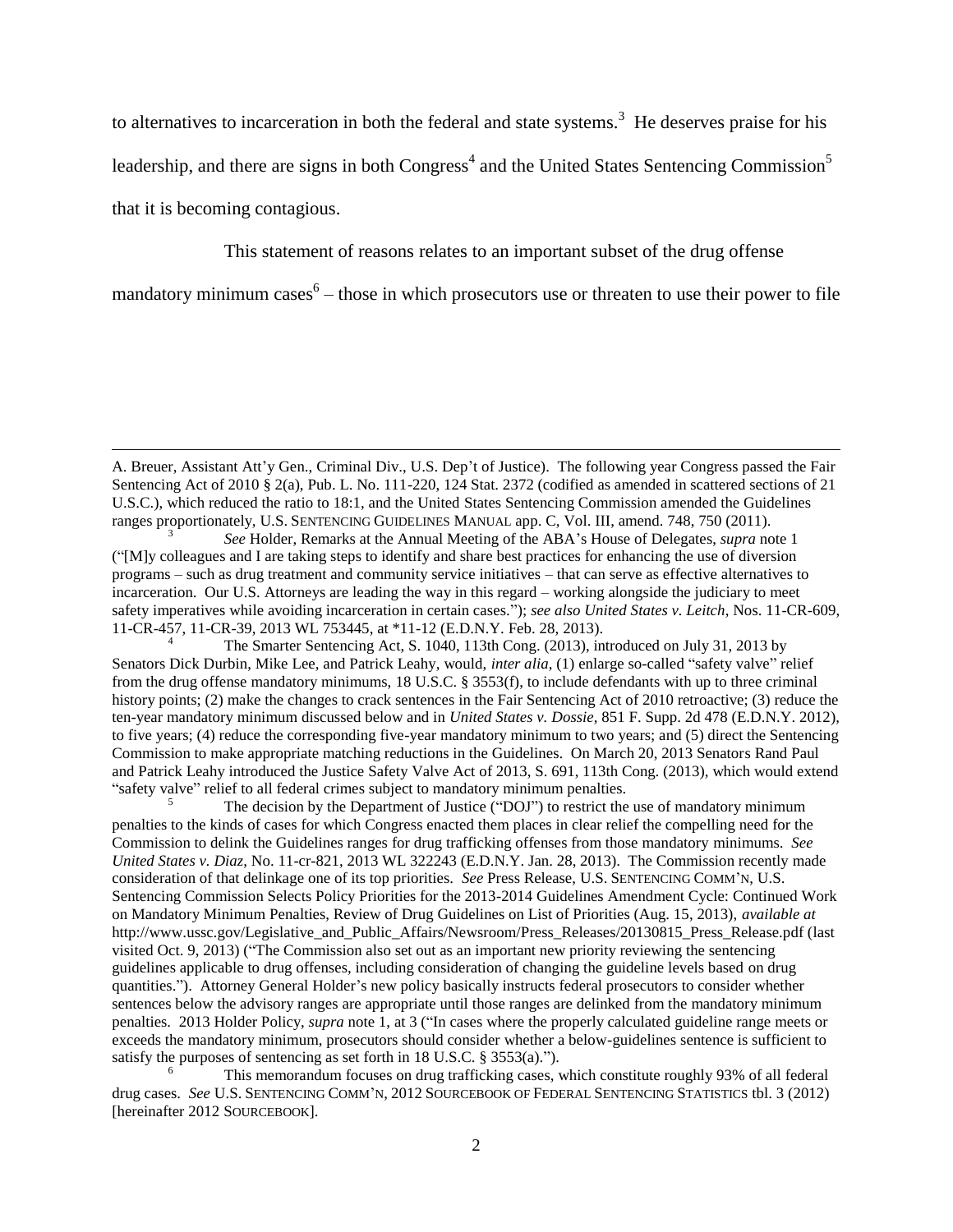prior felony informations pursuant to 21 U.S.C. § 851. Those prior felony informations<sup>7</sup> dramatically increase already-harsh mandatory minimum sentences.

My focus here is narrow and my point is simple: as the defendant Lulzim Kupa's case and countless others show, the government abuses its power to file prior felony informations in drug trafficking cases. The single most important factor that influences the government's decision whether to file or threaten to file a prior felony information (or to withdraw or promise to withdraw one that has previously been filed) is illegitimate. When it enacted § 851 in 1970, Congress had in mind the world that DOJ asked it to create, in which federal prosecutors would carefully cull from the large number of defendants with prior drug felony convictions<sup>8</sup> the hardened, professional drug traffickers who should face recidivism enhancements upon conviction. But instead federal prosecutors exercise their discretion by reference to a factor that passes in the night with culpability: whether the defendant pleads guilty.

<span id="page-2-0"></span> $\overline{\phantom{a}}$ 

(1) No person who stands convicted of an offense under this part shall be sentenced to increased punishment by reason of one or more prior convictions, unless before trial, or before entry of a plea of guilty, the United States attorney files an information with the court (and serves a copy of such information on the person or counsel for the person) stating in writing the previous convictions to be relied upon. . . .

The cases and literature sometimes use the phrase "851 enhancement" to describe the same thing.

<sup>&</sup>lt;sup>7</sup> The phrase "prior felony information" is used here to describe the result of a prosecutor's decision to file the information contemplated by 21 U.S.C. § 851, which provides in relevant part as follows:

<sup>(</sup>a) Information filed by United States Attorney

<sup>8</sup> The number of defendants eligible for an 851 enhancement is large and growing. *See* UNITED STATES SENTENCING COMMISSION, MANDATORY MINIMUM PENALTIES IN THE FEDERAL CRIMINAL JUSTICE SYSTEM 255 (2011) [hereinafter "MANDATORY MINIMUM REPORT"] (noting that "in a majority of districts, at least onequarter of all drug offenders were eligible for enhancement under section 851. Specifically, in 62 of 94 districts (66.0%), the rates of drug offenders eligible for enhancement under section 851 were between 25 and 49 percent. In addition, in 29 districts (30.8%), the rates of eligible drug offenders were between 50 and 74 percent. There were only three districts (3.2%) in which less than 25 percent of drug offenders were eligible for enhancement."). The variation in the application of the enhancement is stark. *See id*. (noting that in eight districts, none of the drug defendants with prior drug felonies received the 851 enhancement, whereas in six districts, more than 75 percent of eligible defendants received the enhancement); *see also United States v. Young,* No. CR 12-4107-MWB, 2013 WL 4399232, at \*8-12 (N.D. Iowa Aug. 16, 2013) (discussing the lack of uniformity in the application of § 851 enhancements).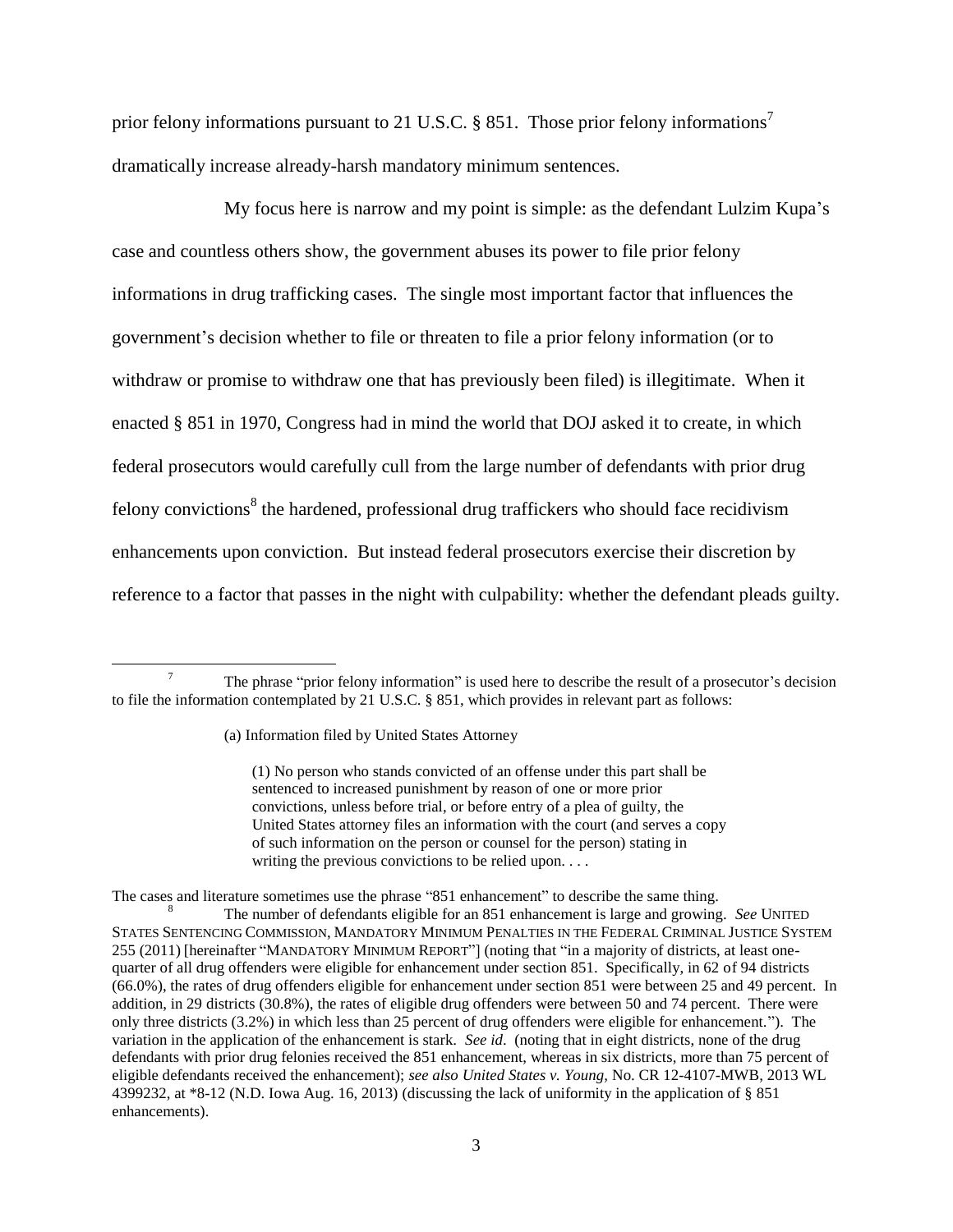To coerce guilty pleas, <sup>9</sup> and sometimes to coerce cooperation as well, prosecutors routinely threaten ultra-harsh, enhanced mandatory sentences that *no one* – not even the prosecutors themselves – thinks are appropriate. And to demonstrate to defendants generally that those threats are sincere, prosecutors insist on the imposition of the unjust punishments when the threatened defendants refuse to plead guilty.

Prior felony informations don't just tinker with sentencing outcomes; by doubling mandatory minimums and sometimes mandating life in prison, they produce the sentencing equivalent of a two-by-four to the forehead. The government's use of them coerces guilty pleas and produces sentences so excessively severe they take your breath away. Prior felony informations have played a key role in helping to place the federal criminal trial on the endangered species list.

On the bright side, like several other features of our current federal sentencing regime that need fixing, it's not difficult to identify where the appropriate use of prior felony informations went off the rails.<sup>10</sup> The history of this prosecutorial tool explains how we got into the current situation and informs the effort to get out of it.

<sup>&</sup>lt;sup>9</sup> As used in this memorandum, the term "coerce" is not meant to suggest an overbearing of a defendant's free will, such that a resulting plea of guilty is involuntary in a legal sense. Rather, it is meant to suggest the use of prosecutorial power to invoke or threaten to invoke a mandatory sentencing provision that would result in a sentence that exceeds fair punishment for the case in order to procure a plea of guilty. The practice makes the risk of going to trial so great that rational defendants frequently have no choice but to voluntarily plead guilty.

The mandatory minimums for drug offenses that Congress explicitly intended for kingpins and managers of drug operations – who make up a mere 7% of the federal caseload – went off the rails at birth. *See Dossie*, 851 F. Supp. 2d at 485-89. In its haste to enact the Anti-Drug Abuse Act of 1986, Congress stipulated that the mandatory minimums would be triggered by drug type and quantity, rather than by role. *See Diaz*, 2013 WL 322243, at \*4-5*; Dossie*, 851 F. Supp. 2d at 480-81.

The Sentencing Commission's drug offense Guidelines ranges were also born excessively severe because of the Commission's ill-fated decision to discard its empirical data and simply link the ranges for every defendant to the drug types and quantities that triggered the mandatory minimums meant only for a few. *See Diaz*, 2013 WL 322243, at \*5-6.

Finally, the statutory presumption of a sentence other than incarceration for first-time offenders who have "not been convicted of a crime of violence or an otherwise serious offense," 28 U.S.C. § 994(j), was also snuffed out by the original Sentencing Commission, which made a categorical determination that *every* white collar offense, no matter how small in scope or effect, is comparable in seriousness to a violent crime. *See Leitch*, 2013 WL 753445, at \*1.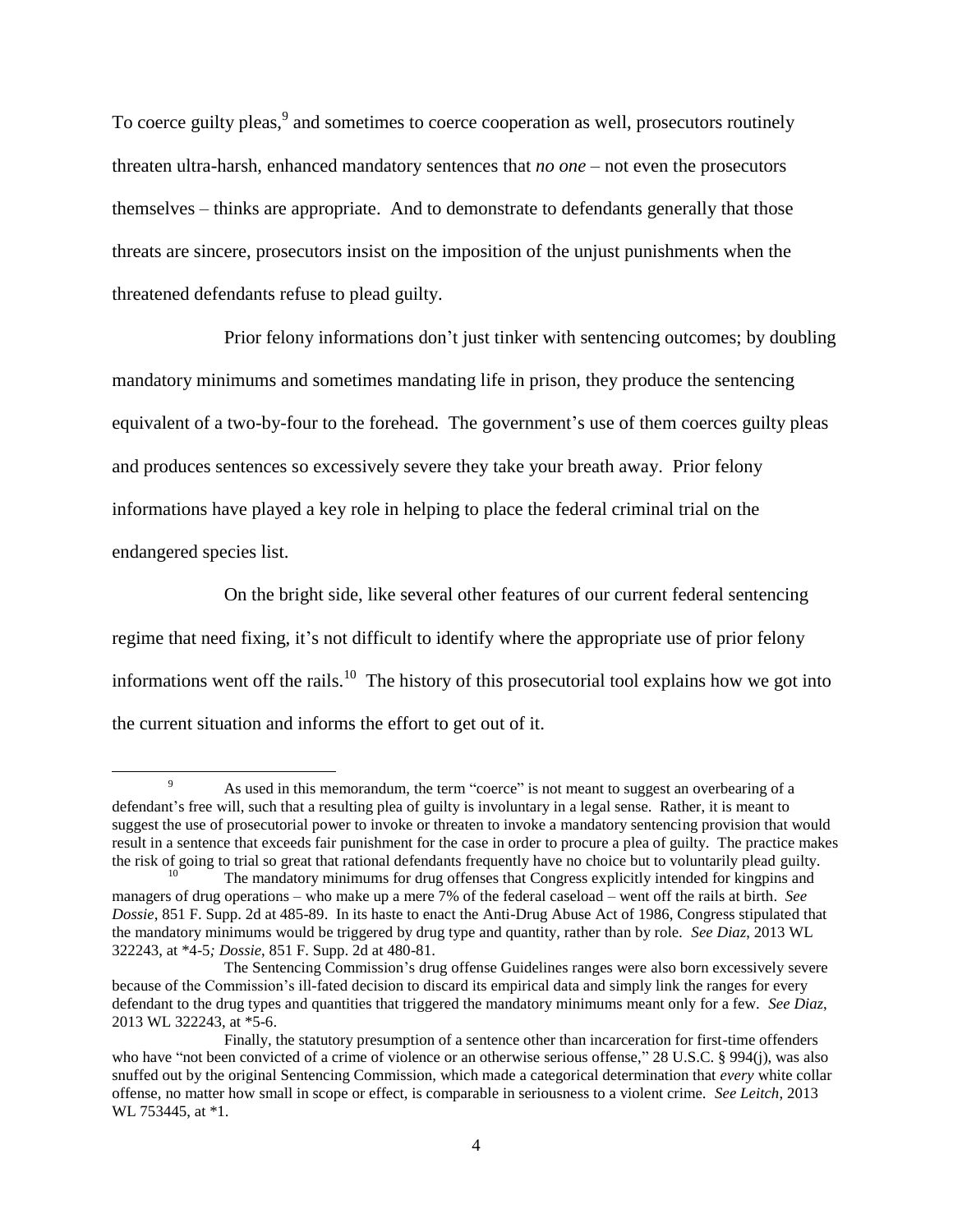<span id="page-4-0"></span>As just indicated, this statement of reasons assumes there exists an "appropriate use of prior felony informations." In truth, many powerful arguments have been advanced in favor of the repeal of mandatory minimums entirely,<sup>11</sup> and I agree with them. My point here is that as long as the powers currently conferred on prosecutors to enhance drug trafficking mandatory minimums exist, they should not be used for the indefensible purposes of coercing guilty pleas and punishing those who go to trial.

Similarly, I do not address here the constitutionality of the government's use of prior felony informations, which is not a foregone conclusion.<sup>12</sup> That issue is not presented by Kupa's case. Rather, I assume that the government's use of prior felony informations is permissible under the Supreme Court's 1978 decision in *Bordenkircher v. Hayes*. But "[f]ew

 $\overline{\phantom{a}}$ <sup>11</sup> *See, e.g.*, *Mandatory Minimum Sentences: Hearing Before the H. Comm. on the Judiciary Subcomm. on Crime, Terrorism and Homeland Security*, 111th Cong. (2009) (statement of Judge Julie E. Carnes, Chair, Criminal Law Comm., Judicial Conference of the United States, *available at*  http://judiciary.house.gov/hearings/pdf/Carnes090714.pdf (last visited Sept. 24, 2013) (explaining "why mandatory minimum statutes are systemically flawed and will rarely avoid undesirable outcomes"); Anthony M. Kennedy, Associate Justice, Supreme Court of the United States, Address at the ABA Annual Meeting (Aug. 9, 2003), at 4, *available at* http://www.reentry.net/library/attachment.149465 (last visited Sept. 24, 2013) ("I can accept neither the necessity nor the wisdom of federal mandatory minimum sentences. In too many cases, mandatory minimum sentences are unwise and unjust."); *see also* Gerard E. Lynch, *Sentencing Eddie*, 91 J. CRIM. L. & CRIMINOLOGY 547, 562 (2001); Myrna S. Raeder, *Rethinking Sentencing and Correctional Policy for Nonviolent Drug Offenders*, 14 CRIM. JUSTICE 1, 53 (1999); MICHAEL TONRY, SENTENCING MATTERS 135 (1996); ("Evaluated in terms of their stated substantive objectives, mandatory penalties do not work. The record is clear from research in the 1950s, the 1970s, the 1980s, and the 1990s that mandatory penalty laws shift power from judges to prosecutors, meet with widespread circumvention, produce dislocations in case processing, and too often result in imposition of penalties that everyone involved believes to be unduly harsh."); Stephen Schulhofer, *Rethinking Mandatory Minimums*, 28 WAKE FOREST L. REV. 199 (1993).

<sup>12</sup> The Supreme Court's 5-4 decision in *Bordenkircher v. Hayes,* 434 U.S. 357 (1978), held that the due process clause of the Fourteenth Amendment does not prohibit a prosecutor from carrying out a threat to reindict a defendant on a more serious charge if he declines an offered plea bargain. *See id.* at 365 ("We hold only that the course of conduct engaged in by the prosecutor in this case, which no more than openly presented the defendant with the unpleasant alternatives of forgoing trial or *facing charges* on which he was plainly subject to prosecution, did not violate the Due Process Clause of the Fourteenth Amendment.") (emphasis added). In that context a jury, which must pass on whether the added charge has been proved beyond a reasonable doubt, acts as a check on the prosecutor's decision to punish the defendant for not pleading guilty. When the punishment takes the form of filing a prior felony information, there is no such check. The prosecutor unilaterally ratchets up the punishment, with no possibility that either a jury or a judge will act as a brake on that authority. And since the decision to significantly increase the sentence is based solely on the defendant's exercise of his right to trial, the filing of a prior felony information is in tension with *Bordenkircher*'s admonitions that "[t]o punish a person because he has done what the law plainly allows him to do is a due process violation of the most basic sort," and "for an agent of the State to pursue a course of action whose objective is to penalize a person's reliance on his legal rights is 'patently unconstitutional.'" *Id.* at 363 (citations omitted).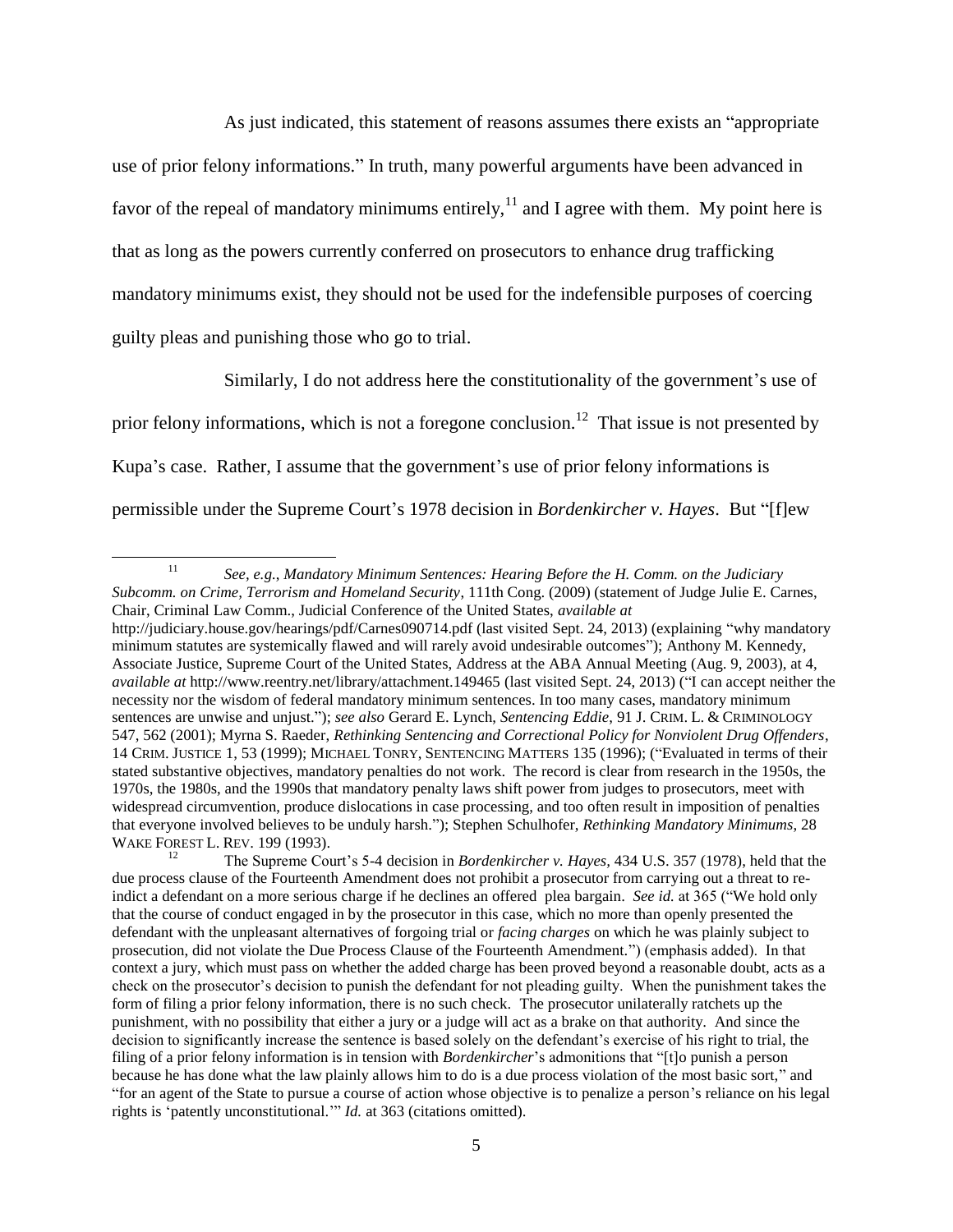misconceptions about government are more mischievous than the idea that a policy is sound simply because a court finds it permissible."<sup>13</sup> DOJ's policy regarding prior felony informations has been unsound and brutally unfair for more than two decades. "It is a grave mistake to retain a policy just because a court finds it constitutional,"<sup>14</sup> and it would indeed be a grave mistake to retain this one.

As discussed below:

- Since 1986, our legislative scheme of drug offense mandatory minimums has included recidivist enhancements that double down on those mandatory minimums or convert them into mandatory life in prison;
- Earlier recidivist enhancements, enacted in the 1950s, were automatically applicable until 1970, when Congress made them discretionary at DOJ's request because they mandated excessively long sentences in too many cases;
- The post-1970 regime, specifically designed by prosecutors to allow them to subject only the truly hardened, professional drug traffickers to harsh recidivist enhancements, was derailed by the sentencing reform movement. Prompted by the United States Sentencing Guidelines, DOJ created a policy that essentially made the filing of prior felony informations automatic again, with an exception for those who plead guilty;
- The reversion to automatic filing of prior felony informations resulted in the past two decades in the entrenched practice of using them to strongarm guilty pleas and to punish those who refuse to plead guilty;
- This practice routinely produces egregiously severe sentences, and judges have uniformly expressed frustration at being required to impose them;
- Prior felony informations have helped to create the dramatically reduced trial rate in the federal system, and the disappearance of trials threatens great damage to our system;
- The 2013 Holder Policy fails to cure the prior felony information problem;
- The Attorney General needs to expressly prohibit the use of prior felony informations to coerce defendants into pleading guilty or to punish those who refuse to do so;

<sup>14</sup> *Id*.

<sup>&</sup>lt;sup>13</sup><br>Kennedy, *supra* note [11,](#page-4-0) at 6.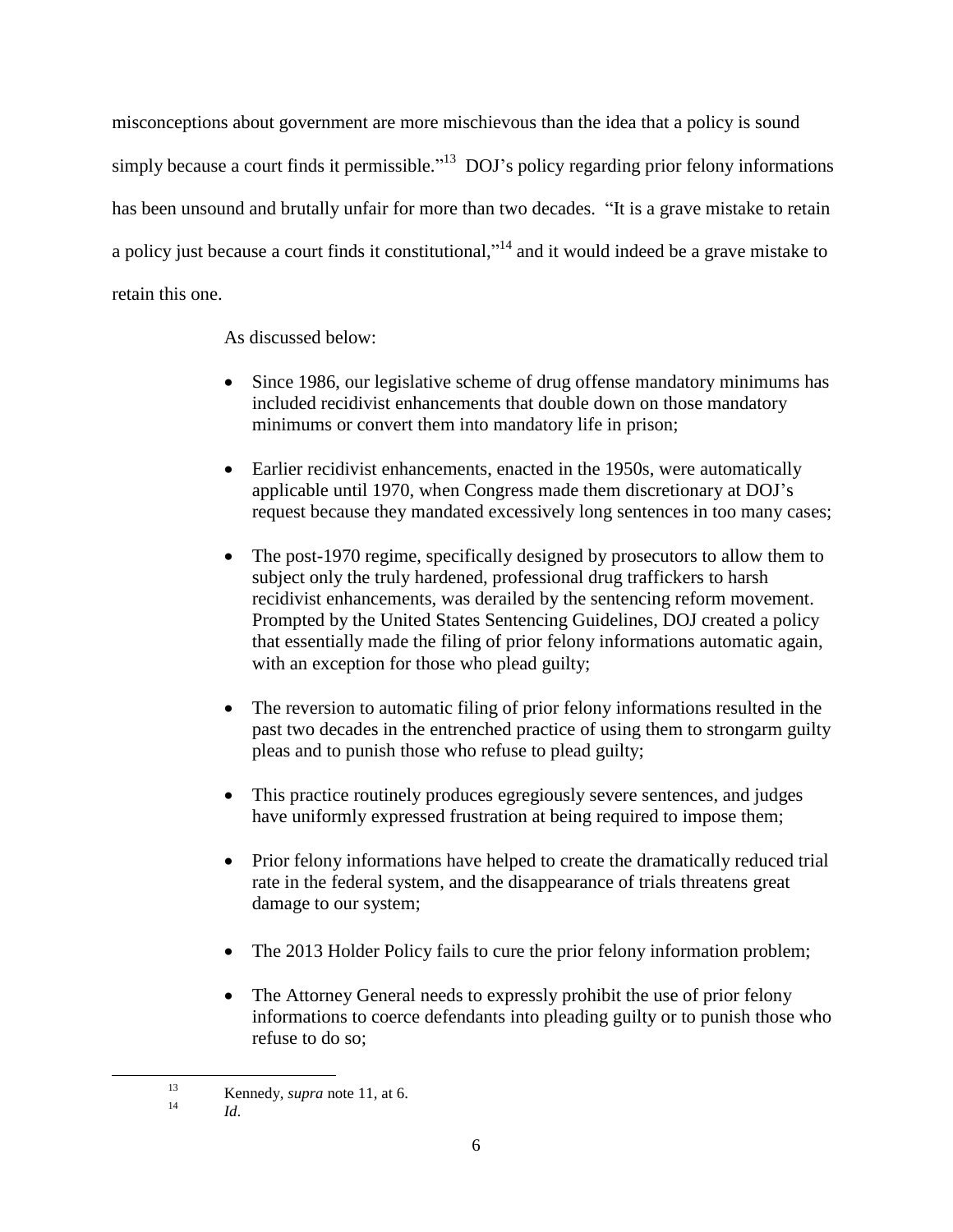- The Attorney General needs to create a policy that narrows the field of eligible defendants so that prior felony informations are filed only against the hardened professional drug traffickers who deserve their extreme severity;
- The Attorney General needs to lead the way toward providing realistic avenues of relief for the many who are serving excessive sentences because of the abusive use of prior felony informations over the past 25 years; and
- If DOJ's power to affect sentencing outcomes so dramatically through the filing of prior felony informations can't be exercised properly, Congress should take that power away.

# B. *The Legislative Scheme*

#### 1. *The ADAA's Mandatory Minimums and Enhanced Maximums*

The Anti-Drug Abuse Act of 1986 ("ADAA") created the mandatory minimum sentences and enhanced maximum sentences that are now central features of our federal sentencing landscape. As I have described elsewhere,<sup>15</sup> the ADAA created a five-year mandatory minimum, with a maximum enlarged from 20 to 40 years (the "5-40 count" or the "five-year mandatory minimum") for the managers of drug enterprises. It created a ten-year mandatory minimum, with life as the maximum (the "10-life count" or the "ten-year mandatory minimum"), for the organizers and kingpins. But right from the start Congress made a mistake: the severe sentences it mandated to punish the specific *roles* in drug-trafficking offenses were triggered not by role but by drug type and quantity instead. The 5-40 count is triggered by offenses involving 28 grams of crack, 500 grams of cocaine, or 100 grams of heroin.<sup>16</sup> And instead of hinging the 10-life count on the government's proof of a defendant's leadership or

 $\overline{\phantom{a}}$ <sup>15</sup> *See Diaz*, 2013 WL 322243, at \*4-5; *Dossie*, 851 F. Supp. 2d 478, 479-80; *United States v. Vasquez*, No. 09-cr-259, 2010 WL 1257359, at \*2-3 (E.D.N.Y. Mar. 30, 2010).

<sup>21</sup> U.S.C. § 841(b)(1)(B).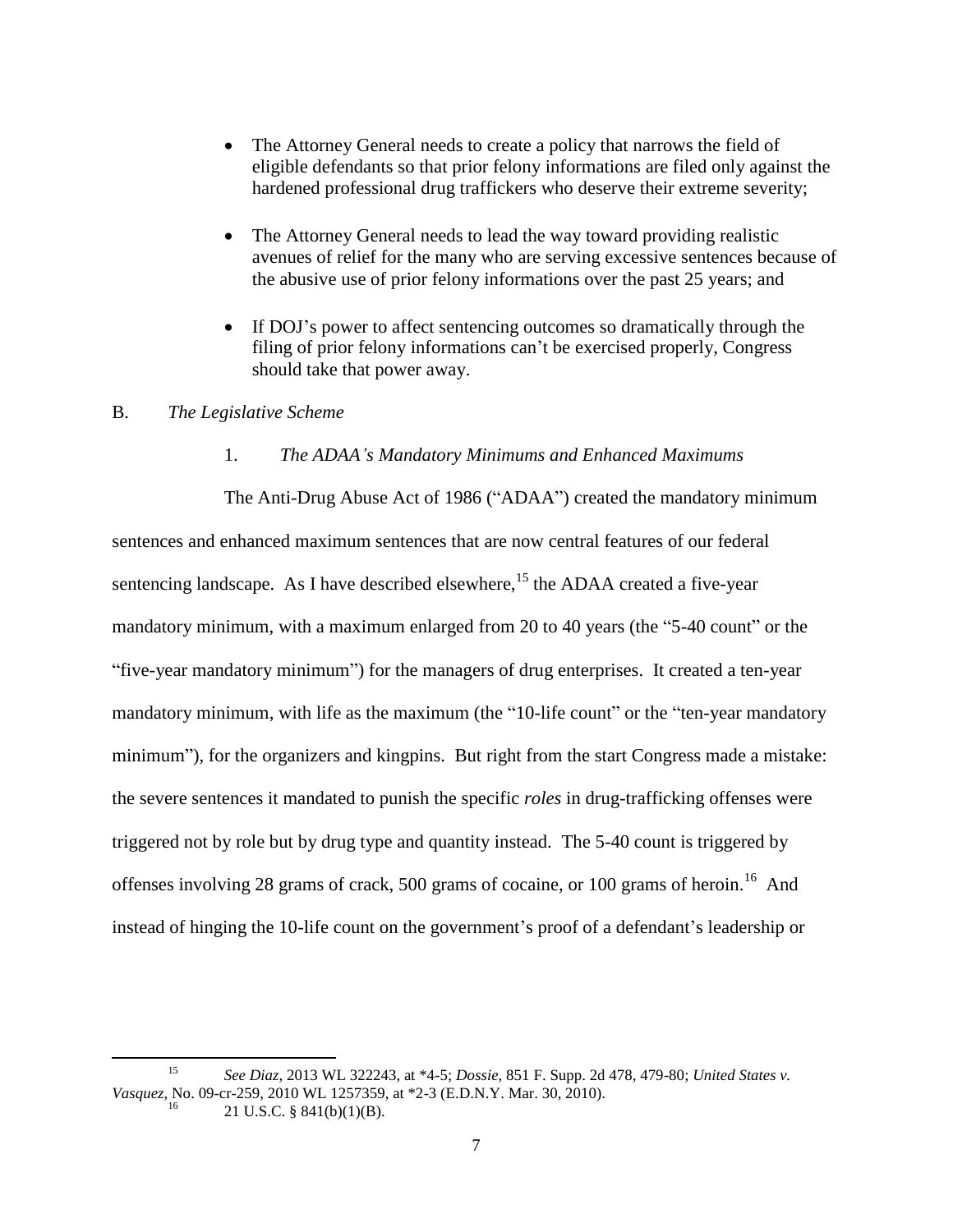"kingpin" status, Congress simply used larger drug quantities: 280 grams of crack,  $17\frac{5,000}{2}$  grams of cocaine, or  $1,000$  grams of heroin.<sup>18</sup> So if an offense happens to involve a drug type and quantity that triggers a mandatory minimum, *every* defendant involved in that crime, whatever his or her actual role, can be treated like a leader or manager at the option of the United States Attorney.<sup>19</sup>

As Attorney General Holder stated in his recent remarks to the American Bar

Association, the new DOJ Policy is explicitly intended to limit the use of those mandatory minimums to the serious, high-level traffickers for whom Congress enacted them.<sup>20</sup>

2. *The Effect of Prior Drug Convictions on the Mandatory Minimums*

21 U.S.C § 841 ratchets up the mandatory minimums for recidivist drug

offenders. Specifically, it provides that where a defendant was previously convicted of a felony drug offense, the five-year and ten-year mandatory minimums are doubled.<sup>21</sup> For a defendant with two or more prior drug felonies, the ten-year mandatory minimum is increased to mandatory life in prison.<sup>22</sup> The term "felony drug offense" is defined very broadly.<sup>23</sup> Even low-

l

<sup>&</sup>lt;sup>17</sup> The quantities for crack reflect the current thresholds. Before the Fair Sentencing Act of 2010, Pub. L. No. 111-220, § 2(a), was enacted, an offense involving only five grams of crack triggered the five-year mandatory minimum and an offense involving 50 grams of crack triggered the ten-year mandatory minimum

<sup>&</sup>lt;sup>18</sup> 21 U.S.C. § 841(b)(1)(A).

<sup>19</sup> A defendant is subject to the mandatory minimum only if the charging instrument puts him on formal notice of it by alleging the requisite type and quantity of drug and citing the relevant penalty provision. *See, e.g.*, *United States v. Thomas*, 274 F.3d 655, 663 (2d Cir. 2001); *United States v. Gonzalez*, 420 F.3d 111, 115, 130- 31 (2d Cir. 2005).

<sup>20</sup> Holder, Remarks at the Annual Meeting of the ABA's House of Delegates, *supra* note 1 ("I have today mandated a modification of the Justice Department's charging policies so that certain low-level, nonviolent drug offenders who have no ties to large-scale organizations, gangs, or cartels will no longer be charged with offenses that impose draconian mandatory minimum sentences. They now will be charged with offenses for which the accompanying sentences are better suited to their individual conduct, rather than excessive prison terms more appropriate for violent criminals or drug kingpins. By reserving the most severe penalties for serious, high-level, or violent drug traffickers, we can better promote public safety, deterrence, and rehabilitation – while making our expenditures smarter and more productive.").

<sup>&</sup>lt;sup>21</sup> 21 U.S.C. § 841(b)(1)(A)-(B).<br><sup>22</sup> 21 U.S.C. § 841(b)(1)(A)

<sup>&</sup>lt;sup>22</sup> 21 U.S.C. § 841(b)(1)(A).<br><sup>23</sup> 21 U.S.C. § 802(44) (a "fal

<sup>23</sup> 21 U.S.C. § 802(44) (a "felony drug offense" is any "offense that is punishable by imprisonment for more than one year under any law of the United States or of a State or foreign country that prohibits or restricts conduct relating to narcotic drugs, marihuana, anabolic steroids, or depressant or stimulant substances").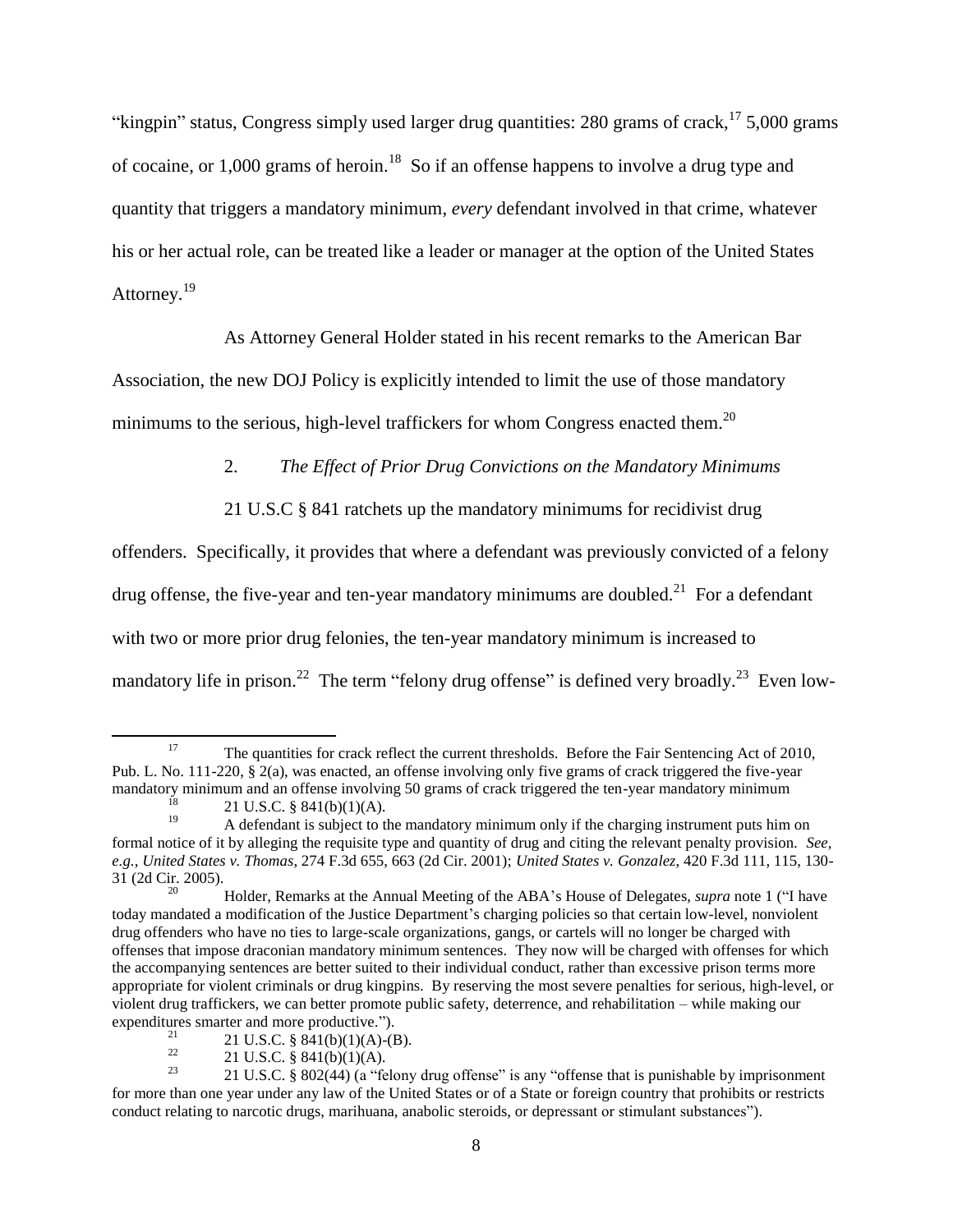level drug possession convictions that produce probationary sentences qualify. And recency is irrelevant; even convictions so old the Guidelines do not include them in a defendant's criminal history score count. In short, the second most severe sentence in our system – mandatory life imprisonment – can be triggered by two ancient and minor drug convictions that do not even constitute felonies under federal law.<sup>24</sup>

## 3. *Prior Felony Informations*

 $\overline{\phantom{a}}$ 

The mandatory language of 21 U.S.C. § 841 creates the impression that every

defendant with one or more prior drug felony convictions who faces a mandatory minimum is automatically subjected to the enhanced mandatory minimums.<sup>25</sup> But another statute  $-21$  U.S.C. § 851 – provides that no drug trafficking defendant can face an enhanced mandatory minimum unless certain procedures, including the filing of a prior felony information by the prosecutor, are followed.<sup>26</sup> Unless the prosecutor files a timely prior felony information pursuant to 21 U.S.C. §

<sup>24</sup> *See generally Youn*g, 2013 WL 4399232, at \*3. By contrast, the Armed Career Criminal Act ("ACCA"), 18 U.S.C. § 924(e)(1), provides a fifteen-year mandatory minimum sentence for certain defendants only if the predicate offenses are either "serious drug offenses" or "violent felonies." To qualify as "a serious drug offense" under ACCA, the offense must call for "a maximum term of imprisonment of ten years or more." 18 U.SC. § 924(e)(2)(A)(ii).

*See, e.g.*, 21 U.S.C. § 841(b)(1)(A) ("If any person commits such a violation after a prior conviction for a felony drug offense has become final, such person *shall be sentenced* to a term of imprisonment which may not be less than 20 years and not more than life imprisonment  $\dots$ .  $\ddot{ }$  (emphasis added).

<sup>21</sup> U.S.C. § 851(a)(1) states that "[n]o person who stands convicted of an offense under this part shall be sentenced to increased punishment by reason of one or more prior convictions, unless before trial, or before entry of a plea of guilty, the United States attorney files an information with the court (and serves a copy of such information on the person or counsel for the person) stating in writing the previous convictions to be relied upon." As for the procedures, the government must first file an information "before trial, or before entry of a plea of guilty . . . stating in writing the previous convictions to be relied upon." 21 U.S.C. § 851(a). Then, after conviction but before sentence, the court must ask the defendant "whether he affirms or denies that he has been previously convicted as alleged in the information." *Id.* § 851(b). If the defendant affirms the facts as alleged, the court is obligated to impose the enhanced sentence. *Id.* § 851(d)(1). However, if the defendant denies "any allegation of the information of prior conviction, or claims that any conviction alleged is invalid," the defendant must file a written response laying out the basis for the challenge. The court then must hold an evidentiary hearing to resolve any dispute. The government bears the burden of proof beyond a reasonable doubt on any issue of fact. *Id.* However, if the defendant alleges that the prior conviction was obtained in violation of the federal constitution, the defendant must first "set forth his claim, and the factual basis therefor, with particularity in his response to the information [and] . . . shall have the burden of proof by a preponderance of the evidence on any issue of fact raised by the response." 21 U.S.C. § 851(c)(2). The defendant may not challenge the validity of a prior drug felony more than five years old. *Id.* § 851(e). *See generally United States v. Espinal*, 634 F.3d 655, 662-63 (2d Cir. 2011).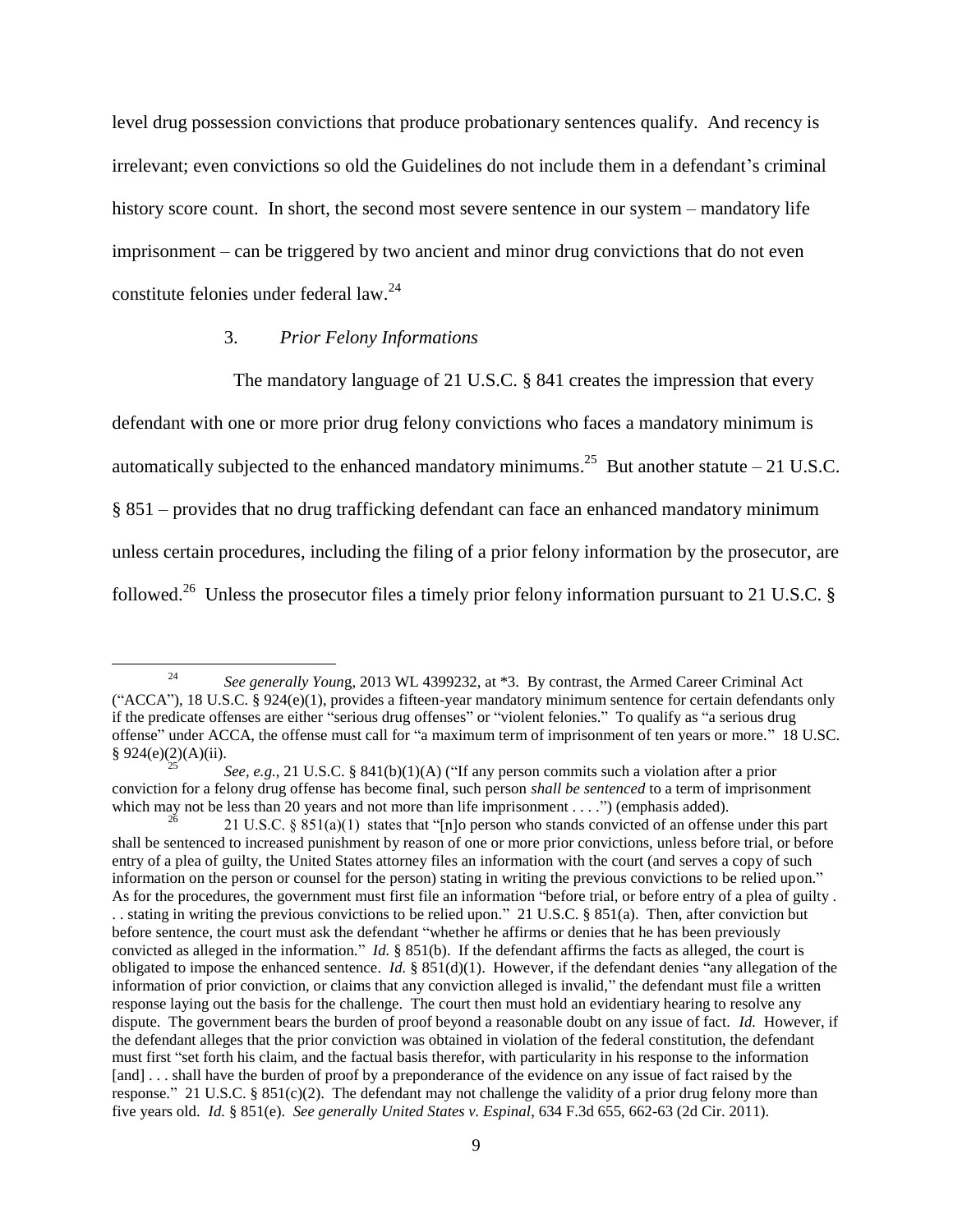851 listing the prior felony or felonies to be relied upon, the enhanced mandatory minimums will not apply.

It was not always this way. Recidivism-based mandatory minimums for drug traffickers are not new, and they used to be automatic. The first version of what would eventually become 21 U.S.C. § 851 *required* prosecutors to file informations identifying prior convictions.<sup>27</sup> The Boggs Act of 1951 created mandatory minimum sentences for drug trafficking and possession offenders. Specifically, it established a minimum prison term of two to five years for the first offense, even simple possession offenses. As for recidivist enhancements, it mandated minimum prison terms of five to ten years for the second offense and ten to fifteen years for the third.<sup>28</sup> It was thought at the time that requiring lenient judges to impose jail terms would "dry up the traffic" in narcotics."<sup>29</sup> Five years later, the Narcotic Control Act of 1956 raised the mandatory minimum to five years for the first offense and ten years for all subsequent convictions; suspended sentences were prohibited, as was probation.<sup>30</sup>

<span id="page-9-0"></span><sup>&</sup>lt;sup>27</sup> 26 U.S.C. § 2557(b)(7) ("Whenever it shall appear, after conviction and before or after sentence, that a person convicted of unlawfully selling, importing, or exporting, or conspiring unlawfully to sell, import, or export, any of the narcotics drugs enumerated [herein] has previously been convicted of [a drug offense] in violation of the laws of the United States, *it shall be the duty of the United States district attorney for the district in which such subsequent conviction was had to file an information* alleging that the defendant has previously been so convicted, and further alleging the number of convictions . . . .") (emphasis added). Section 2557 was amended by the Boggs Act of 1951 to revise the procedure for filing prior felony informations, but Congress continued to mandate prosecutors to provide notice of all known prior drug felonies. 28 U.S.C. § 2257(b). In 1954 § 2557 was renumbered as § 7237.

<sup>28</sup> Boggs Act, Pub. L. No. 82-255, 65 Stat. 767 (1951) (repealed 1970). *See generally* MANDATORY MINIMUM REPORT, *supra* note [8,](#page-2-0) at 22-23; FAMILIES AGAINST MANDATORY MINIMUMS, CORRECTING COURSE: LESSONS FROM THE 1970 REPEAL OF MANDATORY MINIMUMS 7 (2008).

<sup>29</sup> 97 Cong. Rec. 8197, 8198 (1951) (statement of Harry J. Anslinger, Commissioner of the Treasury Department's Federal Bureau of Narcotics (as quoted by Rep. Boggs)) ("There should be a minimum sentence for the second offense . . . . [O]n the second offense, if there were a minimum sentence of 5 years without probation or parole, I think it would just about dry up the traffic."); *see also Drug Abuse Control Amendments 1970, Part 2: Hearing on H.R. 11701 and H.R. 13743 Before the Subcomm. on Pub. Health and Welfare of the H. Comm. on Interstate and Foreign Commerce*, 91st Cong. (1970), H.R. Rep. No. 91-46, at 733 (statement of Hon. Price Daniel, former U.S. Senator and Governor of Texas) (noting that prior to the Boggs Act of 1951 "there were many judges passing out [lenient] sentences even on second and subsequent offenses" and advocating for the House to retain minimum penalties for "professional [drug] peddlers" who commit repeat offenses).

<sup>30</sup> Narcotic Control Act of 1956 § 103, Pub. L. No. 84-728, 70 Stat. 567 (repealed 1970); *see generally* CORRECTING COURSE, *supra* not[e 28,](#page-9-0) at 9.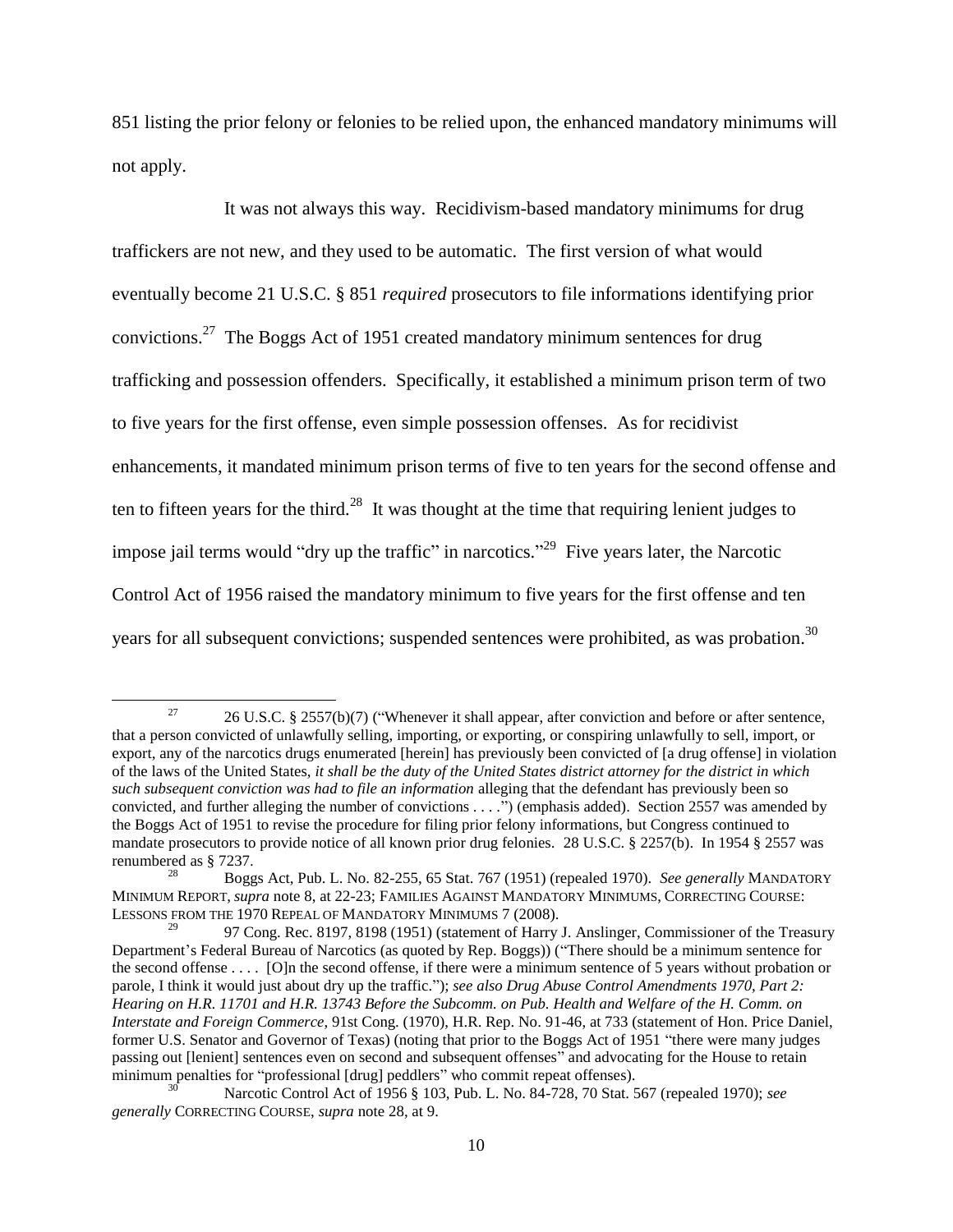These mandatory enhancements had such a dramatic effect on sentences that federal prosecutors found themselves reluctant to bring any charges at all against certain defendants because the automatic mandatory enhancements were simply too severe.<sup>31</sup> As a result, Attorney General John N. Mitchell asked Congress to enact a law affording prosecutors greater flexibility:

> <span id="page-10-0"></span>The greatest enforcement problem with the existing penalty structure is that it is too severe in relation to the culpability of the user and the dangers of the drugs . . . . The result has been a reluctance on the part of prosecutors to prosecute . . . under the existing penalty structure. The new penalty structure will increase the credibility of the law and the resultant deterrent effect while at the same time providing sufficient flexibility to allow the punishment to fit the crime and the offender. $32$

Commissioner John E. Ingersoll of the Bureau of Narcotics and Dangerous Drugs<sup>33</sup> testified

about the need for a penalty provision that would reserve the highest penalties for true

"professional criminals":

 $\overline{\phantom{a}}$ 

I think we are going to get more convictions because of the greater flexibility that is provided to courts in sentencing, and the higher penalties that are reserved for the professional criminals . . . . The existing penalties are really out of proportion to penalties that are contained in other parts of the Federal law. For example,

<sup>31</sup> The severe penalties were imposed on all recidivist defendants, even those whose crimes were the result of a drug addiction. *See, e.g.*, *United States v. Ross*, 464 F.2d 376, 381 (2d Cir. 1972) (sentenced a recidivist drug offender the government stipulated was a drug addict at the time of his arrest to the mandatory sentence of 10 years). In *Simon v. United States*, 269 F. Supp. 738, 741 (E.D. La. 1967), the court denied a collateral attack on a ten-year sentence imposed on a recidivist drug offender pursuant to 26 U.S.C. § 7237(b). The prior drug felony was almost twenty years old and because the defendant was an addict, he "was anxious to go to the hospital, [and] wanted to plead guilty as soon as possible." When the court imposed the ten-year mandatory sentence, it noted "I am giving you the minimum. I can't give you anything else. I appreciate what you have told me, but I can't help it. I can't give you one minute less than 10 years." *Id.*

<sup>32</sup> *Drug Abuse Control Amendments 1970, Part 1: Hearing on H.R. 11701 and H.R. 13743 Before the Subcomm. on Pub. Health and Welfare of the H. Comm. on Interstate and Foreign Commerce*, 91st Cong. (1970), H.R. Rep. No. 91-45, at 81 (statement of John N. Mitchell, Att'y Gen of the United States), *available at* www.justice.gov/ag/aghistory/mitchell/1970/02-03-1970.pdf (last visited Sept. 11, 2013). DOJ drafted the penalty portion of the bill ultimately enacted into law. *See id.* 

Beginning in 1968 the Bureau of Narcotics and Dangerous Drugs ("BNDD") was a bureau within DOJ; it is the predecessor of the modern Drug Enforcement Administration ("DEA").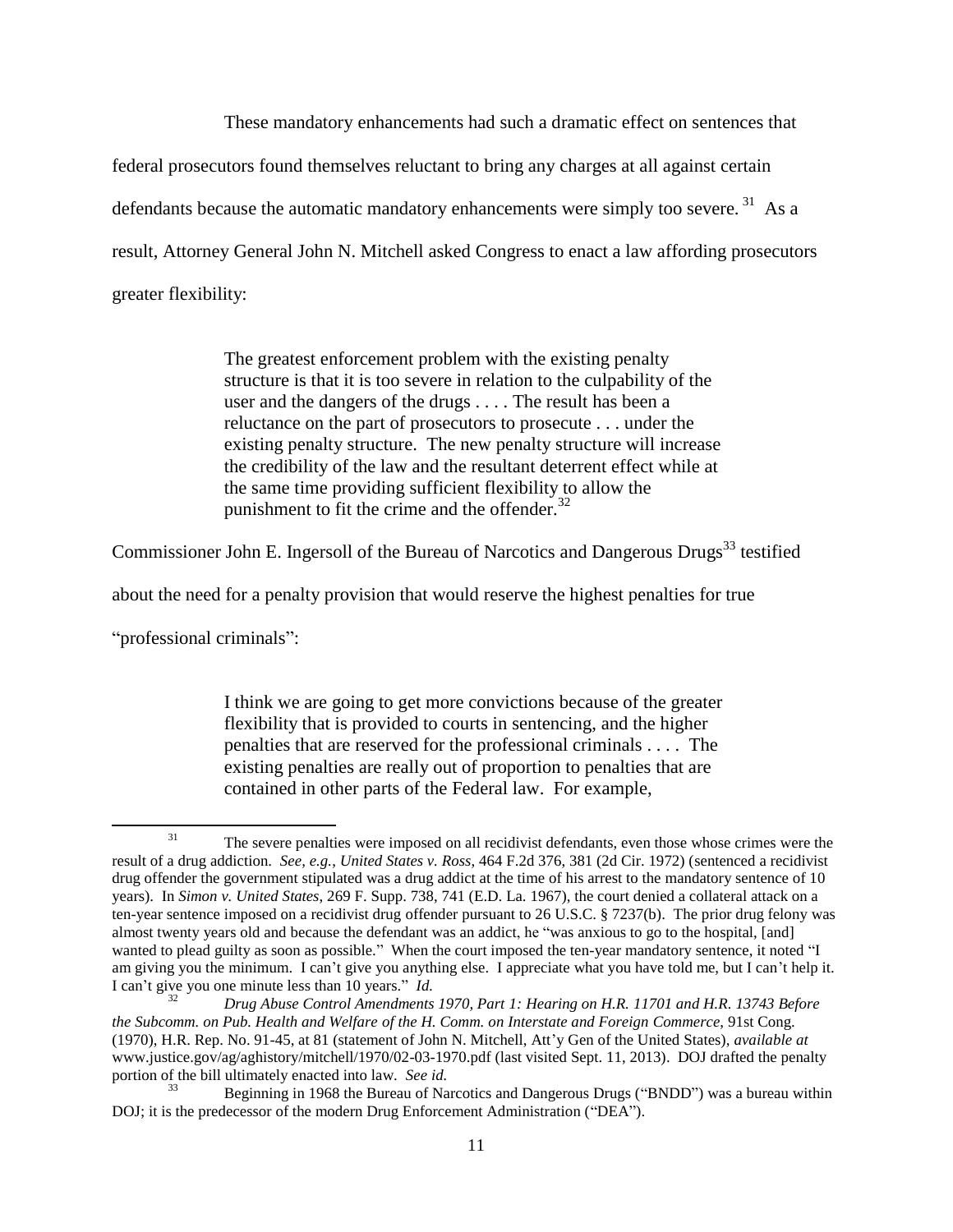manslaughter, involuntary manslaughter, draws a lesser penalty than presently is available to a person who smuggles marijuana into the country.<sup>34</sup>

Ingersoll acknowledged that not all second offenders are necessarily "professionals," and stated that "the burden should remain upon [the government] to prove the status of professionalism as far as the defendant is concerned."<sup>35</sup>

In 1970, Congress responded by enacting 21 U.S.C. § 851, which, as discussed

above, conditions the applicability of any recidivist enhancements to the drug offense mandatory

minimums on the filing of a prior felony information. The 1970 legislation thus gave the

government the flexibility it requested.

 $\overline{a}$ 

But Congress did not stop there. Over the objections of DOJ, it also repealed the previously-existing mandatory minimums and created a single, ten-year mandatory minimum built into the so-called "kingpin" statute, 21 U.S.C. § 848.<sup>36</sup> In the ensuing 16 years, prior drug felonies operated only to enlarge the *maximum* sentence for drug trafficking. Specifically, the 1970 statute provided for a maximum sentence of up to 15 years in prison for the first offense and up to 30 for subsequent offenses. Since the enlarged maximum sentence did not restrict

<sup>34</sup> H.R. REP. No. 91-45, *supra* not[e 32,](#page-10-0) at 81 (statement of John Ingersoll, Comm'r of BNDD ).

<sup>35</sup> *Narcotics Legislation: Hearing on S. Res. 48, S. 1895, S. 2590, and S. 2637 Before the Subcomm. to Investigate Juvenile Delinquency of the S. Comm. on the Judiciary*, 91st Cong., S. Doc. No. 521-3, at 681 (1969); *see also id.* at 1-2 (Subcommittee Chairman Thomas J. Dodd noting that "thousands of . . . people arrested for one drug offense or another are not hardened criminals leading lives of lawbreaking and violence."). During the hearing, Chairman Dodd underscored his view that "[e]very second offender is not a hardened criminal or a professional criminal," and noted the government has "plenty of machinery to get [the second offender] if . . . he is determined to be a professional." *Id.* at 681.

The legislation created § 848, which is also known as the "CCE" offense. It requires the government to prove, *inter alia*, that the defendant engaged in a series of continuing narcotics violations undertaken with five or more others with respect to whom the defendant had a managerial role. (The 10-year mandatory minimum was later elevated to 20 years). DOJ did not want Congress to repeal the Boggs Act's mandatory sentences; Commissioner Ingersoll urged it to retain mandatory minimums for second offenders selected by the government for such punishment. *See Narcotics Legislation: Hearing on S. Res. 48, S. 1895, S. 2590, and S. 2637 Before the Subcomm. to Investigate Juvenile Delinquency of the S. Comm. on the Judiciary*, 91st Cong. 679-681 (1969) (statement of Ingersoll) ("[W]hen a man or a defendant comes around for a second time for a hard narcotic sale[] or distribution offense, he is a professional engaged in this kind of activity . . . we then have to consider the welfare of society.").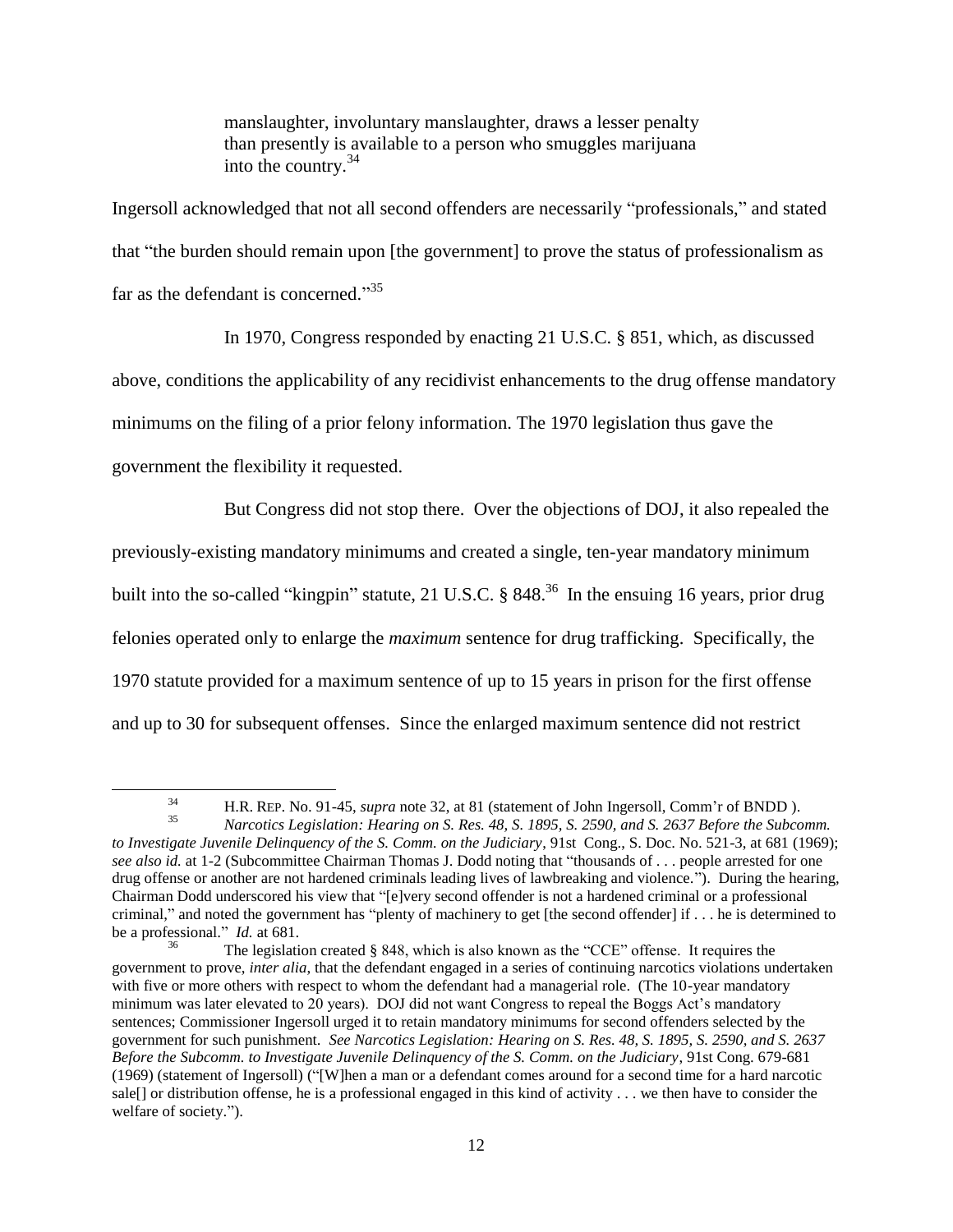judges' discretion to impose a just sentence, the controversy surrounding mandatory minimums that preceded 1970 (which would reappear after 1986) disappeared.

In sum, § 851 reflected the recognition by Congress and DOJ that a prior drug felony conviction was not *per se* evidence that a drug trafficking defendant was the sort of hardened professional criminal who deserves an enhanced mandatory sentence. Congress left it to prosecutors to identify the defendants who truly deserved the enhancements that remained after 1970. Whereas the previous statutory scheme made no distinctions among (for example) professional criminals, street-corner dealers, and addicts whose pay for participating in the offense consisted solely of the drugs to support their habits, § 851 trusted prosecutors to take into account such individual circumstances, vesting them with the power to be selective.<sup>37</sup>

There was no suggestion that Congress enacted § 851 so prosecutors could use their newfound discretion to trigger enhanced punishments as a tool to strong-arm federal defendants into pleading guilty or to punish those who exercise their right to a trial.

C*. The Sentencing Reform Movement Brings About a DOJ Policy That Defeats the Purpose of 21 U.S.C. § 851* 

1. *The Sentencing Reform Act of 1984 and the Anti-Drug Abuse Act of 1986*

In 1984, Congress passed the Sentencing Reform Act to address, *inter alia*, the unwarranted sentencing disparities that characterized the indeterminate sentencing regime at the time. The statute created the Sentencing Commission and instructed it to create sentencing guidelines to cabin the discretion of sentencing judges.<sup>38</sup>

l

<sup>37</sup> *See United States v. Noland*, 495 F.2d 529, 533 (5th Cir. 1974) ("In keeping with this purpose, the new statutory scheme contemplates prosecutorial discretion to seek enhancement. . . . [I]t is obvious that the prosecutor is permitted to select which previous drug felony convictions the Government will rely upon. Both of these provisions of section 851 demonstrate that it is up to the United States attorney to seek enhancement if sentence is to be enhanced.").

<sup>38</sup> *See* 28 U.S.C. § 991 *et seq*.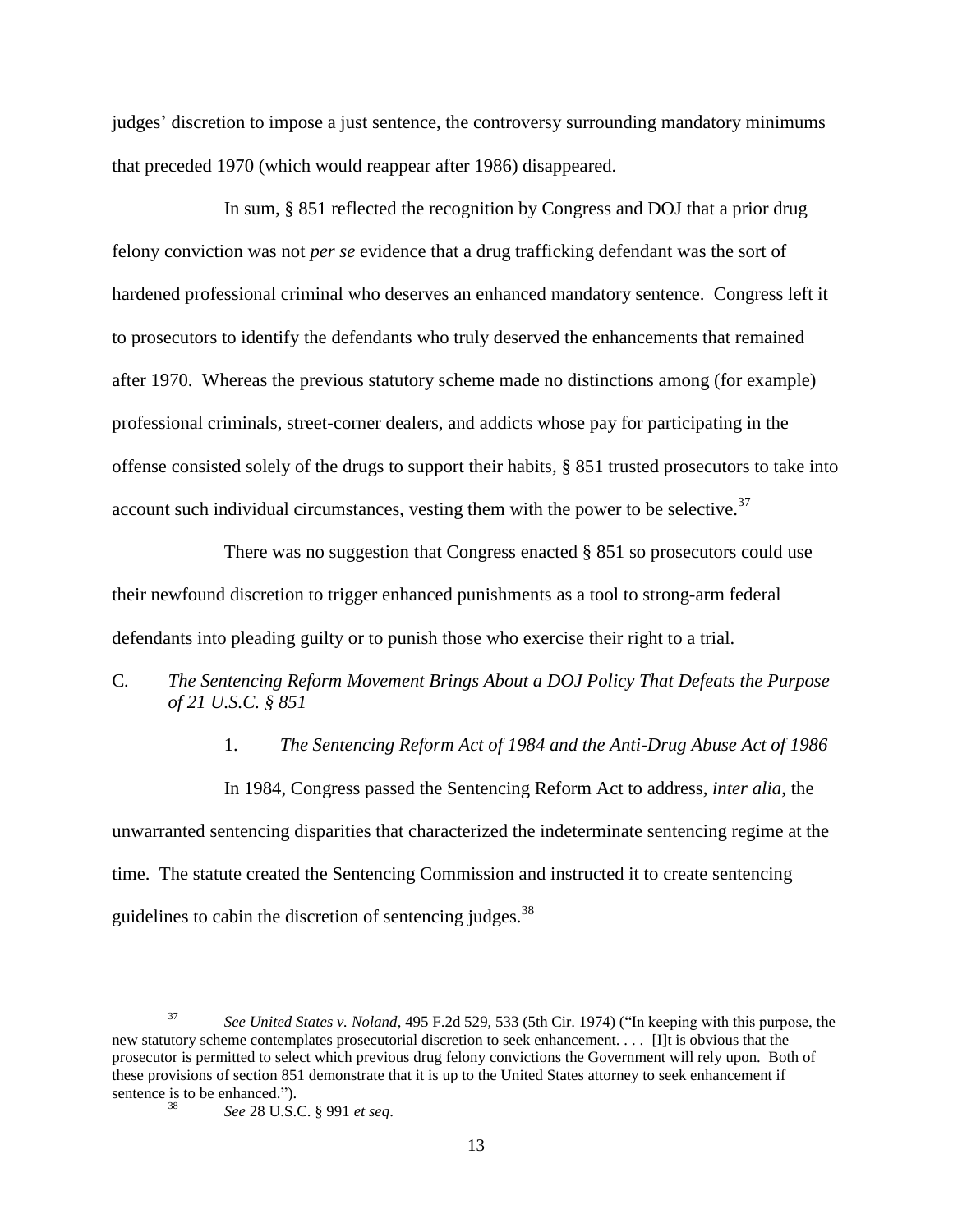The Commission's mandate was to promulgate guidelines that would become effective on November 1, 1987. On June 19, 1986, while the Commission was creating the first Guidelines Manual, University of Maryland basketball star Len Bias died of a drug overdose. Congress promptly enacted the ADAA, which established the two-tiered scheme of mandatory minimum and enhanced maximum sentences described above. A single prior conviction for a felony drug offense doubled those mandatory minimums and two such prior convictions converted the ten-year mandatory minimum into a mandatory life sentence.

Neither the Sentencing Reform Act of 1984 nor the ADAA disturbed 21 U.S.C. § 851. Thus, Congress created the power to double drug offense mandatory minimums, and to convert some of them into life sentences, against the backdrop described above. Specifically, those recidivist enhancements were not to be automatically imposed on every drug trafficking defendant with a qualifying prior conviction. Rather, federal prosecutors were supposed to continue to exercise the discretion they asked for and received in § 851 to cull from the large number of defendants who have prior drug convictions the ones who truly deserve those extraharsh punishments. Indeed, the new recidivist enhancements were much more severe than the ones in place prior to 1970, which themselves were so harsh that DOJ successfully asked Congress to eliminate automatic applicability in the name of fairness and just sentencing. By leaving § 851 intact and applicable to the enhancement of its newly-minted mandatory minimums, Congress ensured that those enhancements would only be triggered after careful consideration of the relevant facts about the offense and the defendant.

> 2. *The Return to Automatic Recidivist Enhancements through DOJ Policy* a. *"The Most Serious Readily Provable Offense" Directive*

> > 14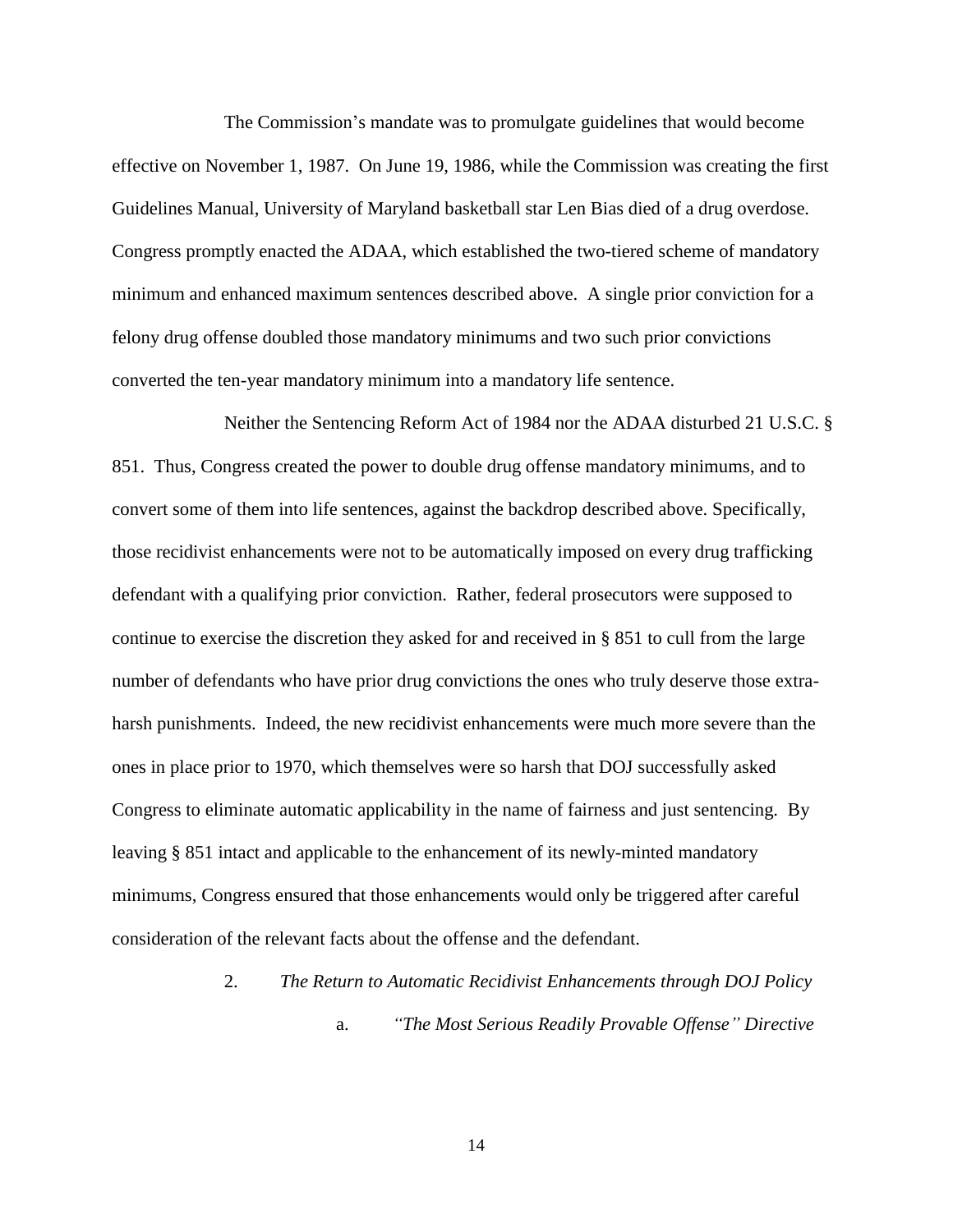The newly created Guidelines took sentencing power from judges and placed it in the hands of prosecutors. Prosecutors found themselves in a position where they could influence sentencing outcomes through their charging decisions and plea bargaining. DOJ welcomed the Sentencing Guidelines, which prescribed sentences that were much more severe than those previously imposed, and it was sensitive to the Commission's concern that differences in the exercise of prosecutorial discretion might result in sentencing disparities of the sort the Commission was created to eliminate. In their seminal book on the federal sentencing reform movement, Professor Kate Stith and Judge José A. Cabranes describe the results as follows:

> In the wake of the Guidelines, and in response to the Commission's clear concern that the Guidelines would be undermined by rampant charge and fact bargaining, the Department of Justice abandoned its traditional, hands-off approach toward routine plea bargaining by federal prosecutors in the field. In 1989, federal prosecutors received a new set of instructions on the subject from the Department of Justice in Washington. The "Thornburgh Memorandum," as it came to be known (after the Attorney General who issued it), announced strict limitations on the discretion exercised by individual federal prosecutors in charging and plea bargaining, and provided for monitoring and enforcement of these limitations. The key instruction on charge bargaining states:

> [A] federal prosecutor *should initially charge the most serious, readily provable offense or offenses consistent with the defendant's conduct*.

. . . The Thornburgh Memorandum thus imposed on prosecutors essentially the same standards that the Commission had sought to impose on judges and probation officers  $\dots$   $39$ 

# b. *The Extension of that Directive to Prior Felony Informations*

<sup>&</sup>lt;sup>39</sup> KATE STITH & JOSÉ A. CABRANES, FEAR OF JUDGING: SENTENCING GUIDELINES IN THE FEDERAL COURTS 136 (1998) (emphasis added).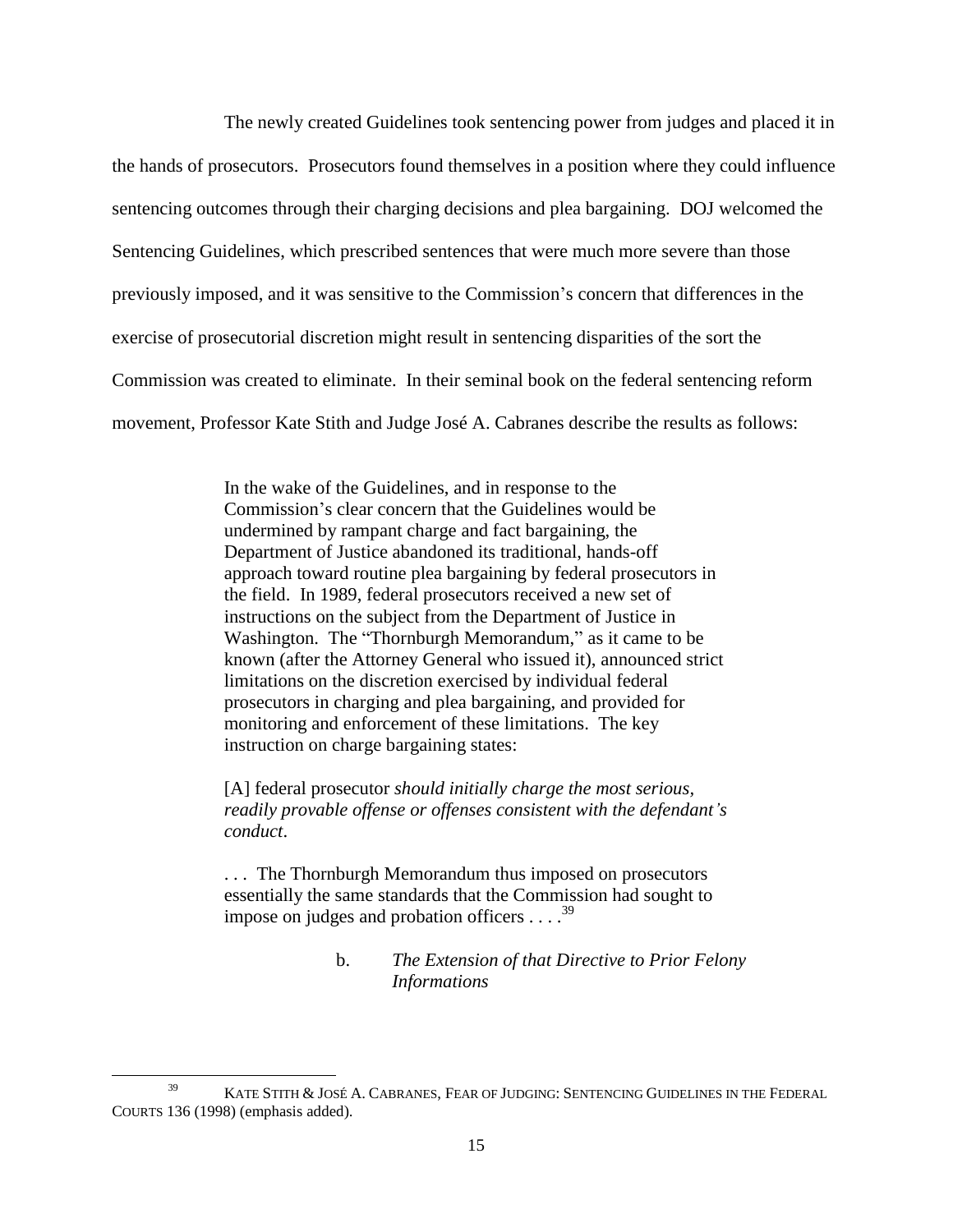Implementing the direction to charge "the most serious readily provable offense" was clear enough when it came to bringing criminal charges, but in 1992 a member of the Sentencing Guidelines Subcommittee of the Attorney General's Advisory Committee observed that the "Thornburgh Memo" was ambiguous when it came to the filing of prior felony informations.<sup>40</sup> As the chair of the subcommittee put it, "a factor which could make an enormous difference in a defendant's sentence was not effectively covered in the Thornburgh Memo." 41

The subcommittee therefore debated whether the "most serious readily provable offense" policy required the filing of a prior felony information.<sup>42</sup> A prior felony information doesn't constitute an additional "offense," but rather elevates the sentence for an already-pending one. Nevertheless, because the goal of the Sentencing Reform Act was "to ensure uniformity of sentences," the subcommittee felt that prior felony informations introduced an undesirable potential for disparities.<sup>43</sup> It therefore recommended to the Attorney General that the policy be clarified to require the filing of prior felony informations.<sup>44</sup> Adopting that recommendation, DOJ issued a policy requiring the filing of a prior felony information whenever the prior conviction is provable.<sup>45</sup> That policy has remained unchanged since 1992.<sup>46</sup>

l

<sup>40</sup> Robert H. Edmunds, *The Sentencing Guidelines Subcommittee of the Attorney General's Advisory Committee,* 4 FED. SENT'G REP. 234 (1992) ("many drug offenses have enhanced penalties if the defendants has one of more prior convictions . . . [but] these enhanced penalties are not self-actuating.").

 $\frac{41}{42}$  *Id.* at 234.

 $\frac{42}{43}$  *Id.* at 235.

 $\frac{43}{44}$  *Id.* 

<sup>44</sup> *Id*. The issue divided the subcommittee. *See id.* (noting that the person who "broached the issue did not fully agree with the consensus that emerged").

Memorandum from George J. Terwilliger, III, Acting Deputy Att'y Gen. U.S. Dep't of Justice, to Holders of United States Attorneys' Manual Title 9 re: Indictment and Plea Procedures Under Guideline Sentencing, *reprinted in* 6 FED. SENT'G REP. 350 (1994) ("[E]very prosecutor should regard the filing of an information under 21 U.S.C. Section 851 concerning prior convictions as equivalent to the filing of charges. Just as a prosecutor must file a readily provable charge, he or she *must* file an information under 21 U.S.C. Section 851 regarding prior convictions that are readily provable and that are known to the prosecutor prior to the beginning of trial or entry of a plea.") (emphasis added).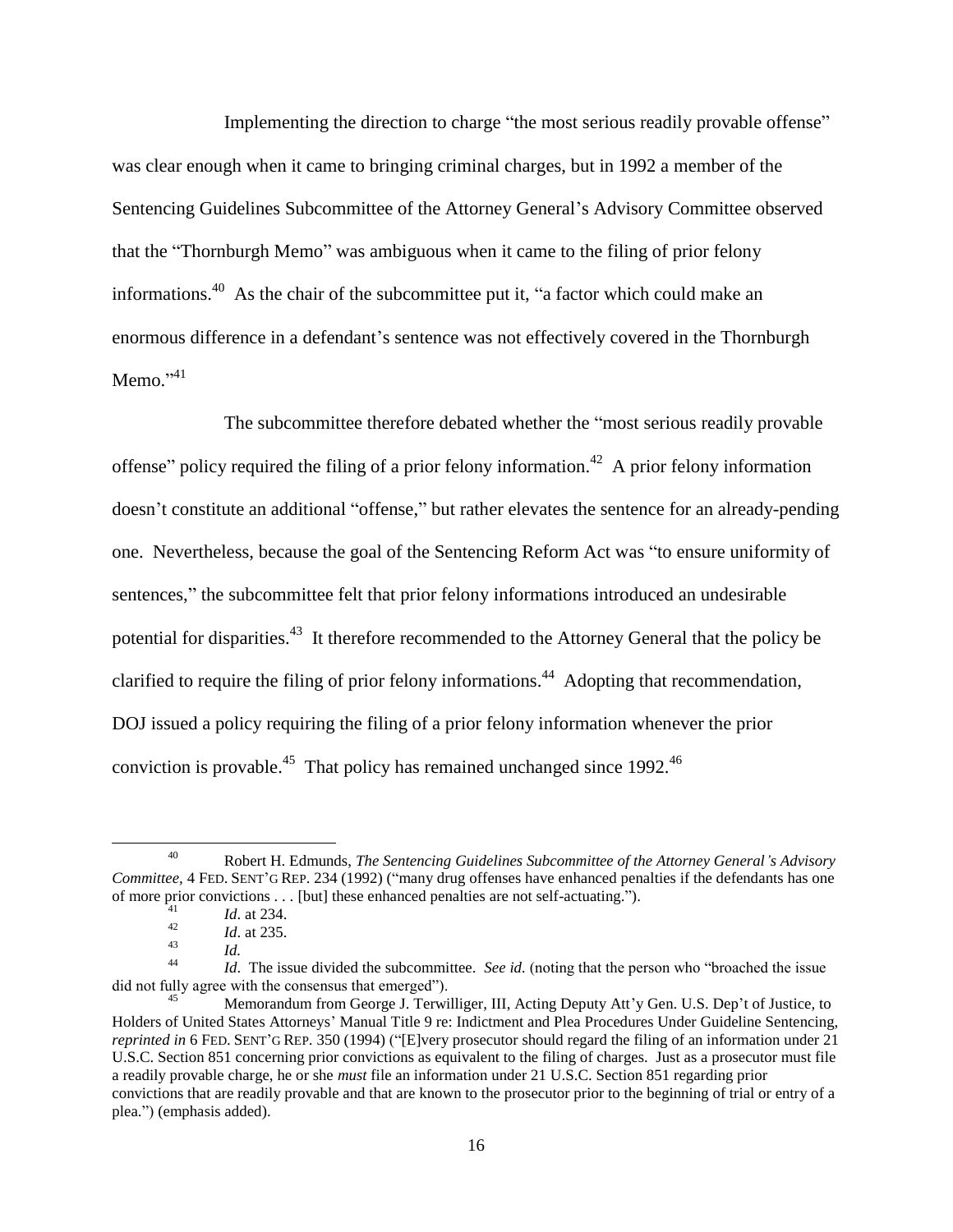## 3. *The 2003 Ashcroft Policy*

In 2003, Congress reacted to what it perceived as excessive sentencing leniency by clamping down on everyone – judges, the Commission, and even DOJ – in the PROTECT Act.<sup>47</sup> In response, Attorney General John Ashcroft adopted a policy (the "Ashcroft Policy") that further cemented the use of prior felony informations in a way that was flatly contrary to the essential purpose of § 851. In a memorandum issued to all federal prosecutors on September 22, 2003, the Attorney General once again directed them "to charge and to pursue the most serious, readily provable offense," which was defined as the offense generating the "most substantial sentence."<sup>48</sup> The memorandum also specifically addressed prior felony informations, "strongly encourag[ing]" their use since they always increase a sentence.<sup>49</sup> Prosecutors were directed to file them in all instances unless there was some "good faith doubt, for legal or evidentiary reasons, as to the Government's ability readily to prove" the underlying facts.<sup>50</sup> And of course prior convictions are virtually always readily provable.

<span id="page-16-0"></span>Finally, the Ashcroft Policy not only legitimized the abusive use of prior felony informations to coerce guilty pleas, it virtually directed it. The memorandum expressly acknowledged that a prior felony information produces "in many cases" a statutory sentence

<sup>&</sup>lt;sup>46</sup> The 2013 Holder Policy makes no change to the longstanding policy requiring AUSAs to consider recidivist enhancements part of the most serious, readily provable offense. The U.S. Attorneys' Manual continues to direct that prior felony informations remain mandatory. *See* United States Attorneys' Manual § 9-27.300 (Selecting Charges – Charging Most Serious Offenses) ("Every prosecutor should regard the filing of an information under 21 U.S.C. § 851 concerning prior convictions as equivalent to the filing of charges. Just as a prosecutor must file a readily provable charge, he or she must file an information under 21 U.S.C. § 851 regarding prior convictions that are readily provable and that are known to the prosecutor prior to the beginning of trial or entry of plea.).

<sup>47</sup> *See Diaz*, 2013 WL 322243, at \*9 & nn.75-76.

<sup>48</sup> *See* Memorandum from John Ashcroft, Att'y Gen. of the United States, to All Federal Prosecutors, Department Policy Concerning Charging Criminal Offenses, Disposition of Charges, and Sentencing (Sept. 22, 2003), *reprinted in* 16 FED. SENT'G REP. 129, 130 (2003) [hereinafter Ashcroft Policy] ("The most serious offense or offenses are those that generate the most substantial sentence under the Sentencing Guidelines, unless a mandatory minimum sentence or count requiring a consecutive sentence would generate a longer sentence."). The Ashcroft Policy stated that the goals of the PROTECT Act "cannot be fully achieved without consistency on the part of federal prosecutors." *Id*. at 129.

 $\frac{49}{50}$  *Id.* 

<sup>50</sup> *Id*.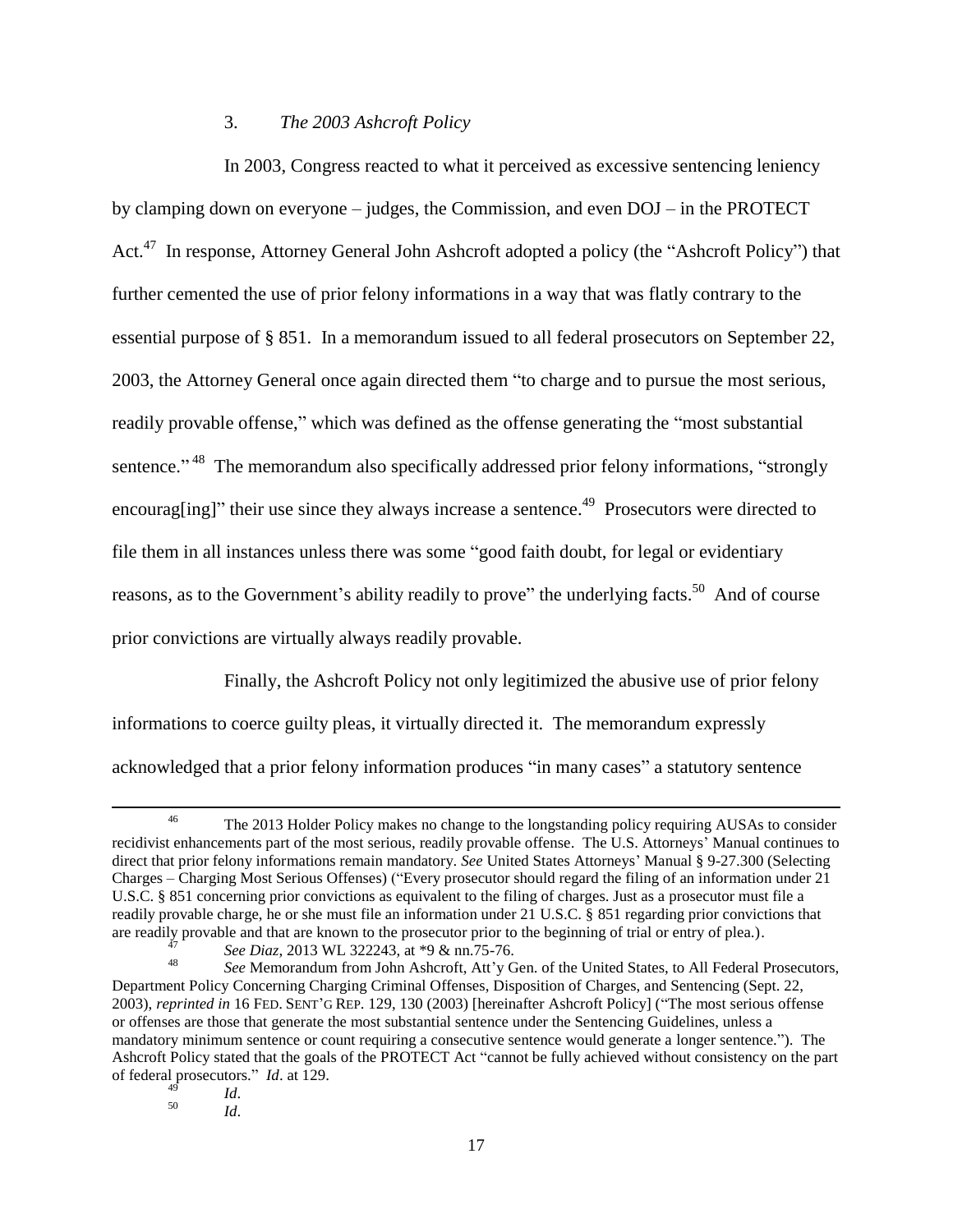harsher than the applicable guidelines range.<sup>51</sup> In those circumstances, prosecutors were permitted by the policy to "forego the filing" of the prior felony information in a written plea agreement to give a defendant an "incentive to plead guilty."<sup>52</sup>

#### <span id="page-17-0"></span>4. *The 2010 Holder Policy*

The Ashcroft Policy was superseded by a May 19, 2010 memorandum circulated to all federal prosecutors by Attorney General Holder ("2010 Holder Policy").<sup>53</sup> The memorandum reiterated the "long-standing" principle that prosecutors should charge the most serious offense available, but added that they should also make individualized assessments as to whether such charges are appropriate.<sup>54</sup> Except to say "the decision whether to seek a statutory sentencing enhancement should be guided by these same principles," the memorandum did not address prior felony informations.<sup>55</sup> And the memorandum left intact the provisions in the United States Attorney's Manual that direct the filing of prior felony informations and authorize their use as leverage to avoid trials.<sup>56</sup>

 $\frac{51}{52}$  *Id.* at 131.

 $\overline{\phantom{a}}$ 

In many cases, however, the filing of such enhancements will mean that the statutory sentence exceeds the applicable Sentencing Guidelines range, thereby ensuring that the defendant will not receive any credit for acceptance of responsibility and will have no incentive to plead guilty. Requiring the pursuit of such enhancements to trial in every case could therefore have a significant effect on the allocation of prosecutorial resources within a given district. Accordingly, an Assistant Attorney General, United States Attorney, or designated supervisory attorney may authorize a prosecutor to forego the filing of a statutory enhancement, but only in the context of a negotiated plea agreement . . . .

Ashcroft Policy, *supra* note [48,](#page-16-0) at 131.

<sup>53</sup> *See* Memorandum from Eric H. Holder, Jr., Att'y Gen. of the United States, to All Federal Prosecutors, Department Policy on Charging and Sentencing (May 19, 2010) [hereinafter 2010 Holder Policy], *available at* http://www.justice.gov/oip/holder-memo-charging-sentencing.pdf (last visited Oct. 9, 2013).

 $\frac{54}{55}$  *Id.* at 2.

 $\frac{55}{56}$  *Id.* 

Specifically, the Ashcroft Policy directed:

<sup>56</sup> Comment B of § 9-27.300 of the United States Attorneys' Manual provides as follows: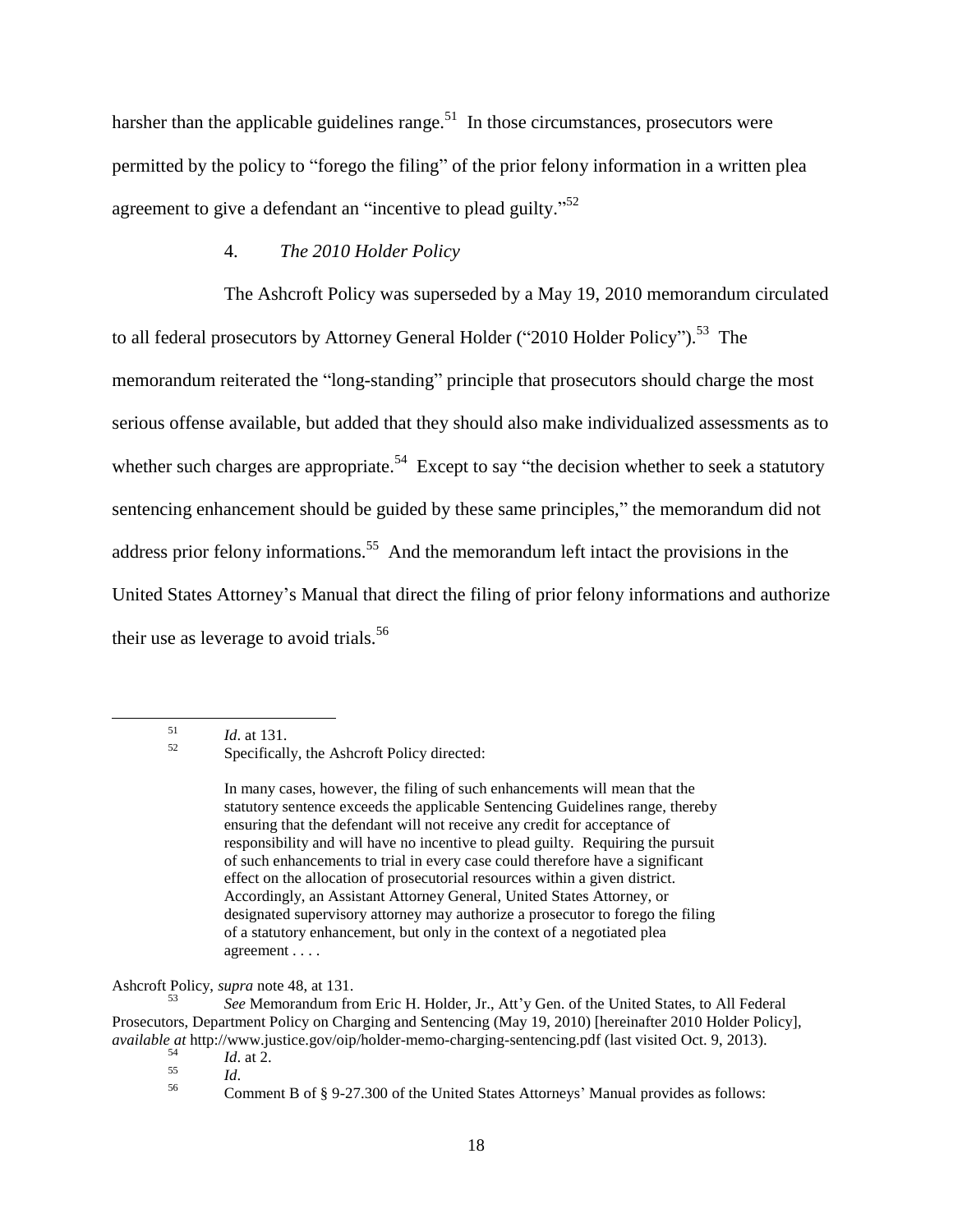The 2010 Holder Policy explicitly stated that "[c]harges should not be filed simply to exert leverage to induce a plea," but the cases discussed in the next section reveal the hollow nature of that admonition.<sup>57</sup> With the apparent exception of a small number of districts in which prosecutors exercise no discretion at all<sup>58</sup> (that is, they either never file prior felony informations or they always do), prosecutors use their authority precisely as they have been instructed and trained to use it for more than two decades. As a result, a prosecutorial tool that should be used only against the worst of the worst drug trafficking defendants has instead become a tool to prevent all recidivist drug trafficking defendants from exercising their Sixth Amendment right to trial by jury.

D. *How the Government Abuses its Power to File Prior Felony Informations*

My focus here is on the use of *enhanced* mandatory minimums, that is, the use of prior felony informations to enhance the standard mandatory minimums (which themselves enhance off-the-rack federal drug trafficking sentences) in order to procure guilty pleas and to

> Every prosecutor should regard the filing of an information under 21 U.S.C. § 851 concerning prior convictions as equivalent to the filing of charges. Just as a prosecutor must file a readily provable charge, he or she must file an information under 21 U.S.C. § 851 regarding prior convictions that are readily provable and that are known to the prosecutor prior to the beginning of trial or entry of plea. *The only exceptions to this requirement are where*: (1) the failure to file or the dismissal of such pleadings would not affect the applicable guideline range from which the sentence may be imposed; or (2) *in the context of a negotiated plea*, the United States Attorney, the Chief Assistant United States Attorney, the senior supervisory Criminal Assistant United States Attorney or within the Department of Justice, a Section Chief or Office Director has approved the negotiated agreement. The reasons for such an agreement must be set forth in writing. *Such a reason might include, for example, that the United States Attorney's office is particularly overburdened, the case would be time-consuming to try, and proceeding to trial would significantly reduce the total number of cases disposed of by the office.* The permissible agreements within this context include: (1) not filing an enhancement; (2) filing an enhancement which does not allege all relevant prior convictions, thereby only partially enhancing a defendant's potential sentence; and (3) dismissing a previously filed enhancement.)

(emphasis added).

 $\overline{a}$ 

- <sup>57</sup> 2010 Holder Policy, *supra* note [53,](#page-17-0) at 2.
	- <sup>58</sup> *See Young*, 2013 WL 4399232, at \*9-11.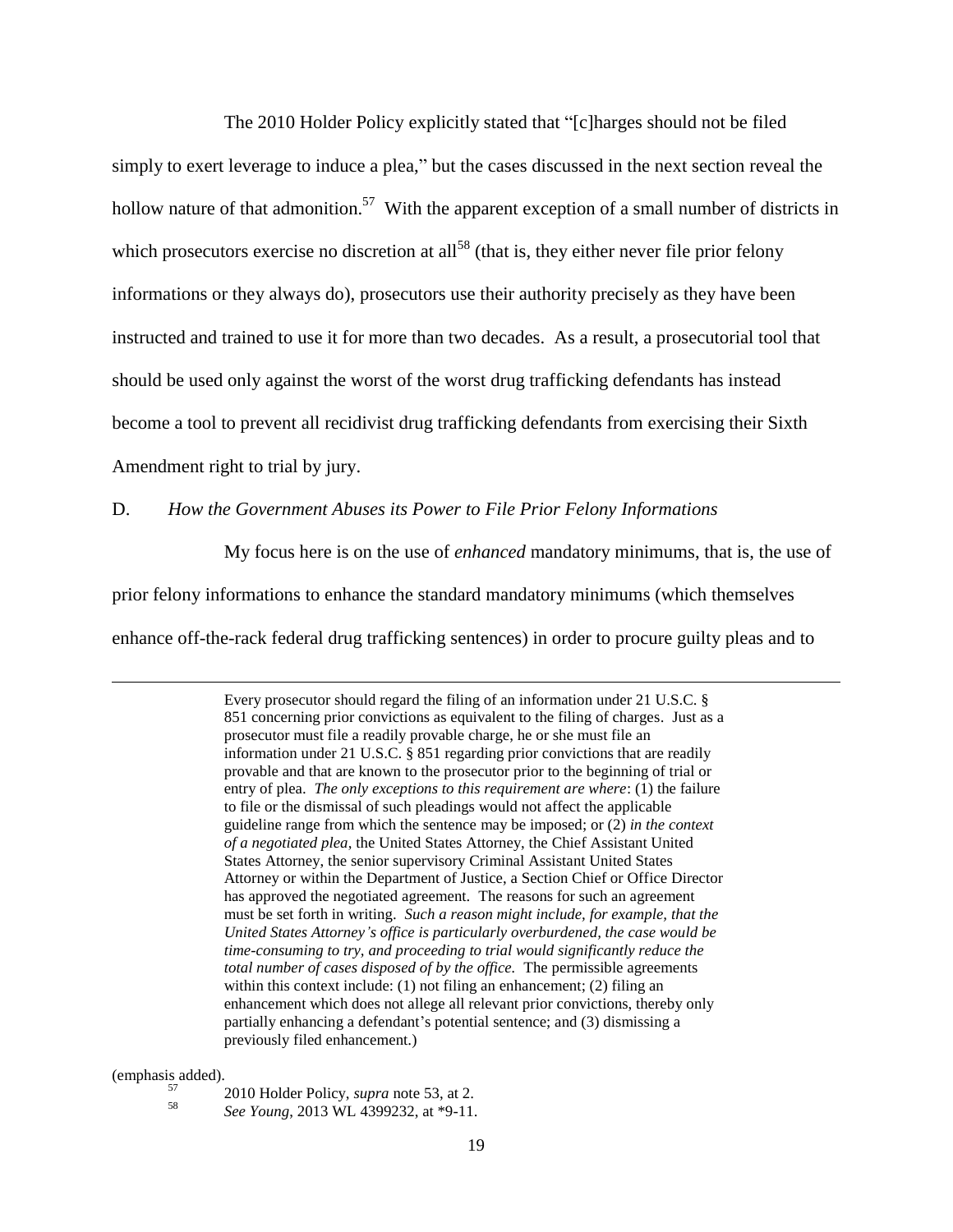punish defendants who refuse to plead guilty. This focus on the government's abuse of prior felony informations should not obscure the fact that it routinely uses the standard mandatory minimums for the same purposes.<sup>59</sup> The threat of a standard mandatory minimum sentence prevents many more defendants from ever going to trial, a serious problem that I don't intend to minimize here. $60$  But they are small potatoes compared to what happens when prior felony informations, or the threat of them, enter the picture.

## 1. *Using Prior Felony Informations to Coerce Guilty Pleas – Lulzim Kupa*

Because there is no judicial check on the enhanced mandatory minimums prosecutors can inject into a case, they can put enormous pressure on defendants to plead guilty. In many cases only a daring risk-taker can withstand that pressure. Most people buckle under it, and Luzlim Kupa is a perfect example.

Kupa was 36 years old when I sentenced him on August 9, 2013. He was born in Staten Island to parents who had recently come to the United States from Albania. In 1999 and again in 2007 Kupa was convicted of conspiring to distribute marijuana. When he emerged from prison in 2010 after the second conviction, he engaged in drug trafficking again, leading to this case. Kupa was charged with a 10-life count based on the fact that more than five kilograms of cocaine were involved in the offense.

l

To provide an example I need not go far, as one of defendant Lulzim Kupa's co-defendants, Joseph Ida, is a typical case. Though the government insisted that Ida played a minor role in the charged cocaine conspiracy, it nevertheless elected to subject him to the 10-life count Congress created for kingpins. However, to induce Ida to plead guilty, the government agreed that it would lift the kingpin charge and allow him to plead guilty to the same conspiracy count with no minimum and a 20-year maximum. It further agreed to recommend a sentence within the range of 63-78 months if Ida accepted that offer. I sentenced Ida to 63 months, so his trial penalty (that is, the price he would have paid had he gone to trial and been convicted) would have been 57 months in prison – the difference between the ten years I would have been required to impose and the 63 months he actually got on the recommendation of the government. *United States v. Ida*, No. 11 CR 345 (JG) (ECF No. 224) (plea agreement on file in chambers).

<sup>60</sup> *See* MANDATORY MINIMUM REPORT, *supra* note [8](#page-2-0), at 106 ("Prosecutors in several districts noted possible variations in charge bargaining practices as a result of decisions made by individual prosecutors. In one of those districts, prosecutors related that charges carrying a mandatory minimum penalty might be dismissed if that penalty was not appropriate for the offender *or if the offender made some concessions as part of the plea negotiations*.") (emphasis added).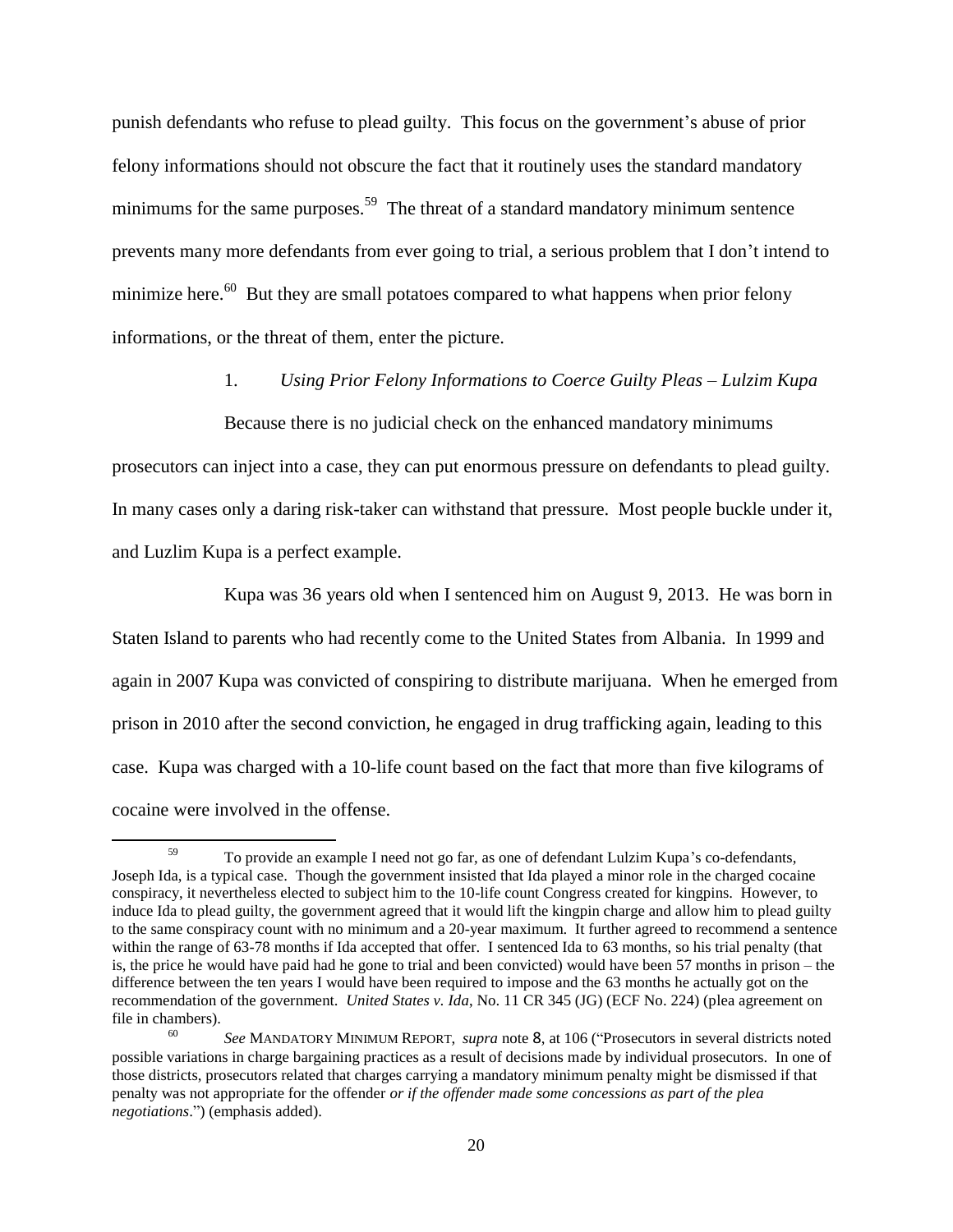On March 5, 2013 the government sent Kupa a proposed plea agreement.<sup>61</sup>

Despite Kupa's prior marijuana convictions and several other convictions as well – he has a serious criminal history – the agreement promised a withdrawal of the 10-life count and a recommendation to the Court of a sentence within the range of 110-137 months if Kupa would plead guilty. Assuming good time credits, a sentence at the bottom end of the recommended range would result in Kupa serving about seven years and ten months in prison.<sup>62</sup> The email that conveyed the proposed plea agreement stipulated that the offer would expire the next day.

Kupa did not accept the agreement and the case appeared to be headed toward the previously-scheduled April 22, 2013 trial. However, the government wasn't finished encouraging him to plead guilty. On March 15, 2013 it filed a prior felony information providing notice of the two marijuana convictions. Just like that, a defendant for whom the government, only ten days earlier, was willing to recommend an effective sentence of less than eight years was looking at life in prison without the possibility of parole.

Standing alone, the prior felony information was hardly an inducement to plead guilty. If the judge must sentence a defendant to life in prison upon conviction, there's not much reason for him to plead guilty. But the government quickly followed the filing of the prior felony information with another proposed plea agreement, which was conveyed to Kupa's

l

<sup>&</sup>lt;sup>61</sup> This proposed plea agreement was the fifth out of seven proposed plea agreements sent to Kupa between February 23, 2012 and April 9, 2013.

Pursuant to 18 U.S.C. § 3624,

a prisoner who is serving a life imprisonment of more than 1 year other than a term of imprisonment for the duration of the prisoner's life, may receive credit toward the service of the prisoner's sentence, beyond the time served, of up to 54 days at the end of each year of the prisoner's term of imprisonment, beginning at the end of the first year of the term, subject to determination by the Bureau of Prisons that, during that year, the prisoner has displayed exemplary compliance with institutional disciplinary regulations.

Accordingly, a prison sentence of 110 months would yield approximately 16 months of good time for a total of 94 months.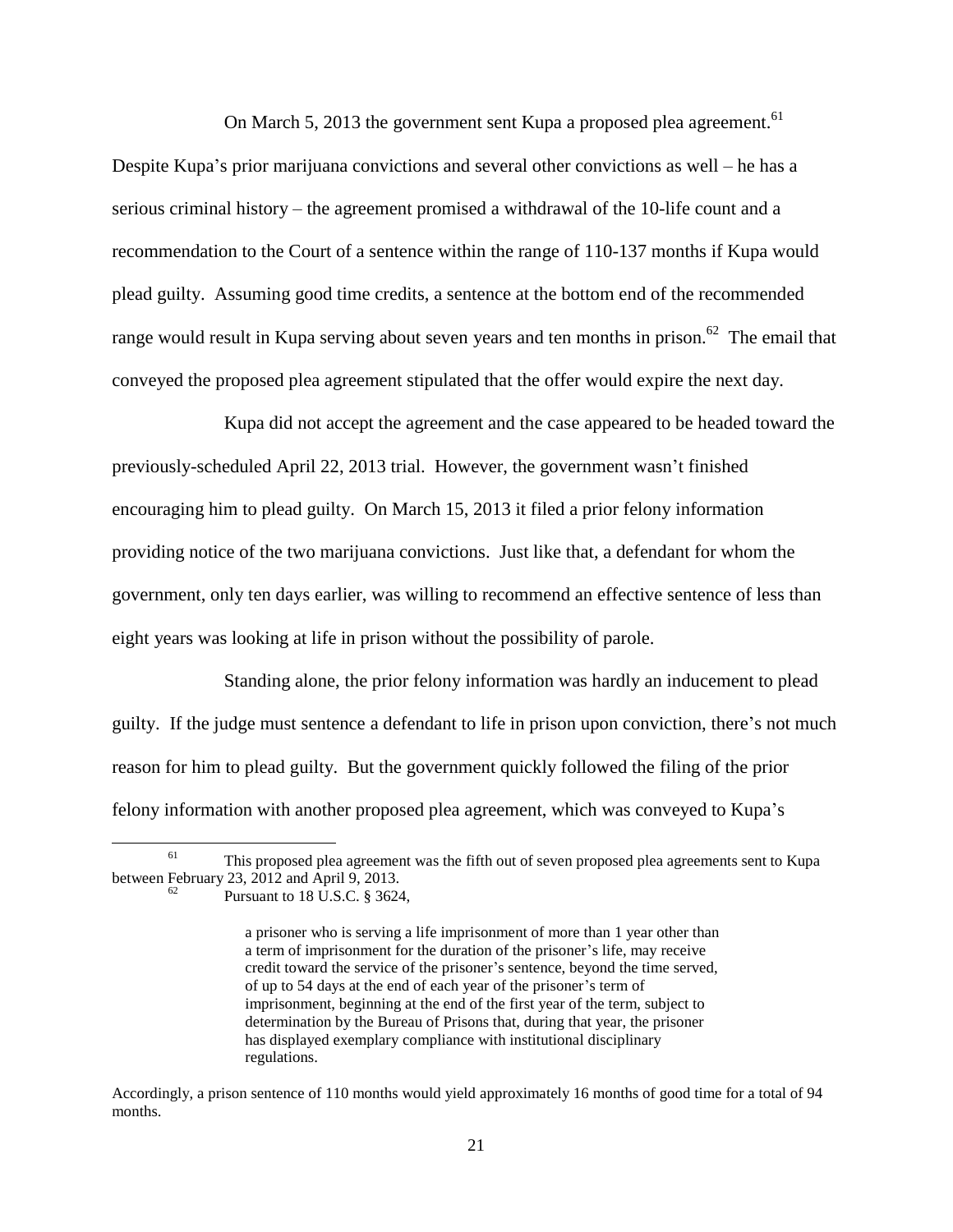lawyer on April 4, 2013. That proposal offered to withdraw both the 10-year mandatory minimum and the prior felony information that had turned that mandatory minimum into a mandatory life count if Kupa would plead guilty. It also manipulated the Guidelines range estimate to raise the recommended range to 130-162 months.<sup>63</sup> A sentence at the bottom of that range amounts to an effective sentence of about nine years and four months.<sup>64</sup>

So the plea agreement proposed on April 4, 2013 did two things. First, it punished Kupa for not accepting the previous agreement by providing for a sentencing recommendation that, if accepted, would give him another year and a half or so in prison. But it also gave him some dramatic relief. For the preceding 19 days Kupa was facing mandatory life in prison if he was found guilty, and the proposed plea agreement offered an escape from that daunting prospect – as long as he agreed to plead guilty.

Kupa was given a single day to accept that agreement as well, and he didn't act quickly enough. With the trial fast approaching, the government forwarded yet another proposed plea agreement on April 9, 2013. Once again, the "estimated" Guidelines range and corresponding recommendation were ratcheted slightly upwards; this time Kupa lost the third

 $\overline{a}$ <sup>63</sup> The government reached the higher range by taking away the two-level adjustment for a minor role that was included in the previous proposed plea agreement. One might think that a defendant's role in the offense doesn't depend on whether (or when) he pleads guilty, but that would be naïve. When I questioned the prosecutor about this, our exchange went as follows:

THE COURT: Since when does somebody's role depend on when they plead guilty? The role is the role.

GOVERNMENT: Your honor, he rejected the previous offer.

April 10 Tr. at 29. Among the other reasons (besides the use of prior felony informations) why we try so few cases, a phenomenon I discuss further below, is that prosecutors commonly use Guidelines adjustments as bargaining chips in their efforts to settle cases. The seven proposed plea agreements Kupa received from the government contained various different "estimated" Guidelines ranges. The highest, set forth in the first one, was 360-life; the lowest, which was in proposed agreements four and five, was 110-137 months. The movable parts in those varying estimates included role adjustments ranging from +3 to -2, base offense levels ranging from 37 to 32, and a "global disposition" bonus of either -1 or -2 if all of the defendants pled guilty. All of Kupa's co-defendants engaged in similar Guidelines-factor bargaining.

<sup>64</sup> A prison sentence of 130 months would yield approximately 18 months of good time for a total of 112 months.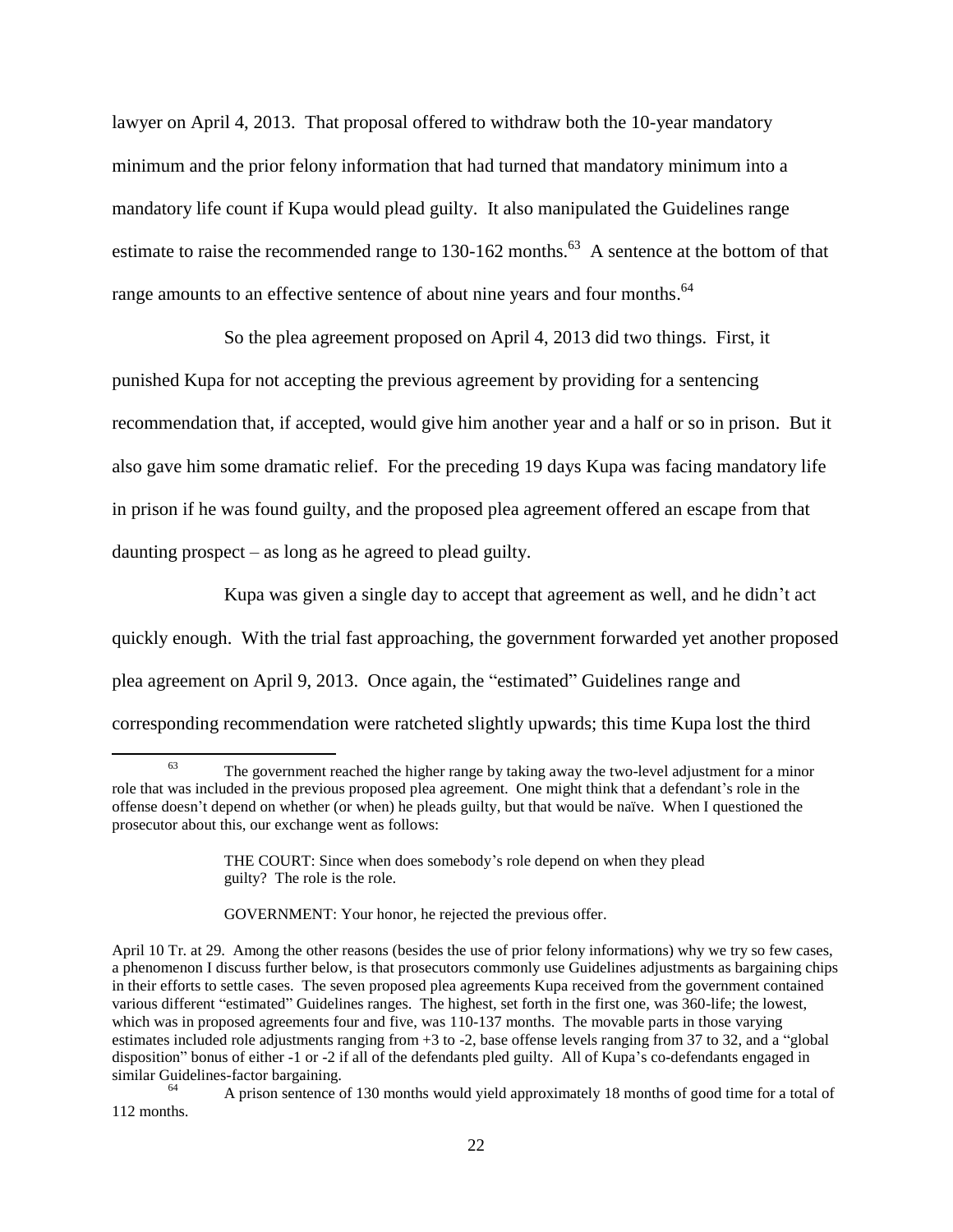"acceptance of responsibility" level that the government had added to his previous agreement.<sup>65</sup> The upshot: the agreement provided for a recommended range of 140-175 months, an effective prison term of 10 years.<sup>66</sup>

So Kupa found himself in a difficult position as his trial approached. Looming in the background was the reality that if he went to trial and the jury convicted him, the law would require that he die in prison. And with each passing day the sentence the government was willing to recommend was creeping upward. If I were to sentence at the bottom end of the government's recommended range in the final proposed plea agreement, the five-week delay from March 5 to April 9, 2013 had already cost Kupa over two years in prison.

On April 10, 2013 Kupa finally caved and entered a plea of guilty. He told me at the time that he wanted to eliminate the potential downside of life in prison by pleading guilty. $67$ Also, referring to the steady increases in the sentences recommended in the last three proposed plea agreements, he said, "I want to plead guilty, your Honor, before things get worse."<sup>68</sup> The voluntariness of a defendant's plea of guilty is an interesting issue when the cost of going to trial is three or more decades in prison. Nevertheless, I found Kupa's plea to be voluntary and accepted it.

The 140-175 month range was jointly recommended by the parties. For various reasons I have elaborated upon elsewhere, negotiated agreements like Kupa's are essentially

 $65$  Though the third level of downward adjustment for accepting responsibility is supposed to depend on the timeliness of a defendant's notice to the government of his intention to plead guilty, *see* U.S.S.G. § 3E1.1(b), in this case and others the third level appears and reappears in proposed plea agreements as a bargaining chip, that is, as a way to adjust the final estimated range. Thus, even though the trial date had remained stationary, the third level for acceptance of responsibility, which was missing from the proposed plea agreements dated March 1 and March 5, had been *added* to the one dated April 4 in order to reach the desired recommended range. All proposed plea agreements are on file with chambers.

A prison sentence of 140 months would yield approximately 20 months of good time for a total of 120 months. 67

April 10 Tr. at 37. 68

*Id.* at 29.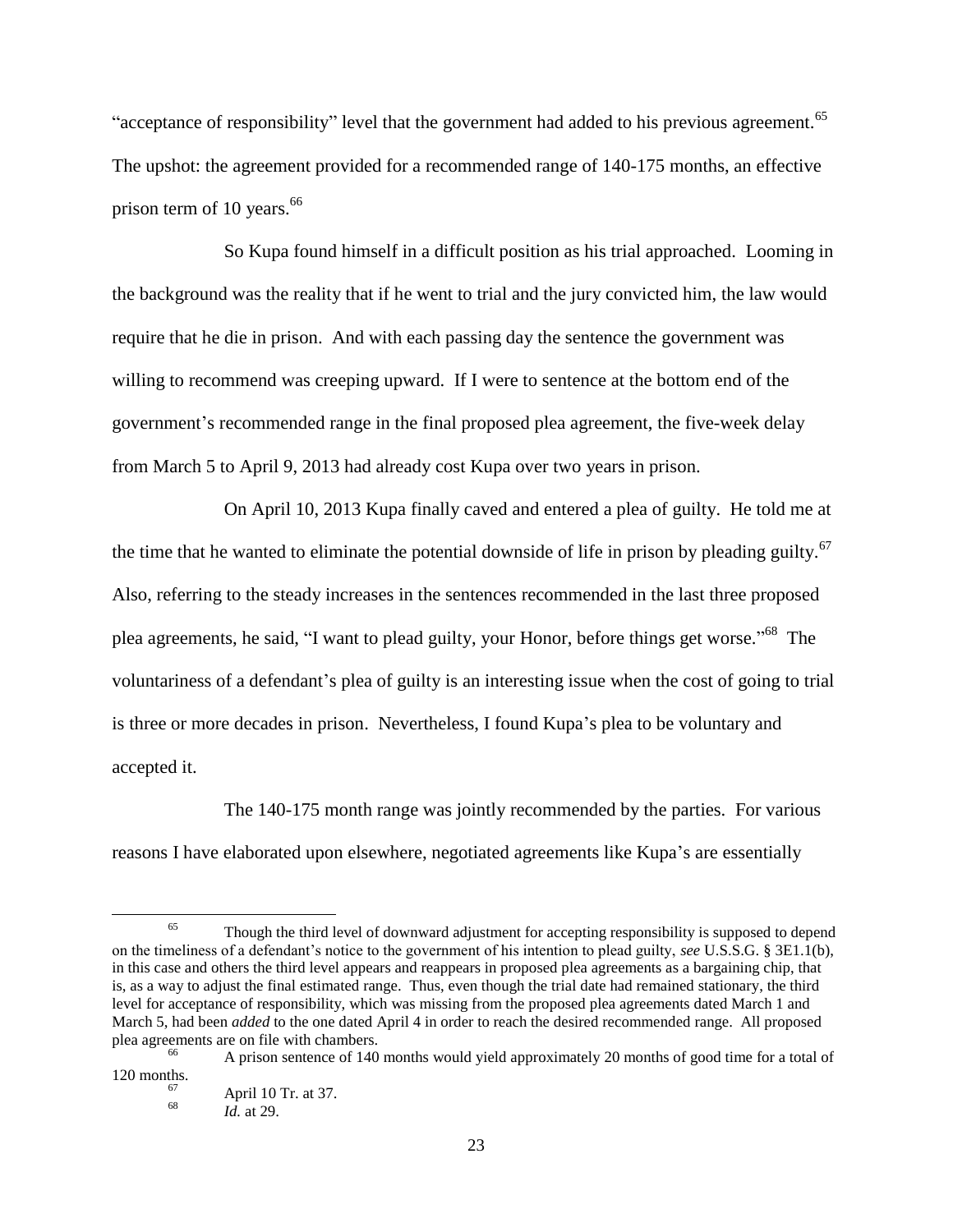<span id="page-23-0"></span>sentence bargains.<sup>69</sup> I saw no reason not to accept the bargain between the government and Kupa. Kupa will complete his 11-year sentence, taking into account good time, when he is about 45 years of age.<sup>70</sup> Assuming he lives to the age of 75, his trial penalty would have been 30 years in prison if he had proceeded to trial and the jury had found him guilty.

When it became clear to me on April 10, 2013, that Lulzim Kupa's plea of guilty had been coerced by the threat of a mandatory life term if he insisted on going to trial, I informed the Assistant United States Attorneys ("AUSAs") on the case of my belief that the United States Attorney had agreed to refrain from using prior felony informations to coerce pleas after the office's longstanding practice of doing so was brought to her attention in 2010. In response, the AUSAs wrote a letter stating as follows:

> [t]he Office's decision as to whether to file a prior felony information is based on an individualized assessment of numerous facts, including, but not limited to, the seriousness of the defendant's crimes, the defendant's role in those crimes, the duration of the crimes, whether the defendant used or threatened communities and society as a whole. The decision as to whether to file a prior felony information is the subject of careful review and approval by the Office's supervisors and executive leadership.<sup>71</sup>

That sounds nice, but actions speak louder than words. Whatever the result of the

 $\overline{a}$ 

"individualized assessment" with regard to Kupa, he was indisputably stuck with a prior felony information – and a *life* sentence – only if he went to trial, and he was indisputably not stuck with it only if he pled guilty. Despite the government's patter, there was only one individualized consideration that mattered in his case, and it was flat-out dispositive: Was Kupa insisting on a

<sup>69</sup> *See* John Gleeson, *The Sentencing Commission and Prosecutorial Discretion: The Role of the Courts in Policing Sentence Bargains*, 36 HOFSTRA L. REV. 639 (2008); John Gleeson, *Sentence Bargaining Under the Guidelines*, 8 FED. SENT'G REP. 6 (1996).

I sentenced Kupa to 132 months, which yields approximately 19 months of good time for a total of 113 months (*i.e.*, 9 years and 5 months). As I stated at the time of sentencing, there was reason to believe that some of the same conduct at issue in this case was considered by the judge who sentenced Kupa in 2006, so I felt it appropriate to sentence him slightly below the agreed-upon range.

<sup>71</sup> Letter from Gov't to the Court re: *United States v. Kupa*, at 2, Apr. 12, 2013, ECF No. 179.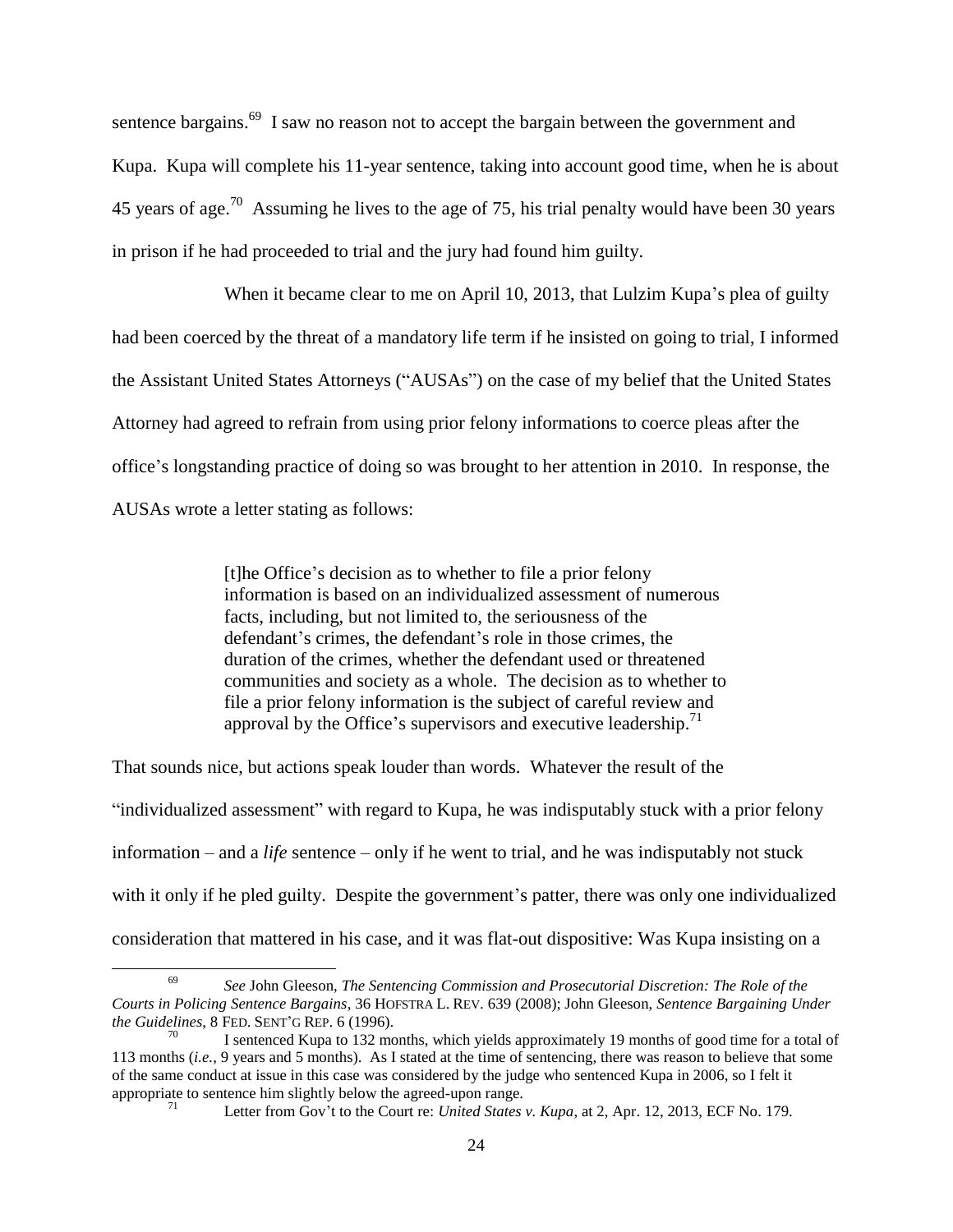trial or not? If he was, he would have to pay for a nonviolent drug offense with a mandatory life sentence, a sentence no one could reasonably argue was justified.

In defending its use of the prior felony information, the AUSAs' letter went on to identify the results of the individualized assessment in Kupa's case: He had a lengthy criminal history, and much of the conduct underlying his prior convictions occurred while Kupa was serving terms of supervised release. Those facts supposedly triggered the filing of the prior felony information.<sup>72</sup> But even though the government knew those facts a year earlier, it did not file a prior felony information until he refused to plead guilty a few weeks before trial. And even though Kupa still had that criminal history when he showed up for sentencing, by then the prior felony information had been withdrawn. Why? Because he buckled under its pressure and agreed to forgo a trial. That's all that mattered when it came to the prior felony information. The government's letter claiming that something else was going on revealed an uncharacteristic lack of candor. The silver lining to the dissembling is that it suggests an understanding by the prosecutors in this district that the use to which the prior felony information was put in Kupa's case is not a proper one.

Not all prosecutors have that understanding. Many believe that using harsh mandatory minimums to strongarm guilty pleas is their birthright. In last month's hearing before the Senate Judiciary Committee, the Executive Director of the National District Attorneys Association testified as follows:

> While federal mandatory minimum sentences sometimes result in outcomes that seem harsh, the vast majority of those cases are the

<sup>72</sup> *See id*. at 3.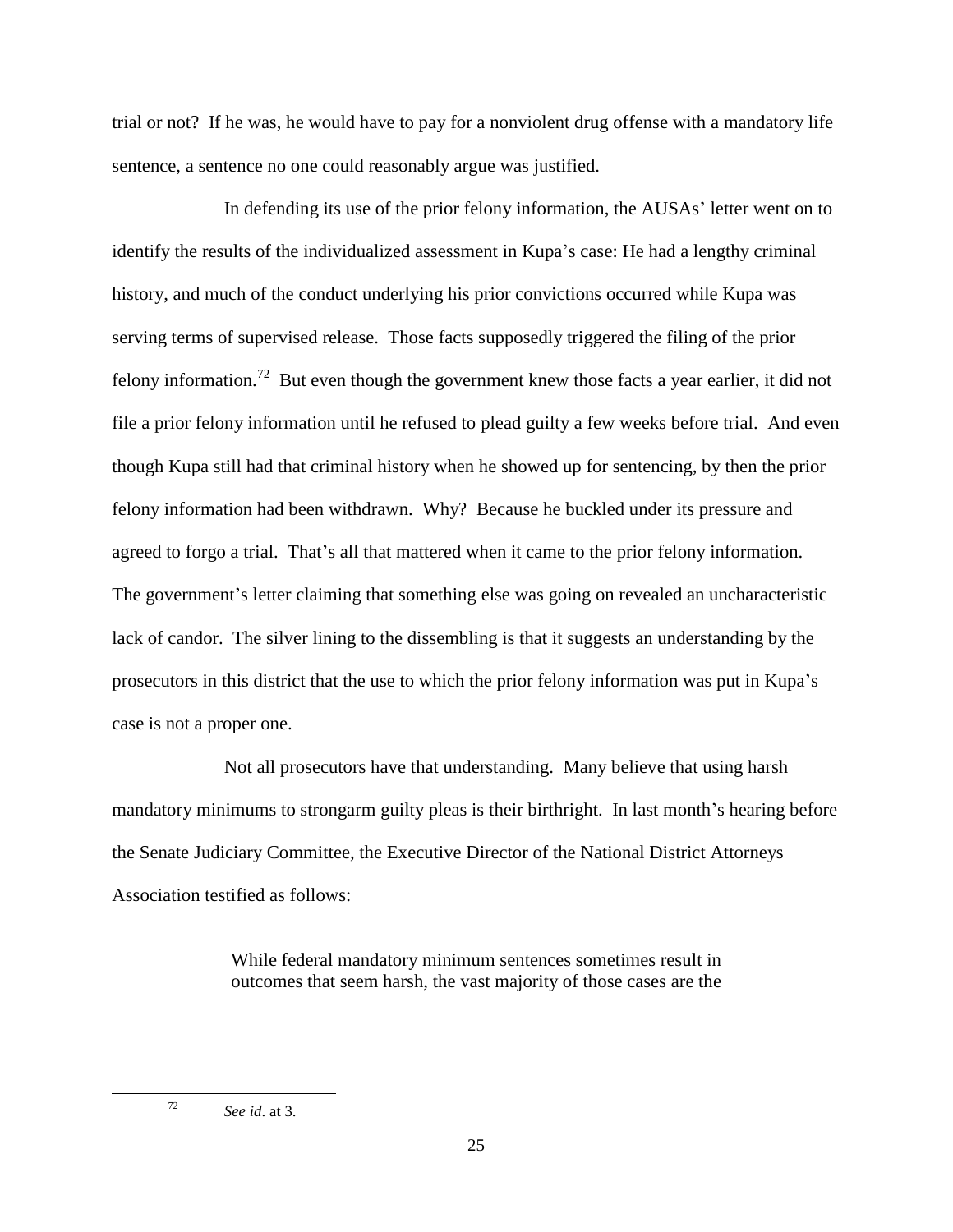result of a defendant that rejected plea negotiations [and] went to trial  $\ldots$ .<sup>73</sup>

<span id="page-25-0"></span>Though the power to file a prior felony information eventually produced the intended effect of squeezing Kupa into pleading guilty, it took longer in his case than in most cases. Indeed, one of the many problems associated with tracking the use of prior felony informations is defendants often plead guilty in response to the *threat* that one will be filed, producing an outcome that is very much the result of this prosecutorial power without any record of its use.<sup>74</sup> The Federal Defender for both the Southern and Eastern Districts of New York has described how it works as follows: "If the client has a prior qualifying conviction, and is considering trial or a motion, the prosecutors will threaten to file a 'prior felony information' that will double the mandatory minimum. Few clients have the stomach to push back against those threats (which are not idle)."<sup>75</sup>

Still, not all defendants buckle when prosecutors threaten to punish them for going to trial by filing prior felony informations. Some actually insist on their constitutional rights. In those circumstances, prosecutors believe they have little choice but to go ahead and file the prior felony informations. "Plea bargaining is what academics call a 'repeat-play' game; the same lawyers negotiate pleas again and again. A prosecutor who becomes known as a pushover will be taken advantage of, not once but many times."<sup>76</sup> That can't be allowed to

<span id="page-25-1"></span><sup>73</sup> *Reevaluating the Effectiveness of Federal Mandatory Minimum Sentences: Hearing Before the S. Comm. on the Judiciary*, 113th Cong. (2013) (statement of Scott Burns, Exec. Dir., Nat'l Dist. Attorneys Ass'n), *available at* http://www.judiciary.senate.gov/pdf/9-18-13BurnsTestimony.pdf (last visited Oct. 9, 2013).

<sup>74</sup> *See* Ronald F. Wright, *Trial Distortion and the End of Innocence in Federal Criminal Justice*, 154 U. PA. L. REV. 79, 143 n. 200 (2005) (noting that one measure of a "prosecutor's power to create a guilty plea discount is the percentage of charges filed under statutes carrying mandatory minimum sentences" but leaving that measure out of the analysis because the discounting effect "can be achieved either by filing the charges and dismissing them later, or by threatening to file the charges").

<sup>75</sup> David E. Patton, *Federal Public Defense in an Age of Inquisition*, 122 YALE L.J. 2578, 2594 (2013); *see also Young*, 2013 WL 4399232, at \*15 (observing, based on the remarks of an Assistant United States Attorney in a neighboring district, that prior felony informations are filed in the District of Nebraska only against defendants who go to trial).

<sup>76</sup> WILLIAM J. STUNTZ, THE COLLAPSE OF AMERICAN CRIMINAL JUSTICE 258 (2011).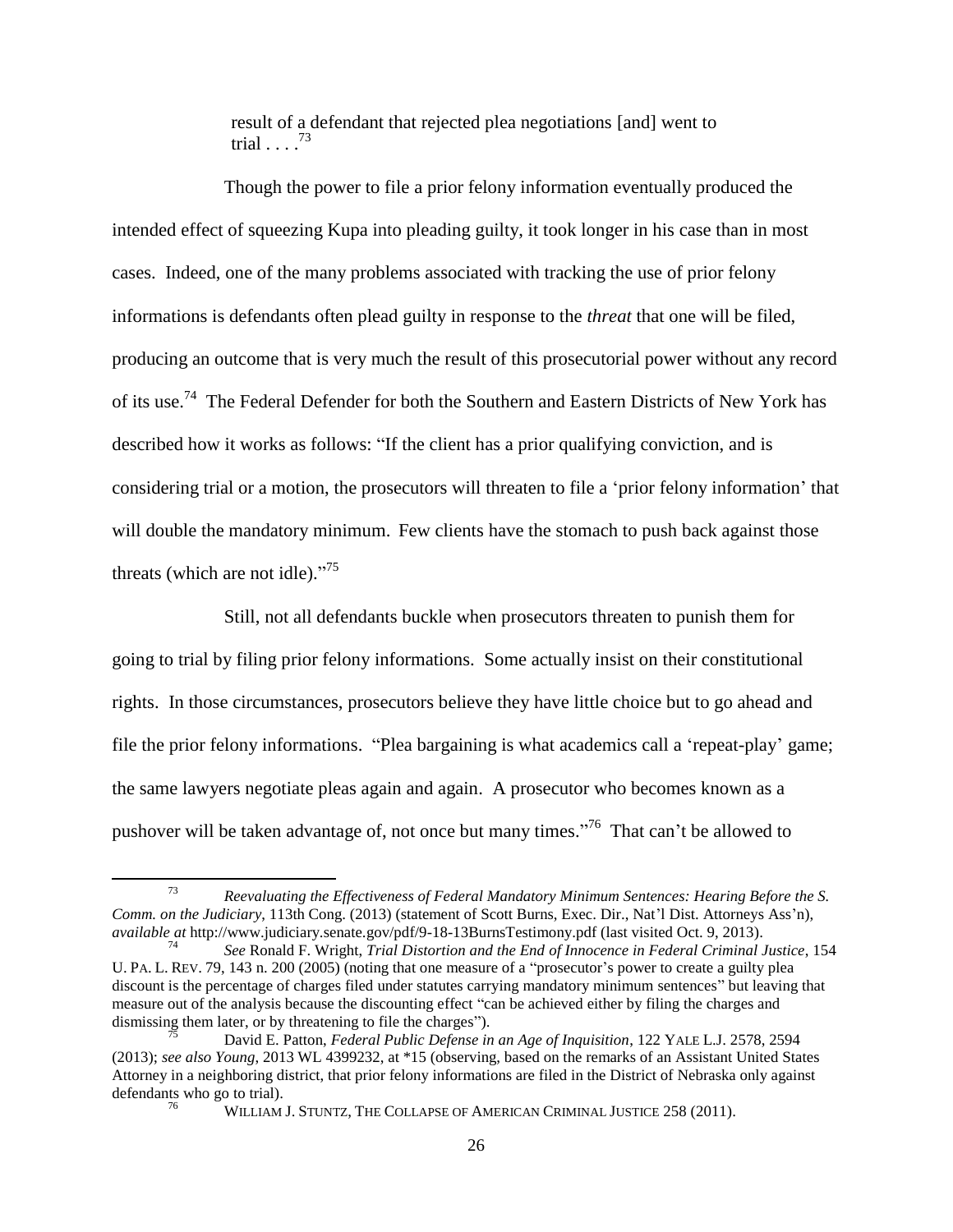happen, so those who call the prosecutors on their threat have to pay. Otherwise, as an Assistant United States Attorney in the District of Massachusetts has explained it, "you lose some credibility going forward."<sup>77</sup> As described below, the costs of maintaining prosecutorial credibility can be jarring.

# <span id="page-26-1"></span>2. *Using Prior Felony Informations to Punish Those Who Refuse to Plead Guilty – Tyquan Midyett*

Tyquan Midyett turned 26 years old during the period he participated in user-

quantity sales of crack in the Marcy Houses here in Brooklyn. Midyett's life story is all too

familiar – broken home, foster care, high school dropout, and a long history of substance abuse.

He began using marijuana at age 14, and smoked four "blunts" a day until he was arrested in

December 2007.<sup>78</sup>

 $\overline{\phantom{a}}$ 

<span id="page-26-0"></span>Early in the case, the prosecutor sent Midyett a proposed plea agreement setting

forth the government's version of the advisory Guidelines range.<sup>79</sup> Taking into account

Midyett's minor role in the offense, the 100:1 cocaine to crack ratio then in effect, and Midyett's

You know, what I would say, your Honor, is, I mean, there [were] extensive efforts to try to resolve this case prior to trial. And, you know, on some level, when you're a prosecutor and you're making concessions before trial and offering to make concessions that are declined, you know, you lose some credibility going forward if you then make those same concessions. So the defendant, you know, just as a – *this doesn't really address your question of justness*, but it gives you the background here in terms of why we are here now as opposed to this case getting resolved on a plea to a lesser sentence [than life].

*Id*. at 4-5 (emphasis added).

These facts are drawn from the sentencing proceedings. Transcript of Sentencing at 36, *United States v. Midyett*, No. 07-CR-874 (KAM) (E.D.N.Y. June 17, 2010), ECF No. 515.

<sup>77</sup> Transcript of Sentencing at 4, *United States v. Doutre*, 08-CR-10215 (D. Mass. Mar. 22, 2010), ECF No. 168. Prior to imposing sentence, the judge asked the prosecutor – whose prior felony information had triggered a mandatory life sentence – whether such a sentence would be "just." The prosecutor explained how justice can take a back seat to the government's credibility when a defendant is told he will face life without parole unless he pleads guilty and then he refuses:

<sup>79</sup> These facts are drawn from a Memorandum and Order denying Midyett's *pro se* motion contending that the lawyer who failed to advise him to plead guilty was ineffective. Midyett claimed that his counsel had failed to properly advise him of the consequences of rejecting a guilty plea and proceeding to trial. *United States v. Midyett*, No. 97-CR-874, 2010 WL 447384, at \*1 (E.D.N.Y. Feb. 2, 2010). The Court held an evidentiary hearing on October 28, 2009 to explore the circumstances of the plea discussions. *See id*.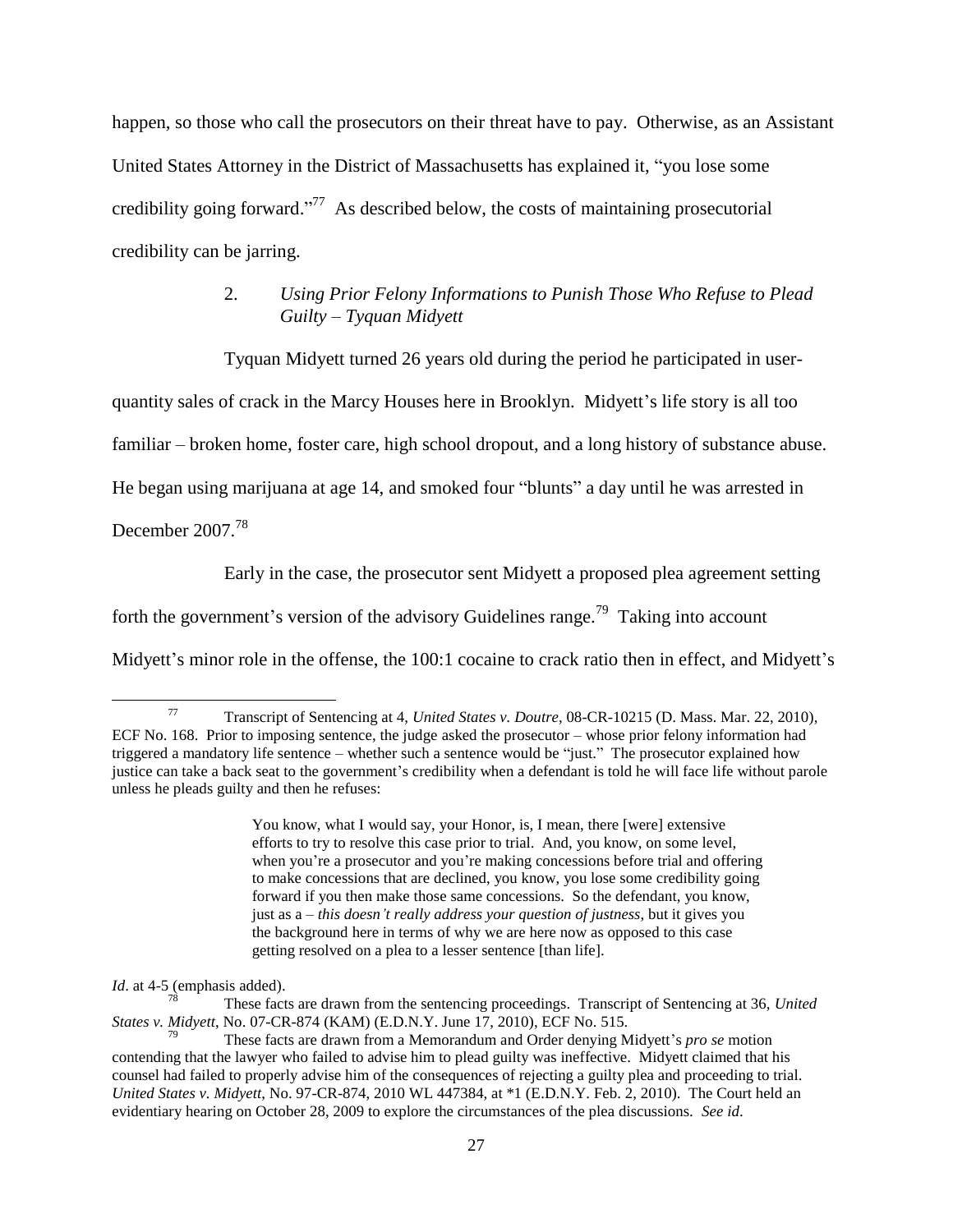prior conviction in state court for criminal sale of a controlled substance, the plea agreement stated his range would be 78-97 months in prison if he pled guilty. However, as the prosecutor pointed out in the cover letter to the proposed plea agreement, Midyett had been charged with a 10-life count, so even if he pled guilty the best he could do at sentencing was a ten-year prison term. The prosecutor offered to recommend that sentence to the court.

The offer to recommend a sentence almost three and a half years *above* the lower end of a Guidelines range computed under the much-maligned 100:1 regime didn't give Midyett much of an incentive to plead guilty. As the case approached trial, the prosecutor needed to make a plea of guilty more attractive to him. So he told Midyett's counsel that if Midyett didn't plead guilty by a specified date, the government would file a prior felony information, which would double the mandatory minimum to 20 years.

But Midyett still wanted to put the government to its proof. So that's what he did, and the government followed through with its threat by filing the prior felony information. The trial happened, Midyett was found guilty, and in June of 2010 another judge in this district sentenced him to the mandatory 20-year prison term.

Here's the recap on Midyett: He started out as one of the defendants that Lanny Breuer, the Chief of DOJ's Criminal Division, spoke of when he told Congress in April 2009 that crack sentences are fundamentally unfair and racially discriminatory.<sup>80</sup> According to DOJ itself, Midyett should have been sentenced on par with a similar offender who trafficked in powder cocaine. That would have reduced the estimated range in Midyett's plea agreement to 46-57 months. But the United States Attorney made any sentence below ten years legally impossible by bringing a 10-life count, conferring kingpin status on Midyett despite the government's own

<sup>80</sup> *Restoring Fairness to Federal Sentencing*, *supra* note [2,](#page-0-0) at 4-6.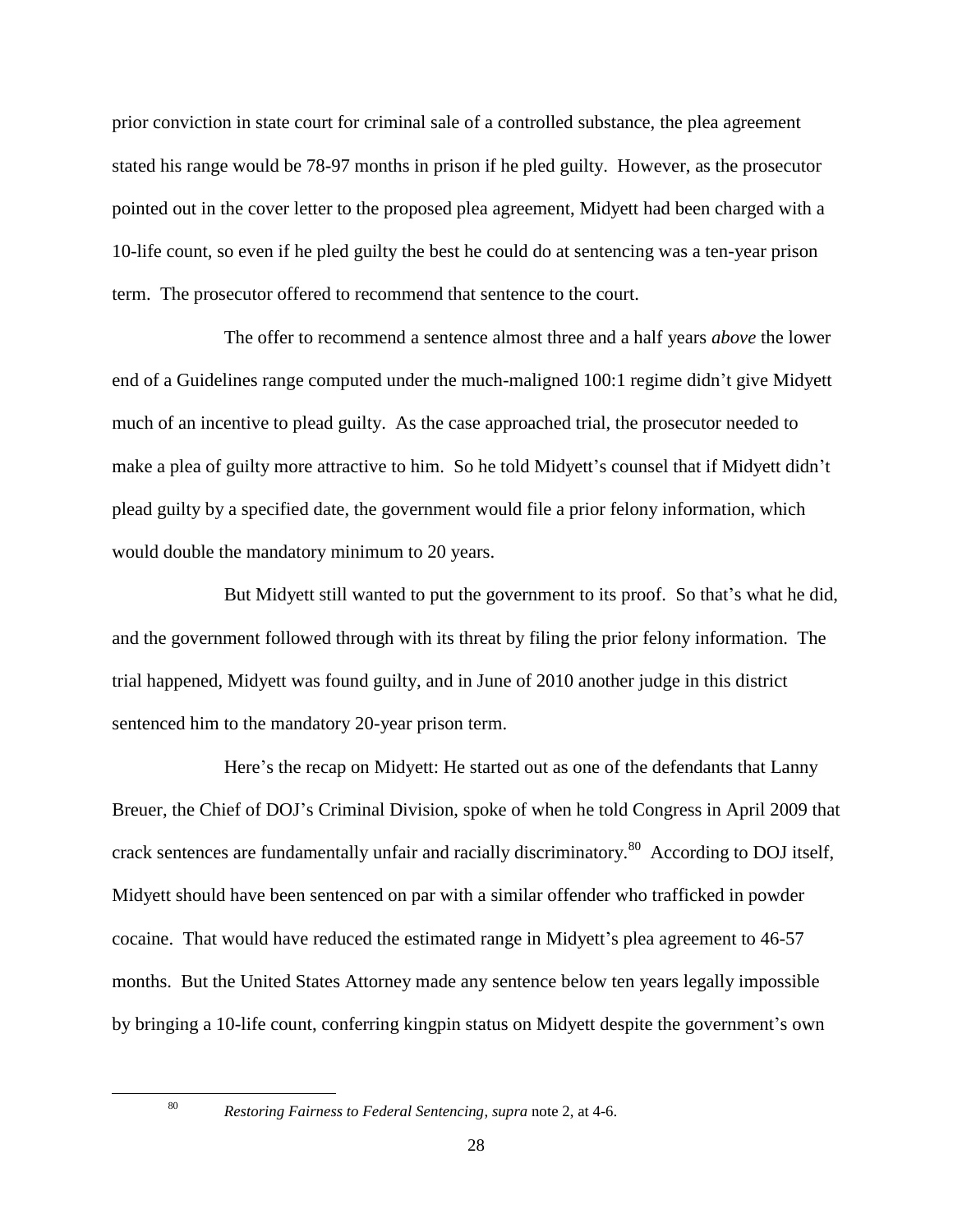assertion in the proposed plea agreement that he played only a minor role in the crime.<sup>81</sup> So the first charging decision added more than five years to what would have been a fair sentence *even according to DOJ*. Then, after Midyett had the audacity to exercise his right to trial, the second charging decision – the filing of a prior felony information – cost him an additional ten years. Twenty years in prison for a street-level dealer who committed a low-level drug offense involving what the sentencing judge found to be less than four ounces of crack.<sup>82</sup>

# 3. *The Abuse of the Power to File Prior Felony Informations is Widespread and Longstanding*

As mentioned above, it's difficult to gather data about the use of prior felony

informations. Because a prosecutor's oral threat to file one is often sufficient to prod a defendant into pleading guilty, there is usually no record of its role in the case.<sup>83</sup> Still, there is plenty of documentary evidence that the use of prior felony informations to coerce pleas and inflict trial penalties is widespread, in this district and elsewhere. It shows that there are different ways to use them as sledgehammers. One is to withhold the filing of a prior information and threaten to file it if the guilty plea isn't forthcoming.<sup>84</sup> Another is to just file one ahead of time and then, as

 $\overline{a}$ 

<sup>&</sup>lt;sup>81</sup> A post-verdict hearing revealed that the prosecutor refused to back off the ten-year mandatory minimum unless Midyett agreed to cooperate. *Midyett*, 2010 WL 447384, at \*2. As I noted in *Dossie*, any discussion of the government's use of the drug offense mandatory minimums must take account of how central those provisions are to federal prosecutors' efforts to solicit cooperation. *See* 851 F. Supp. 2d at 487-88 (noting that, although it is permissible to charge an otherwise deserved sentence when the defendant refuses to cooperate, it is altogether a different matter when an otherwise inappropriate and unjust sentence is threatened simply to coerce cooperation).

<sup>82</sup> Transcript of Sentencing at 18, *Midyett*, No. 07-CR-874, *supra* note [78.](#page-26-0)

As an experienced district judge in the District of Colorado has observed, "How many times is a mandatory sentence used as a chip in order to coerce a plea? They don't keep records . . . . That's what the public doesn't see, and where the statistics become meaningless." Richard A. Oppel, Jr., *Sentencing Shift Gives New Leverage to Prosecutors*, N.Y. TIMES, Sept. 25, 2011, *available at* http://www.nytimes.com/2011/09/26/us/toughsentences-help-prosecutors-push-for-plea-bargains.html?pagewanted=all& $r=0$  (last visited Oct. 9, 2013) (quoting Judge John L. Kane Jr. and noting that he believes the use of mandatory sentences to coerce pleas is "very common"); *see also* Wright, *supra* note [74,](#page-25-0) at 143 n.200 (noting that one measure of a "prosecutor's power to create a guilty discount is the percentage of charges filed under statutes carrying mandatory minimum sentences" but leaving that measure out of the analysis because the discounting effect "can be achieved either by filing the charges and dismissing them later, or by threatening to file the charges").

<sup>84</sup> A review of the dockets in this district revealed the following examples, among others. In *United States v. Bolt*, 07-CR-127 (FB), the prosecutor informed the court as follows: "If the defendant proceeds to trial, the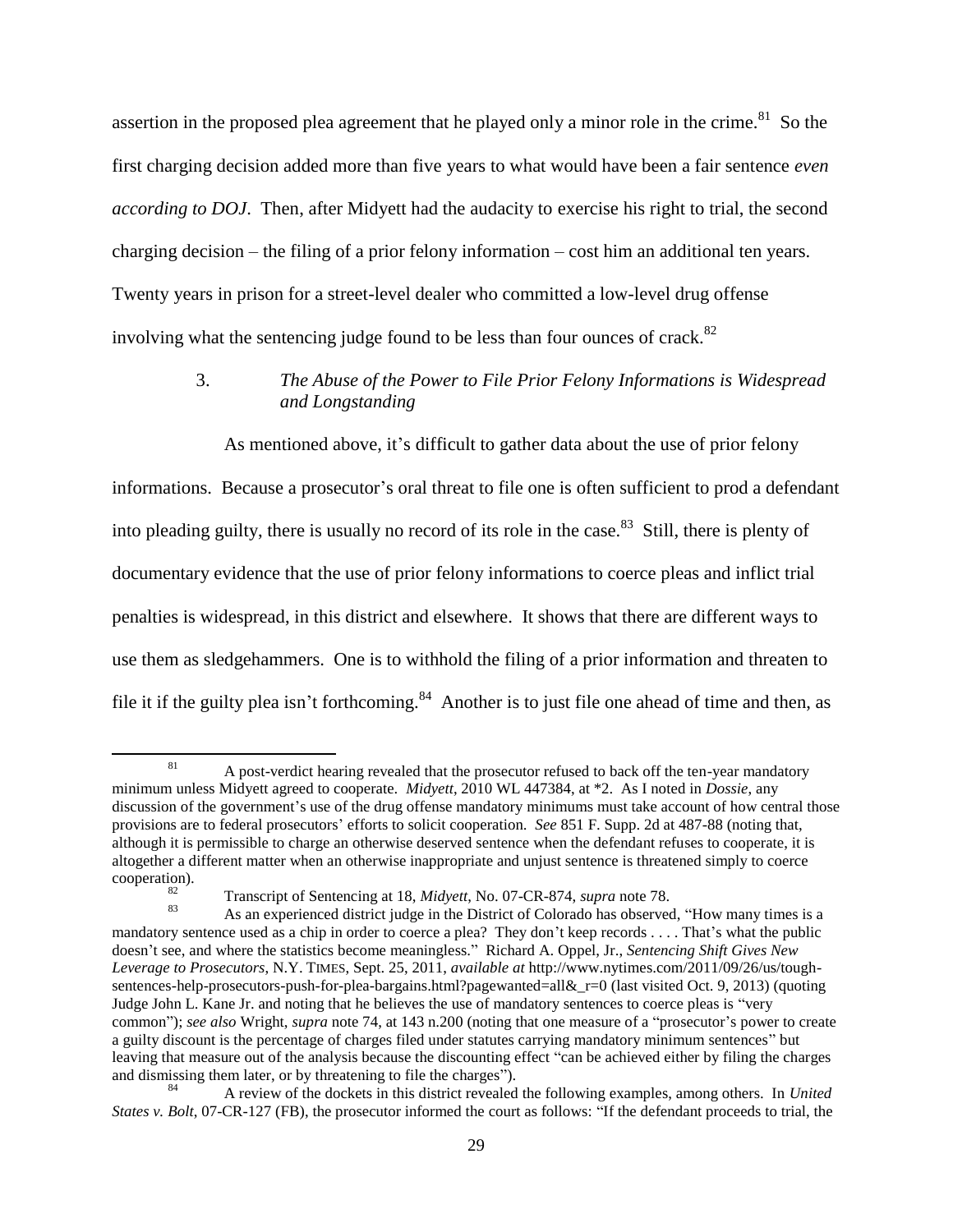the case gets close to trial, condition a promise to withdraw it on the defendant pleading guilty. The government's handling of three of Kupa's co-defendants showcased this latter technique.<sup>85</sup>

The use of prior felony informations to coerce guilty pleas is common around the

country. The Sentencing Commission's 2011 report to Congress on mandatory minimums

revealed that the vast majority of both prosecutors and defense attorneys reported that filing

notices under § 851 was part of plea negotiations. The Commission visited thirteen districts,

conducting interviews with defense attorneys and prosecutors.<sup>86</sup> The prosecutors in nine of those

districts admitted that they "delayed filing the [§ 851] notice while engaging in plea

 $\overline{\phantom{a}}$ 

government will file a prior felony information." Letter in Opp. to Def.'s Mot. to Preclude Filing of Prior Felony Information, Feb. 28, 2009, ECF No. 77. The government filed the prior felony information four days before case was called for jury selection. Information to Establish Prior Conviction, Mar. 9, 2009, ECF No. 79.

In *United States v. Blackwood*, 07 CR 168 (SLT), the government provided a plea agreement to the defendant on November 8, 2007 and warned that if not accepted before November 15, 2007, the government would file a prior felony information. *See* Letter, Nov. 8, 2007, ECF No. 94 ("[P]lease note that this plea offer will be withdrawn after the November 15 date and a prior felony information will be filed with the Court in anticipation of trial."). When the defendant did not accept the plea, the government filed the information one week before jury selection. After a three-day trial, the jury returned a guilty verdict, and the government argued that a twenty year sentence was appropriate. *See* Transcript of Sentencing, Oct. 9, 2012, ECF No. 218) ("If he declined to plead guilty before the prior felony information was filed, which is his right, and he was given a fair trial by Your Honor and the jury, then there is nothing in the law anywhere in this country that says that those statutory laws enacted by Congress are somehow defective or that they don't apply."); *see also United States v. Faison*, 07 CR 700 (SJF), Mot. to be Relieved as Counsel, Nov. 14, 2007, ECF No. 34 (government filed the prior felony information on the day of jury selection); *United States v. Aybar*, 08 CR 876 (JG), ECF No. 113 (same); *United States v. Murph*, 08 CR 322 (LDW), ECF Nos. 61, 161, 239 (prior felony information filed on December 22, 2008; trial commenced on January 12, 2009).

<sup>85</sup> On September 7, 2011 Neil Lombardo, Joseph Sclafani and Afrim Kupa were indicted on the same 10-life cocaine trafficking charge in which Lulzim Kupa (Afrim's brother) was named. On December 30, 2011 a prior felony information was filed with respect to Lombardo, Sclafani and Afrim Kupa, which converted their 10-life count into a 20-life count. All three were given the benefit of a government withdrawal of the prior felony information (and a government recommendation of a sentence substantially below the 20-year mandatory minimum) on the condition that they plead guilty. Rather than face a certain 20-year term, they all succumbed and pled guilty. Lombardo was sentenced on August 27, 2013 to a 14-year term in prison; Sclafani was sentenced that same day to a 15-year term; and Afrim Kupa was sentenced on September 13, 2013 to an 11-year term. The government told all three that the only way they could avoid the 20-year mandatory sentence they'd have faced if convicted at trial was by pleading guilty.

<sup>86</sup> MANDATORY MINIMUM REPORT, *supra* note [8,](#page-2-0) at 112.

In *United States v. Hansen*, 07 CR 520 (JG), the government informed the Court as follows with regard to the filing of the prior felony information: "The government . . . spoke with defense counsel before filing the prior felony information on August 22, 2008 to confirm that the defendant did not intend to plead guilty. After defense counsel confirmed the defendant's decision to proceed to trial, the government filed the prior felony information in this case." Letter as to Basil Hanson, Dec. 9, 2008, ECF No. 86. The prior felony information was filed less than two weeks before the trial began. ECF No. 61.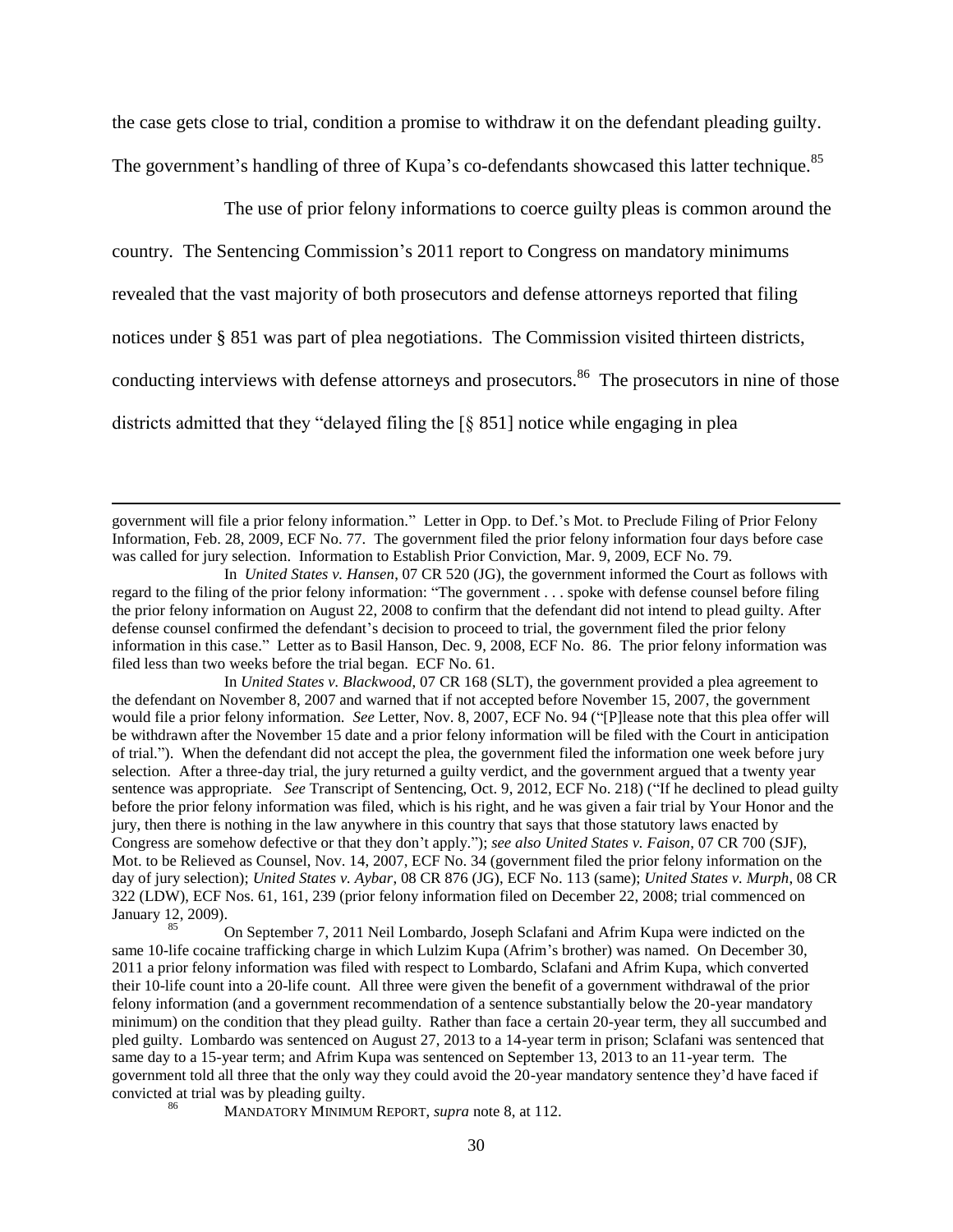negotiations;" in "many" of those districts, defense attorneys described the delay as a "threat" to "coerce" a plea.<sup>87</sup>

As mentioned above, the use of prior felony informations is often invisible, but on occasion it is captured by a document in a case. Sometimes the court of appeals will make reference to it in an opinion.<sup>88</sup> Sometimes there will be reference to it in a brief on appeal<sup>89</sup> or in a letter to the district court.<sup>90</sup> Sometimes the proposed plea agreements themselves make the

 $\overline{\phantom{a}}$ 

<sup>88</sup> *See, e.g*., *United States v. Dotson*, 513 F. App'x 221, 223 (3d Cir. 2013) (noting that the government agreed to "withdraw one of the convictions from the [prior felony] information to reduce Dotson's sentencing exposure from a mandatory life sentence to a mandatory minimum sentence of twenty years' imprisonment"); *Gilbert v. United* States, 640 F.3d 1293, 1298 (6th Cir. 2011) (observing the "non-application of [the prior felony information] obviously was part of the [plea] agreement"); *United States v. Espinal*, 634 F.3d 655, 659 (2d Cir. 2011) (describing that, in 2006, the government advised the defendant that, "if he did not plead guilty by September 15, it would file a prior felony information . . . . Filing such an information would, among other things, enhance the applicable mandatory minimum sentence from ten years in prison to twenty."); *United States v. Shaw*, 426 F. App'x 810, 812 (11th Cir. 2011) (describing how the prosecutor informed the defendant that, "if [he] went forward with the suppression hearing, [the prosecutor] would file the § 851 notice seeking the mandatoryminimum life sentence"); *United States v. Harris*, 394 F. App'x 676, 679-680 (11th Cir. 2010) (mentioning that the government agreed to withdraw the notice of two prior felonies – thereby taking a mandatory life sentence off the table – only if the defendant pleaded guilty); *United States v. Forrester*, 616 F.3d 929 (9th Cir. 2010) (referencing how, five days before trial, the government "extended a plea offer . . . [and] told [the defendant] that if both he and [his co-defendant] accepted the 'package deal,' [the defendant] could limit his exposure to 20 years. The government stated that if the plea offer was not accepted by 2:00 pm that same day, it would file a sentence enhancement pursuant to 21 U.S.C. § 851. The offer was not accepted by either [defendant] . . . and the government filed the § 851 enhancement."); *Coleman v. United States*, 339 F. App'x 643 (7th Cir. 2009) (denying a 28 U.S.C. § 2255 motion for ineffective of counsel; the attorney had advised the defendant that the government would file a prior felony information unless he pleaded guilty); *United States v. Jenkins*, 537 F.3d 1, 4 (1st Cir. 2008) (no presumption of prosecutorial vindictiveness where government decided to file a prior felony information because the defendant refused to plead guilty); *Vadas v. United States*, 527 F.3d 16, 19 (2d Cir. 2007) (observing that the written plea agreement with the U.S. Attorney for the District of Connecticut provided that, "[i]n exchange for the plea, … *[t]he government also agrees to withdraw the Amended Second Notice Information filed March 15, 2001 pursuant to . . . Section 851*.") (emphasis in original).

<sup>89</sup> *See* Brief of Appellee United States of America, at 5, *United States* v. *Pacheco*, 512 F. App'x 112 (2d Cir. 2013) (No. 12-CR-655), 2012 WL 5839262 ("During the pretrial period the government and Pacheco engaged in plea discussions. The government made a series of plea offers, each of which permitted Pacheco to plead guilty to the one-count indictment without the filing of a penalty enhancement. The government informed Pacheco that it would file a § 851 information, increasing his mandatory minimum from ten to 20 years, if Pacheco did not plead guilty. Pacheco negotiated with the government, but rejected the government's offers. On August 11, 2011, the government filed the enhancement, notifying defendant and the district court that the government would rely on one of defendant's two prior felony narcotics convictions at sentencing if a jury convicted Pacheco. The government could have relied on both convictions to elevate the mandatory minimum to life imprisonment, but did not do so.").

<sup>90</sup> *See, e.g.*, Letter from Defense Counsel, at 1, May 6, 2012, *United States v. Martinez*, 11-CR-1060 (KMW) (S.D.N.Y.), ECF No. 8 (letter to Judge Kimba Wood explaining that government was offering misdemeanor to defendant charged with felony drug trafficking in exchange for a guilty plea, but that the government would file a prior felony information if the defendant rejected the offer).

<sup>87</sup>  $\frac{S}{88}$  *Id.*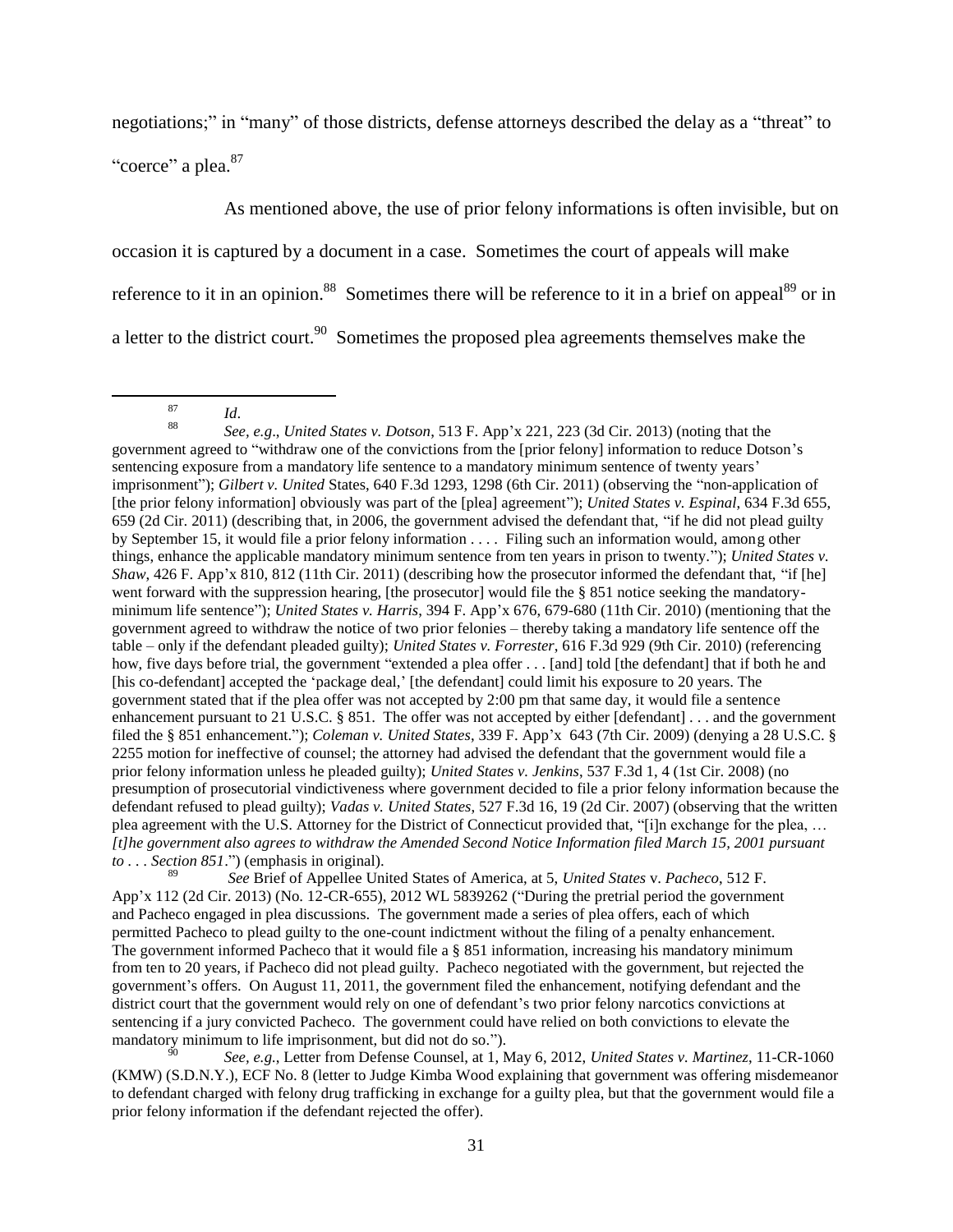quid pro quo explicit, although those agreements are usually not on file with the court.<sup>91</sup> More recently, the Supreme Court cases that extended the Sixth Amendment right to the effective assistance of counsel into the plea bargaining stage of a case<sup>92</sup> have caused prosecutors to make a record of the fact that the defendant turned down a chance to avoid the doubling of the mandatory minimum by insisting on a trial.<sup>93</sup>

In addition to being widespread, the use of prior felony informations to coerce

pleas of guilty is longstanding. A prominent member of the academy who once served as a

federal prosecutor in the Southern District of New York described his office's practice of using

the power to file a prior felony information as a "sledgehammer" to coerce guilty pleas as

follows:

92

As a federal prosecutor in the U.S. Attorney's Office for the Southern District of New York, I learned and implemented the unwritten policy that . . . we were never to file prior felony informations against defendants who timely pleaded guilty but were always to file these informations several weeks before trial. As I understood it, this policy applied even when a defendant pleaded guilty to certain counts of an indictment (such as base offenses), so long as the defendant was insisting on a trial on one or more counts (such as enhanced offenses) that were subject to prior felony informations.

 $\overline{\phantom{a}}$ <sup>91</sup> It appears, for example, that in the Western District of Oklahoma, it is part of the standard plea that the government will file the prior felony information unless the defendant pleads guilty. *See, e.g.*, Plea Agreement *¶* 15, *United States v. Bell*, 08-CR-303 (W.D. Okla. Jan. 12, 2009), ECF No. 22 ("If defendant enters a plea of guilty as described above and fully meets all obligations under this agreement, then the United States Attorney's Office for the Western District of Oklahoma will not file an information pursuant to Title 21, United States Code, § 85l to establish any prior convictions."); *see also* Letter from AUSA to Defense Counsel, Nov. 7, 2007, *United States v. Winston*, 07-CR-801 (RMB) (S.D.N.Y.) ("In further consideration of the defendant's plea, the government will not file a prior felony information) (letter on file with chambers.").

*See Missouri v. Frye*, 132 S.Ct. 1399 (2012); *Lafler v. Cooper*, 132 S.Ct. 1376 (2012).

<sup>93</sup> *See* Transcript of Calendar Call at 3-4, *United States v. Dames*, No. 11-CR-20796 (S.D. Fla. May 2, 2012) (AUSA: "[I]n light of *Lafler* and *Frye*, I would just like to place on the record the plea [offer] that is outstanding at this time. . . . [T]he defendant could plead to Count 4 of this indictment and the government will grant him acceptance of responsibility  $\dots$  at least to the two points, and he could be facing a guideline range of 78 to 97 months. The defendant is – he has the possibility of having an 851 enhancement filed against him. It's the government's intention to file that enhancement, should this case go to trial [as scheduled on May 7]. Specifically, the government will file that enhancement at 5 o'clock on this Friday, May 4th. . . . That means that Mr. Dames would be facing a mandatory minimum sentence of 120 months . . . .).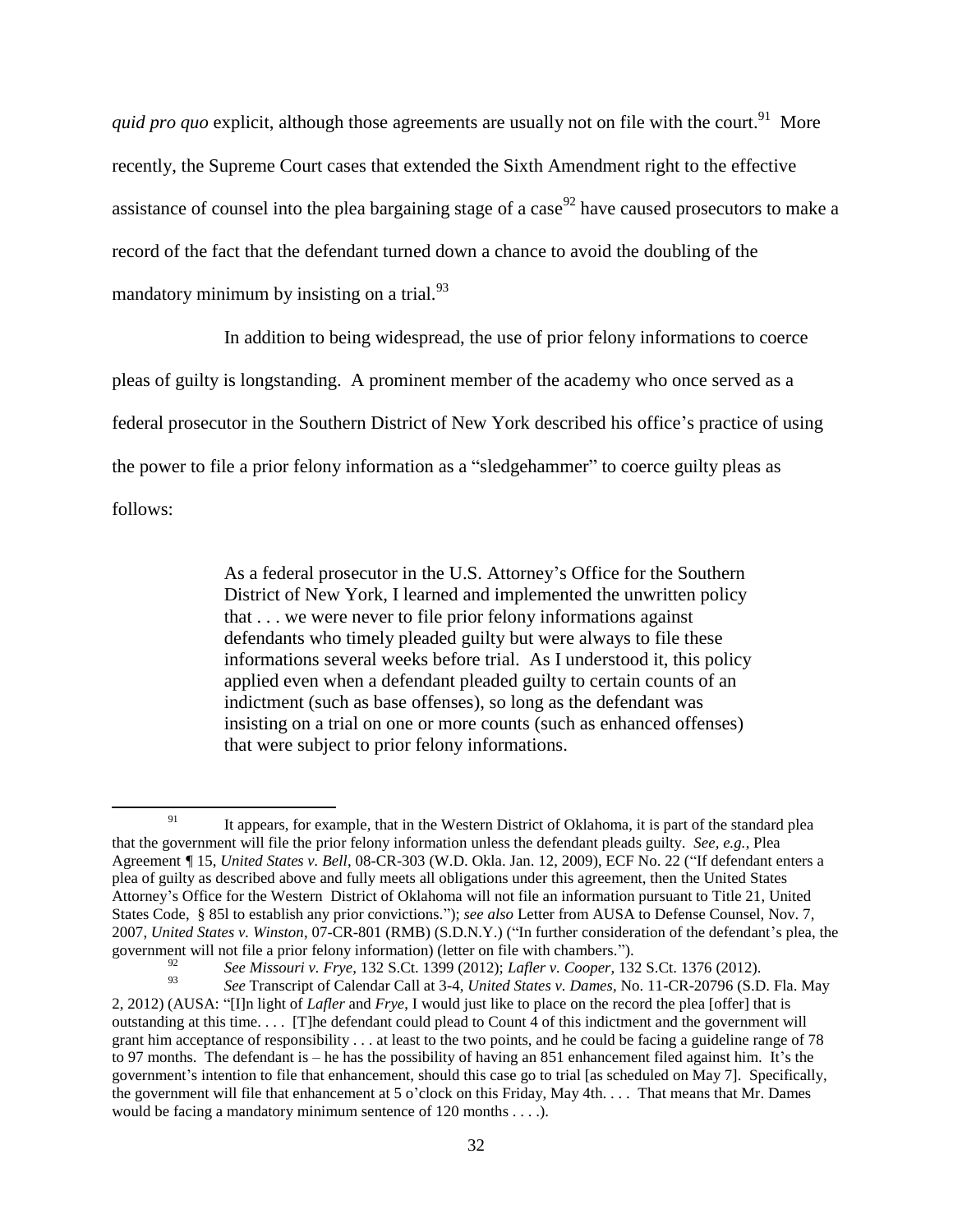One could ask, if prosecutors have such powers under current law, why do they not use them to extract as much prison time as possible out of defendants? Why is the gulf between trial and plea numbers so vast?... The answer is that the prior felony information is a sledgehammer, not a scalpel. The amount of time involved is so large and packaged in such discrete chunks (ten years, twenty years, or life) that it cannot be parceled out. . . . Thus, the prior felony information is a powerful deterrent to trial but cannot be used more subtly to influence the terms of the plea. $94$ 

Similarly, another former prosecutor in that office, who later became a sentencing judge in that

district and now sits on the Court of Appeals for the Second Circuit, wrote about the first

sentence he imposed as follows:

. . .

I shouldn't keep you in suspense any longer about the actual sentence. Of course, there is only the most modest suspense anyway for those readers familiar with federal sentencing. The amount of cocaine attributable to Eddie exceeds five hundred grams, and so he is subject to a mandatory minimum sentence of five years (and a maximum of forty, well beyond his life expectancy). As a prior narcotics offender, moreover, if the government chooses to file a prior felony information, the mandatory minimum is doubled to ten years . . . . The only suspense is whether the government chose to file the information, but experienced practitioners will be in little doubt about the answer. Perhaps if Eddie had pled guilty, the prosecutor might have been willing to forego the filing in order to secure a certain conviction. But Eddie went to trial. Enough said: no mercy.  $95$ 

E. *Judicial Reaction to the Abuse of Prior Felony Informations*

 $\overline{a}$ <sup>94</sup> *See* Stephanos Bibas, *Judicial Fact-Finding and Sentence Enhancements in a World of Guilty Pleas*, 110 YALE L.J. 1097, 1153 n.342 (2001). The one exception Professor Bibas noted, which is consistent with my observations, is the filing of prior felony informations against defendants who are also cooperating witnesses. In that setting, the prior felony information is intended to make the witness appear more credible to the juries before whom they testify. Such defendants almost always receive motions pursuant to 18 U.S.C. §3553(e) as part of their bargains with the government, however, so they do not feel the sentencing brunt of the prior felony informations. *See id*. ("Prosecutors also file prior felony informations against defendants cooperating in the prosecution of other individuals. These informations give the prosecution added leverage and thereby ensure continued truthfulness and cooperation. If the cooperator remains cooperative, however, the prosecution then files a motion pursuant to 18 U.S.C. § 3553(e) (1994). This motion gives the court the power to impose a sentence below the statutory minimum as a reward for cooperation and so counteracts the prior felony information.").

Lynch, *supra* note [11,](#page-4-0) at 556 n.17 (certain footnotes omitted).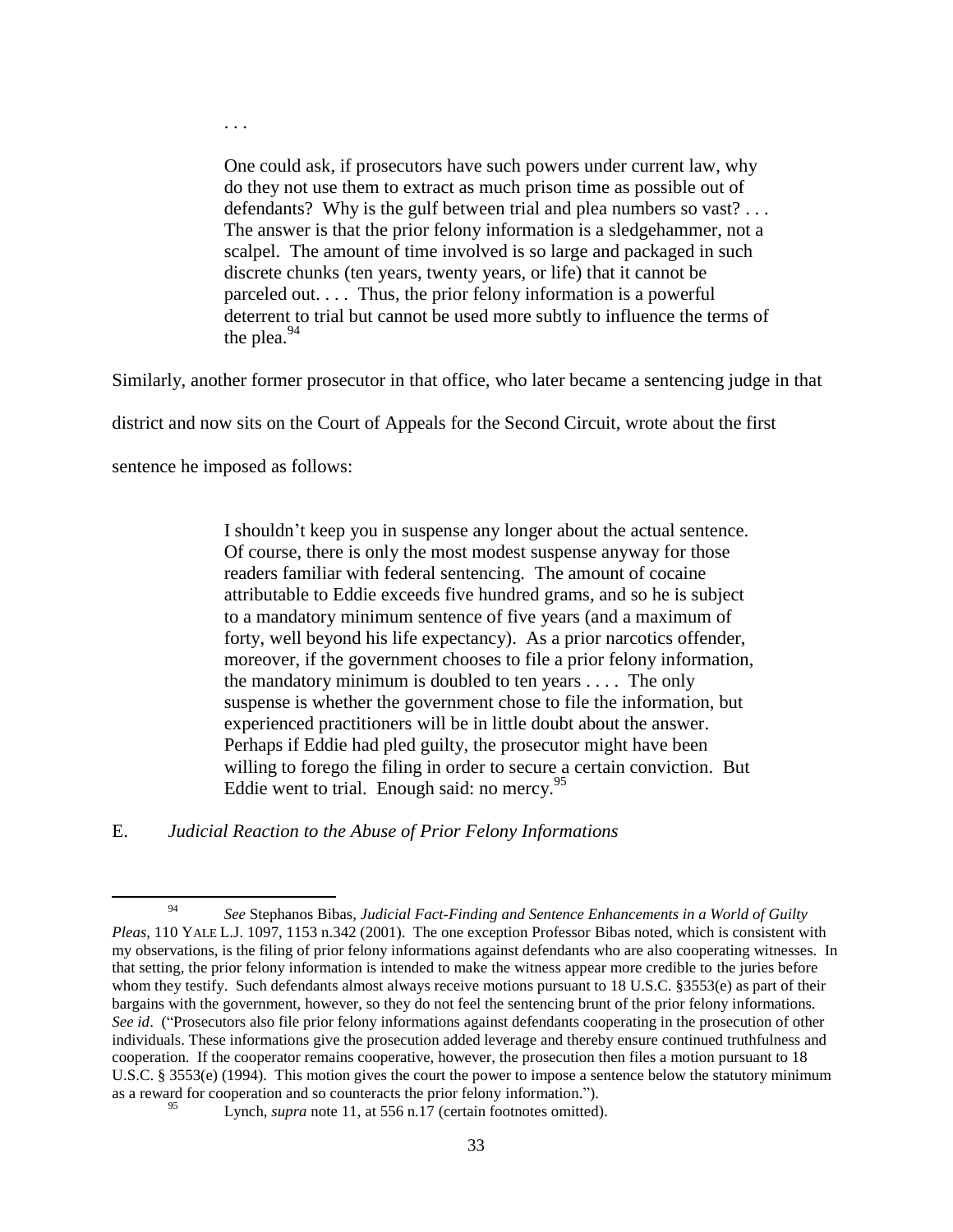Judicial frustration with the use of prior felony informations is as widespread and as longstanding as the practice itself. In *United States v. Doutre*, a prior felony information was filed early in the case.<sup>96</sup> The underlying convictions were based on the distribution of \$50 worth of drugs (giving rise to a conviction in Massachusetts state court) and the simple possession of drugs (giving rise to a New Hampshire conviction that nonetheless qualified as a "felony drug offense" under § 851).<sup>97</sup> On several occasions, including on the morning of jury selection, the prosecutor offered Doutre a plea bargain that, if accepted, would have resulted in a withdrawal of the prior felony information and a 14-year prison term.<sup>98</sup> But as set forth in footnote [], once Doutre exercised his right to trial, the prosecutor felt he had to follow through on his threat to file the prior felony information. After all, his credibility was on the line.

Still, the sentencing judge tried to find a middle ground: maybe the government might settle for just one bump-up, *i.e.,* the 20-year mandatory minimum, rather than insisting on mandatory life. "I worry because I think that the U.S. Attorney's office has a huge amount of discretion in charging  $851s$ ," she said.<sup>99</sup> She then asked the AUSA, "You want to stick with the two  $851s$ <sup> $\gamma$ 100</sup> When the AUSA answered in the affirmative, the judge sentenced Doutre to life in prison, as the statute required.<sup>101</sup> As she did so, she summed up the problem with giving prosecutors the authority to mandate draconian sentences: "I used to be a state court judge, and I've imposed a life sentence six times, and it was for a murder each time. I've never imposed before a life sentence for a drug offense . . . . I worry that this is an unjust sentence. Life is what

 $\overline{a}$ 

<sup>96</sup> Information to Establish Prior Conviction, *United States v. Doutre*, No. 08-CR-10215 (PBS) (D. Mass. Sept. 15, 2008), ECF No. 20. This case is also referenced above. *See supra* note [77.](#page-26-1) The facts set forth here regarding Doutre are gleaned from the court filings in this case.

<sup>97</sup> Transcript of Sentencing at 11, *Doutre*, No. 08-CR-10215, *supra* not[e 77.](#page-26-1)

<sup>98</sup> Aff. of Trial Counsel **| 5**, *Doutre*, No. 08-CR-10215 (D. Mass. July 23, 2013), ECF No. 214.

<sup>&</sup>lt;sup>99</sup> Transcript of Sentencing at 13, *United States v. Doutre*, *supra* note [77.](#page-26-1)

 $\frac{100}{101}$  *Id.* at 14.

*Id.*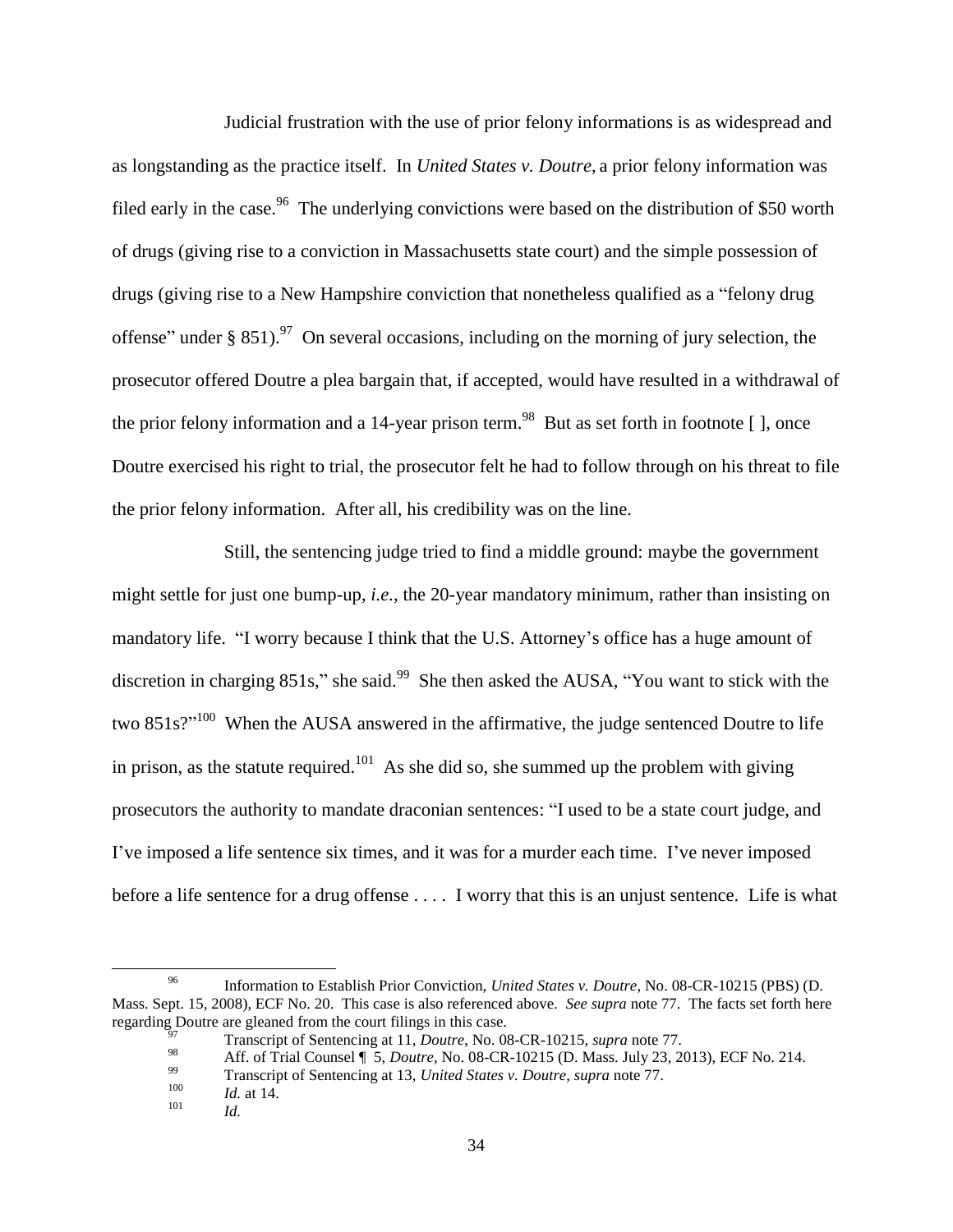happens when you murder someone."<sup>102</sup> Doutre, who is 32 years old, is presently serving life at the United States Penitentiary in Lewisburg, Pennsylvania.<sup>103</sup>

<span id="page-34-0"></span>Prosecutors don't just use prior felony informations to try to fend off trials. A case from earlier this year in the Eastern District of Missouri illustrates that even after that fails, they sometimes use them to try to fend off appeals. Dennis Capps is a 39-year old methamphetamine addict. Eleven years before his involvement in the case that resulted in his sentencing on January 22, 2013, Capps pled guilty to trafficking in "an amount of drugs that you can hold in your hand."<sup>104</sup> After that case, Capps rebounded, becoming what the sentencing judge described as a "model prisoner on probation" who "showed the ability to conquer his substance abuse for a lengthy period."<sup>105</sup> But he relapsed, as substance abusers often do, and that led to his involvement in the events giving rise to a 10-life methamphetamine charge.<sup>106</sup> Unfortunately for Capps, his old guilty plea covered two separate charges based on events that occurred a month apart. Each one independently constituted a "prior drug felony" for the purposes of § 851.

Since Capps put the government to its proof at trial, he had to pay with more than just a 10-life count. A prior felony information was filed, converting a case in which the harsh guidelines for methamphetamine offenses<sup>107</sup> recommended a sentence of  $235-293$  months into a mandatory life sentence.<sup>108</sup> The sentencing judge expressed her frustration as follows:

 $\frac{102}{103}$  *Id.* at 13.

<sup>103</sup> *Inmate Locator*, FEDERAL BUREAU OF PRISONS, http://www.bop.gov/iloc2/LocateInmate.jsp (enter Charles Doutre under "Search by Name"). 104

Transcript of Sentencing at 31, *United States v. Capps*, 11-CR-108 (AGF) (E.D. Missouri Jan. 22, 2013), ECF No. 105.

 $\frac{105}{106}$  *Id.* at 54-55.

*Id.* at 41-42. 107

*See, e.g*., *United States v. Hayes*, No. 12-CR-4040, 2013 WL 2468038, at \*2 (N.D. Iowa June 7, 2013) (expressing a policy disagreement with the Guidelines for methamphetamine offenses).

<sup>108</sup> Transcript of Sentencing at 14, *Capps*, 11-CR-108, *supra* not[e 104.](#page-34-0)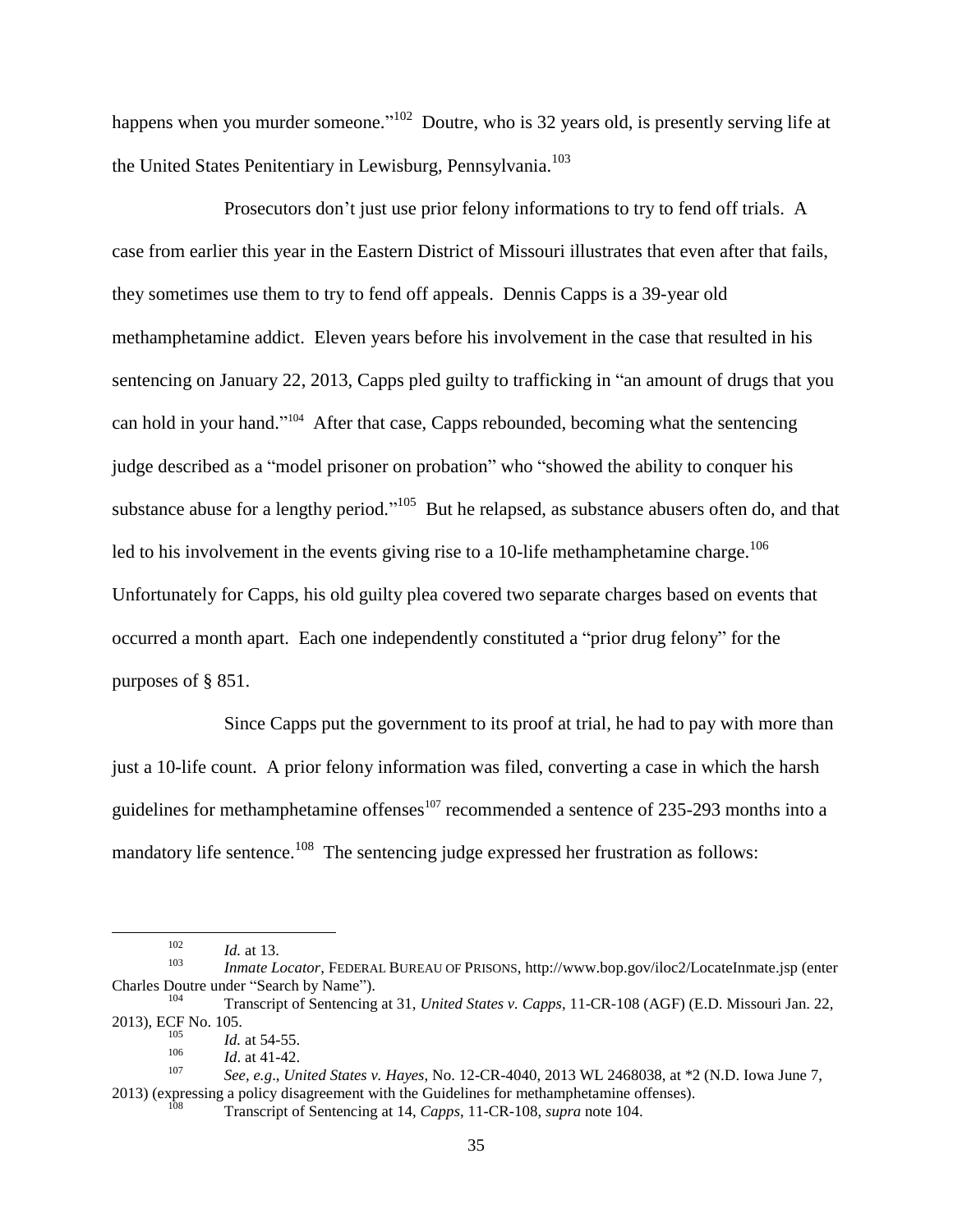I have troubled over this case for quite some time. It is a difficult matter. It is difficult to impose a sentence of life with respect to an individual as young as you.<sup>109</sup> It is difficult to impose a sentence of life with respect to somebody who is impacted by substance abuse, somebody who has developed an addiction. It is difficult to impose a sentence of life with respect to an individual who was a model prisoner on probation and showed the ability to conquer his substance abuse for a lengthy period – for a number of years. It is very difficult. Were I a member of Congress I would not vote to impose this mandatory minimum sentence. It is not the judgment that I would make. I don't think that a mandatory minimum sentence of life here makes a whole lot of sense . . . . I think it is an unwise judgment on Congress' part  $\dots$ .<sup>110</sup>

The government's desire to bargain over decades-long chunks of Capps's life did not end when he refused to plead guilty. No doubt recognizing the injustice of its cruel insistence that Capps die in prison, the government decided to cut him some slack on the day of sentencing. But naturally it had to get something in return or it would look foolish, so on that day the prosecutor proposed a deal: if Capps would walk away from his *appeal*, the government would agree to a sentence bargain of 25 years. Capps turned it down, stating, "I don't feel like the 25 years is worth giving up all my appeal right  $\dots$ . It's still 25 years."<sup>111</sup> The early returns suggest that Capps bet wrong: the Eighth Circuit affirmed his conviction and sentence on June 11, 2013. 112

Assuming Capps lives to be 75 years old and that the sentencing court would have sentenced him at the bottom of the Guidelines range if he pled guilty, it cost him about 25 years in prison to go to trial.<sup>113</sup> Assuming the same life expectancy, it cost him about 16 years in prison to pursue his short-lived appeal.<sup>114</sup>

 $\frac{109}{110}$  Capps is currently 39 years old.

<sup>110</sup> Transcript of Sentencing 54-55, *Capps*, 11-CR-108, *supra* note [104.](#page-34-0)

<sup>111</sup> *Id.* at 10.

<sup>112</sup> *United States v. Capps*, 716 F.3d 494, 498-99 (8th Cir. 2013) (holding that the sentence did not violate the Eighth Amendment).

With a three-level adjustment for acceptance of responsibility, the sentencing range calculated by the court would have been 168-210 months. If Capps was sentenced at the bottom end of the range, his sentence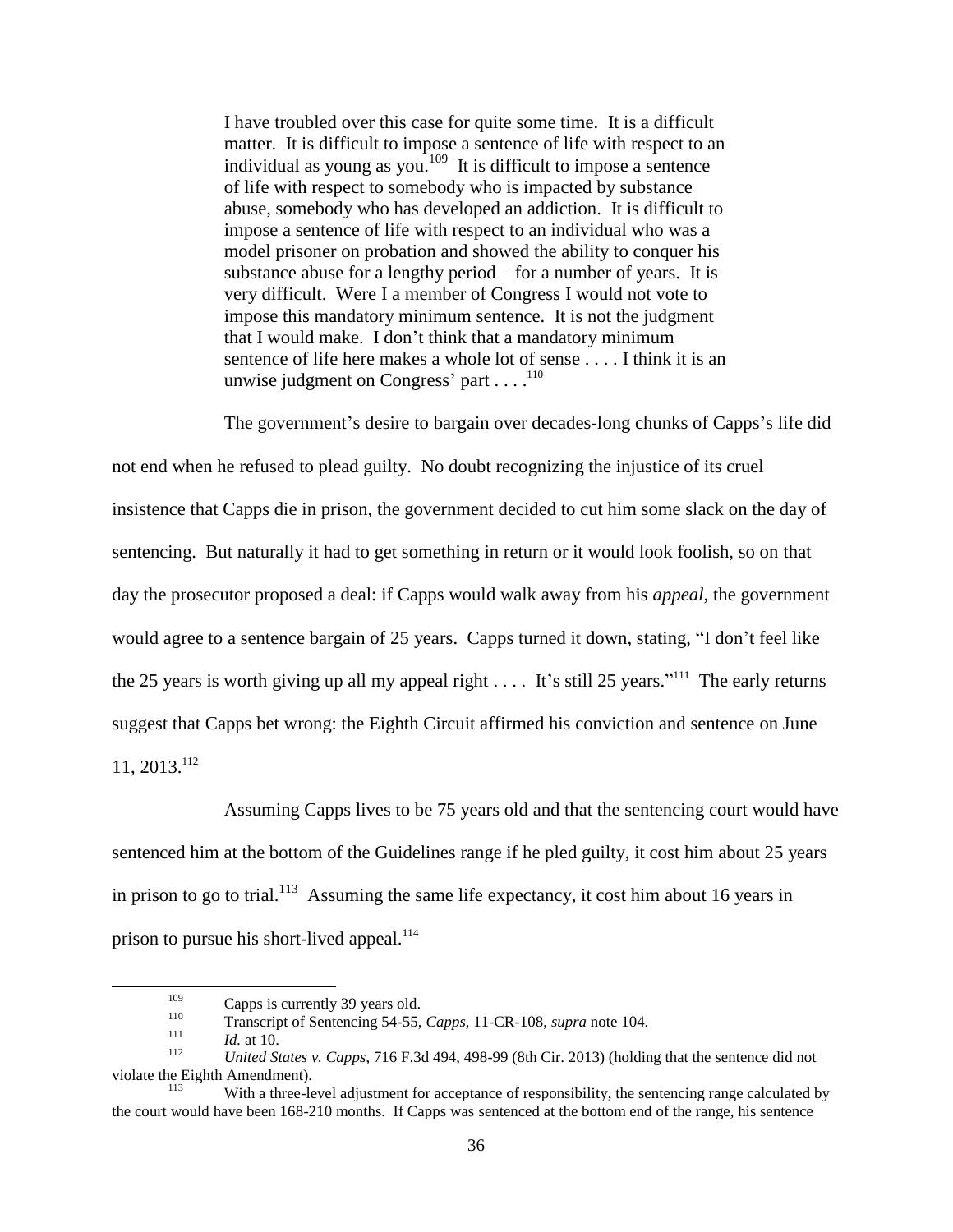Even the truly egregious miscarriages of justice are too numerous to catalog here, but a few more examples may help to place the duration and depth of the problem in clearer relief.

Kenneth Harvey came along quite early in the era of excessive severity. He was 24 years old in 1989, when he committed the crack cocaine offense that resulted in a 10-life charge in the Western District of Missouri. He had two priors that qualified as felony drug convictions even though, as his sentencing judge put it, they "were not deemed serious enough to merit imprisonment and appear to be only technically within the statutory punishment plan."<sup>115</sup> He went to trial and lost, and because the government filed a prior felony information listing both convictions, Harvey got life for selling drugs with a wholesale value of less than \$10,000.<sup>116</sup>

The sentencing judge noted that bank robbers with much more serious records generally served less than ten years in prison, and that the consequences of prior felony informations were "troubl[ing]" and were likely not "fully understood or intended by Congress in cases of this nature."<sup>117</sup> In light of that, and of Harvey's "immaturity of judgment," the sentencing judge imposed the mandatory life sentence but explicitly recommended executive clemency after 15 years, a recommendation the Eighth Circuit, in an opinion by the highlyregarded Judge Richard Arnold, endorsed.<sup>118</sup>

would yield approximately 24 months of good time, resulting in a sentence of 144 months. Capps would have completed his sentence at 51 years of age. 114

Applying good time, Capps would serve just over 20 years on a 25-year sentence, completing his sentence at age 59. *See id*.

<sup>115</sup> Transcript of Sentencing, at 14, *United States v. Harvey*, No. 90-CR-6 (W.D. Mo.) (on file with chambers).

 $\frac{116}{117}$  *Id.* at 19.

 $\frac{117}{118}$  *Id.* at 18-19.

<sup>118</sup> *United States v. Harvey*, 946 F.2d 1375, 1378-79 (8th Cir. 1991).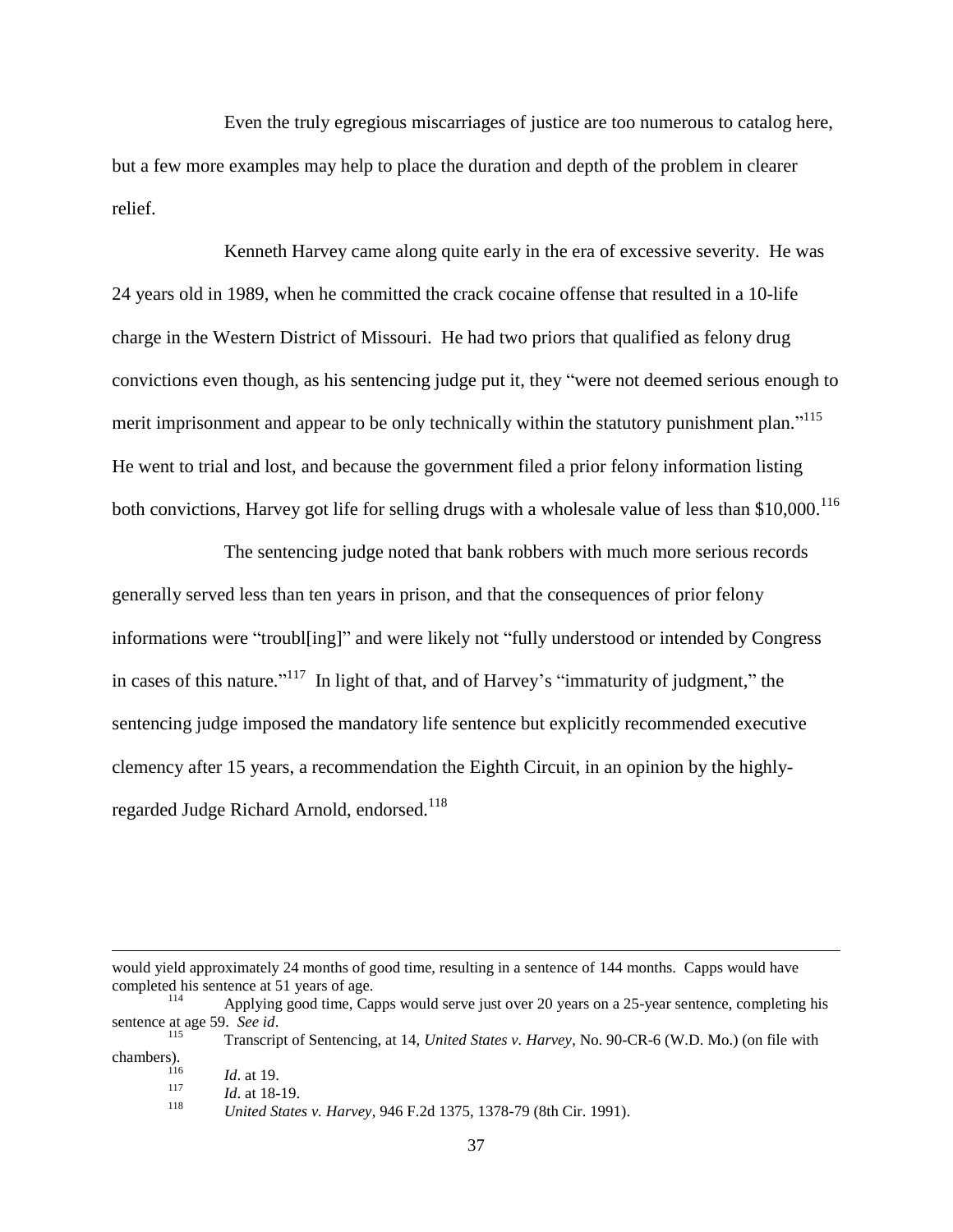<span id="page-37-0"></span>The clemency recommendation turned out to be cold comfort to Harvey. The moribund clemency process is not the safety valve it used to be.<sup>119</sup> Today Kenneth Harvey is 48, well past the point when he should have received clemency, and his request for it has been denied.<sup>120</sup> He is more than 20 years into his life sentence for a low-level, nonviolent drug trafficking crime.

Melissa Ross's boyfriend got arrested for conspiring to distribute cocaine and crack. After his arrest, she assisted by housing fugitives, collecting money, and distributing drugs, leading to a 10-life conspiracy charge against Ross. Right off the bat, the government, "recognizing that [Ross] was a minor participant in [the] conspiracy," offered to withdraw the 10-life count if she would plead guilty to misprision of a felony and serve a three-year prison sentence.<sup>121</sup> She refused, and as the sentencing judge described it, the prosecutor "vindictively filed the § 851 enhancement because [Ross] asserted her constitutional right to trial by jury."<sup>122</sup> As a result, the drug dealer's girlfriend – the federal courts' paradigmatic minor player – is now doing 20 years instead of the three the government initially proposed. Consider these words of frustration expressed by the sentencing judge just this past summer:

> Prosecutorial discretion is a bedrock of the American criminal justice system. It takes on even greater importance when Congress limits judicial discretion through statutory minimum sentences. The § 851 enhancement should be used to protect the public from those defendants with a serious history of felony drug offenses, not as a cudgel to force minor participants like [Ross] to accept a plea.<sup>123</sup>

<sup>119</sup> *See* Editorial, *Pardon Rates Remain Low*, N.Y. TIMES, Aug. 21, 2013, *available at* http://www.nytimes.com/2013/08/22/opinion/what-happened-to-clemency.html? r=0 (last visited Oct. 9, 2013) ("To call it a lottery is unfair to lotteries; at least if you pick the right numbers, you're guaranteed to win.").

<sup>120</sup> *See* John Tierney, *Life Without Parole: Four Inmates' Stories*, N.Y. TIMES, Dec. 12, 2012, *available at http://www.nytimes.com/2012/12/12/science/life-without-parole-four-inmates-stories.html? r=0 (last* visited Oct. 9, 2013).

<sup>&</sup>lt;sup>121</sup> Order at 9, *Melissa Ross v. United States*, No. 03-CV-729 (M.D. Fl. July 11, 2013), ECF No. 40.<br><sup>122</sup>  $\frac{122}{123}$  *Id.* 

*Id.*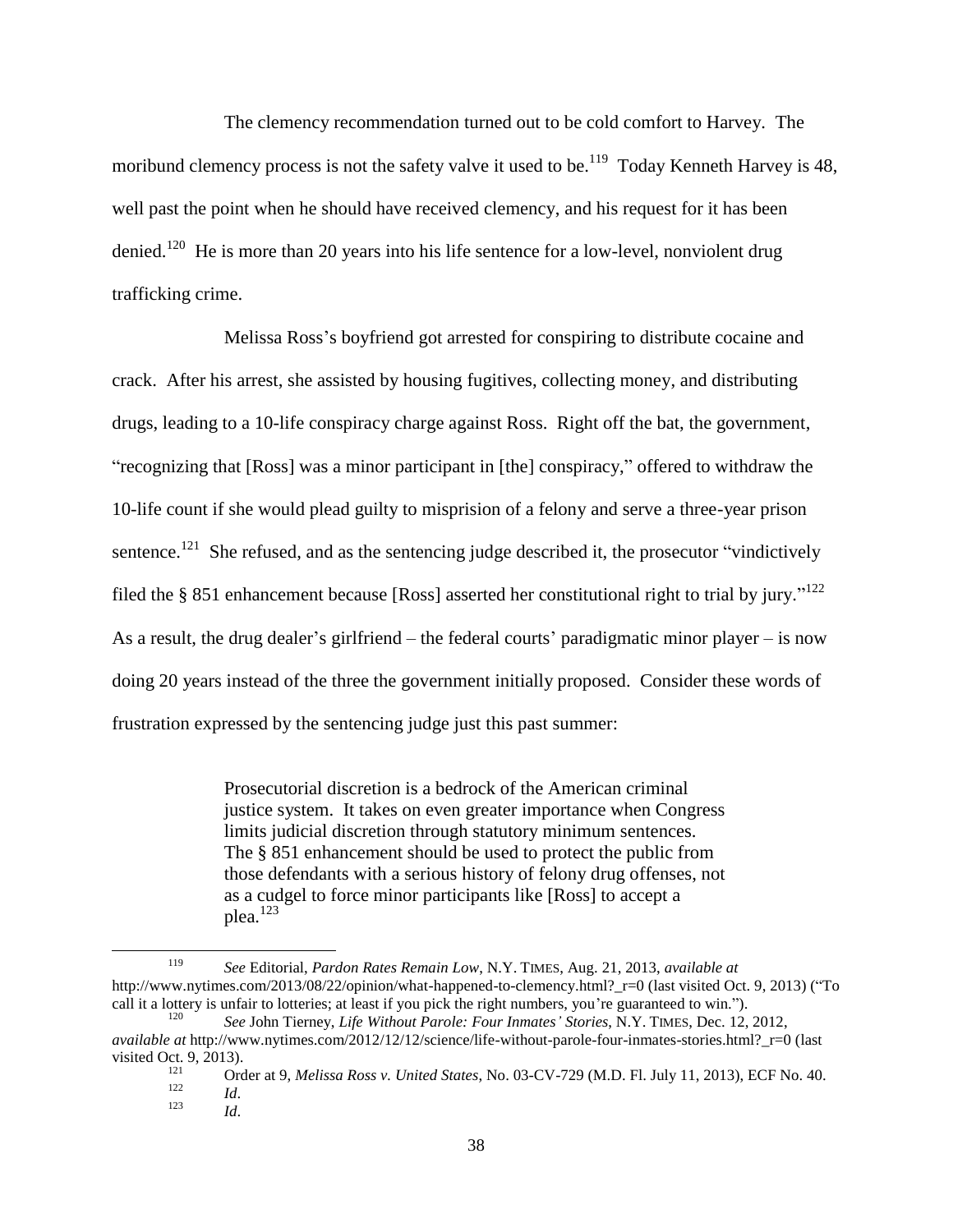*Harvey* and *Ross* are bookends in a way; at the time of the Eighth Circuit's *Harvey* opinion the era of severity was in its infancy, whereas the quoted language in *Ross* was written just three months ago. In between are countless similar examples, and the same thread of judicial frustration runs through all of them. And as tempting as it is to make the point by focusing on the many mandatory life and mandatory 20-year sentences, the truth is that tangible injustices that should shame us all frequently happen on a smaller scale, which unfortunately makes them easier to overlook. In *United States v. Wahl*, for example, the prior felony information had the relatively minor effect of doubling the five-year mandatory minimum.<sup>124</sup> In an era where so many sentences are decades too long and too often require nonviolent drug trafficking defendants to die in prison, a measly five more years for a drug trafficker on his second conviction may seem from the outside like a minor problem or no problem at all. But in reality it is a huge problem. Judging is removed, prosecutors become sentencers, drug addicts are warehoused instead of treated,  $125$  prisons swell beyond their capacities,  $126$  enormous unnecessary costs are incurred, $127$  futures and families and communities are ruined.<sup>128</sup>

The sentencing judge in *Wahl* touched most of those bases in a single case. Upon imposing the ten-year sentence required by the prosecutor's filing of a prior felony information, he stated as follows:

<span id="page-38-0"></span><sup>124</sup> *United States v. Wahl*, 12-CR-167 (M.D. Fl.).<br>125 *United States v. Wahl*, 12-2445 *at*  $\frac{*10}{21}$ 

<sup>&</sup>lt;sup>125</sup> *See Leitch*, 2013 WL 753445, at \*10-11.

<sup>126</sup> *See id*. at \*1; *Diaz*, 2013 WL 322243, at \*10-11.

<sup>127</sup> *See Leitch*, 2013 WL 753445, at \*10-11; *Diaz*, 2013 WL 322243, at \*10-11.

See Eric H. Holder, Jr., Att'y Gen. of the United States, Keynote Address at the Vera Institute of Justice (July 9, 2009), *available at* http://www.justice.gov/ag/speeches/2009/ag-speech-090709.html (last visited Sept. 10, 2013) ("One specific area where I think we can do a much better job by looking beyond incarceration is in the way we deal with non-violent drug offenses. We know that people convicted of drug possession or the sales of small amounts of drugs comprise a significant portion of the prison population. Indeed, in my thirty years of law enforcement, I have seen far too many young people lose their claim to a future by committing non-violent drug crimes.").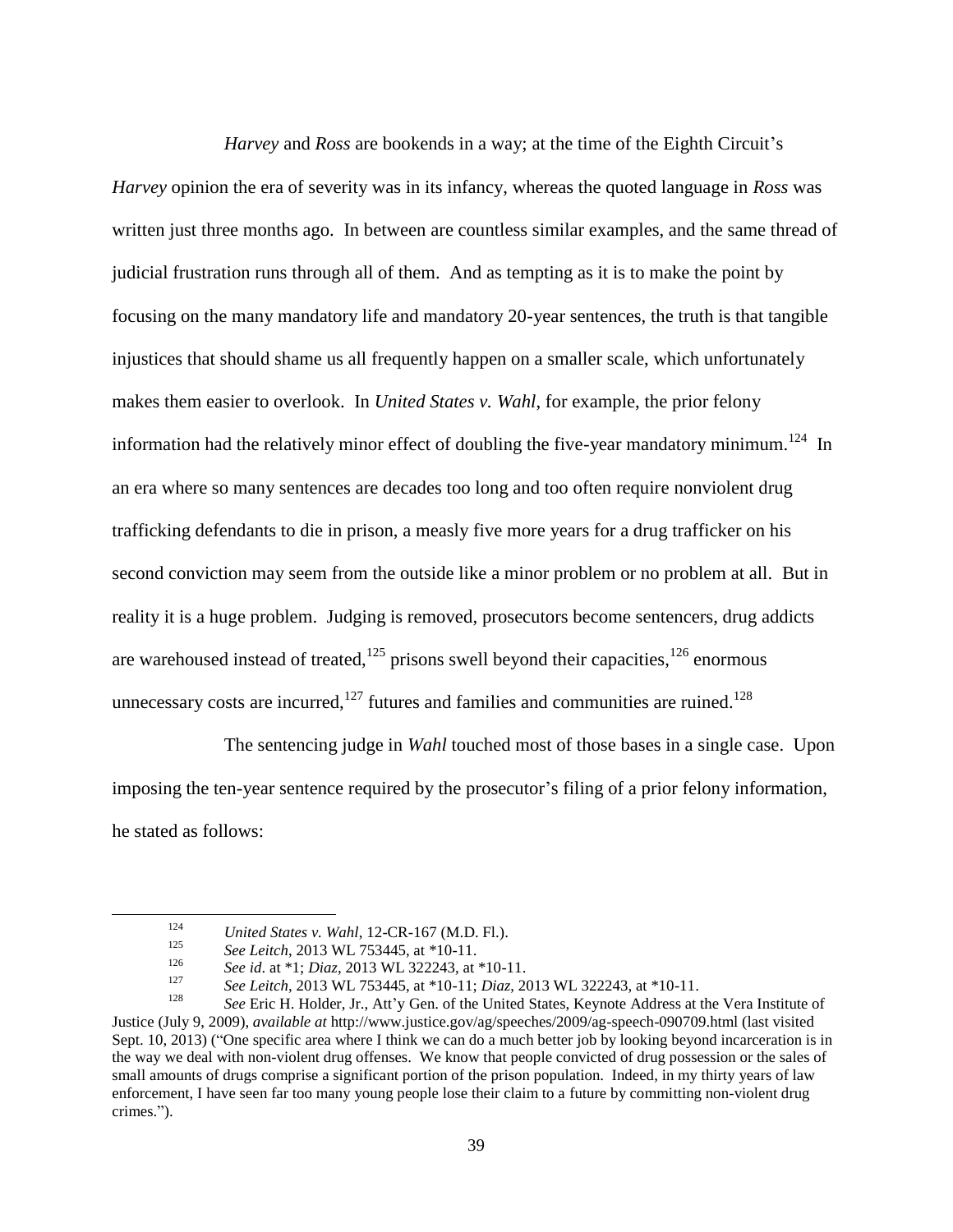I have no discretion here. Whether that's good policy or bad is . . . something that I wish Congress would address.

When it comes to these charging decisions, in many cases a line prosecutor . . . has more authority than I do because he's the one that charges these offenses and that drives these mandatory minimums and I'm just a figurehead up here. I'm just a rubber stamp. I'm not sure why they pay me as much as they do to engage in this fiasco because I can't imagine if you got 20 educated people in a room and looked at this situation that one out of 20 would give this young man 10 years in prison. . . . I don't think it's fair or appropriate. . . . So I wish somebody would talk about changing the law.... I think the last figures I read, over  $55$ percent of all federal inmates are there on drug related charges. The vast majority of these people are not violent. They're not engaged in high-level trafficking. They're people who have addiction problems . . . . [T]o the extent that we're spending fortunes now warehousing people like Mr. Wahl for growing marijuana plants is patently ridiculous in my view, but I am not Congress.<sup>129</sup>

<span id="page-39-0"></span>On rare occasions judges do something about the coercive use of prior felony

informations. In *United States v. Jones*, the defendant was arrested after "a controlled buy on April 8, 2008 of over 100 grams of crack cocaine."<sup>130</sup> Her involvement in the offense, according to the government, was "minimal."<sup>131</sup> Jones had an eight-year-old conviction in state court for possession of a controlled substance, which qualified as a "felony drug offense" under  $\S 851$ .<sup>132</sup> At the outset the government was tough as nails, and it looked grim for Jones. The prosecutor had charged a 10-life count based on the amount of crack involved in the offense, and had

<sup>129</sup> Transcript of Sentencing at 12-13, *Wahl*, No. 12-CR- 167 (M.D. Fl. Jan. 14, 2013); *see also*  Transcript of Sentencing at 15, *United States v. Chester*, No. 92-122-CR-T-25B (M.D. Fla. Feb. 11, 1994) (containing statement from court in sentencing defendant whose Guidelines range was 235-293 months and whose two prior convictions resulted in no prison time to mandatory life: "This man doesn't deserve a life sentence, and there is no way that I can legally keep from giving it to him.").

<sup>130</sup> Gov't Sentencing Mem. at 2, *United States v. Jones*, 08-CR-887 (MHP) (N.D. Cal. Apr. 29, 2010), ECF No. 206. The facts set forth here regarding Jones are gleaned from the court filings in the case.

 $\frac{131}{132}$  *Id.* 

<sup>132</sup> *United States v. Jones*, No. 08-CR-887, 2009 WL 2912535, at \*1 (N.D. Cal. Sept. 9, 2009) (noting that Jones's conviction dated from September 8, 2000 for a violation of California Health and Safety Code section 11350(a), which prohibits possession of a controlled substance); *see also id.* at n.1 (noting that this conviction was for a personal use amount and was diverted by the Superior Court, which never imposed sentence) (citation omitted).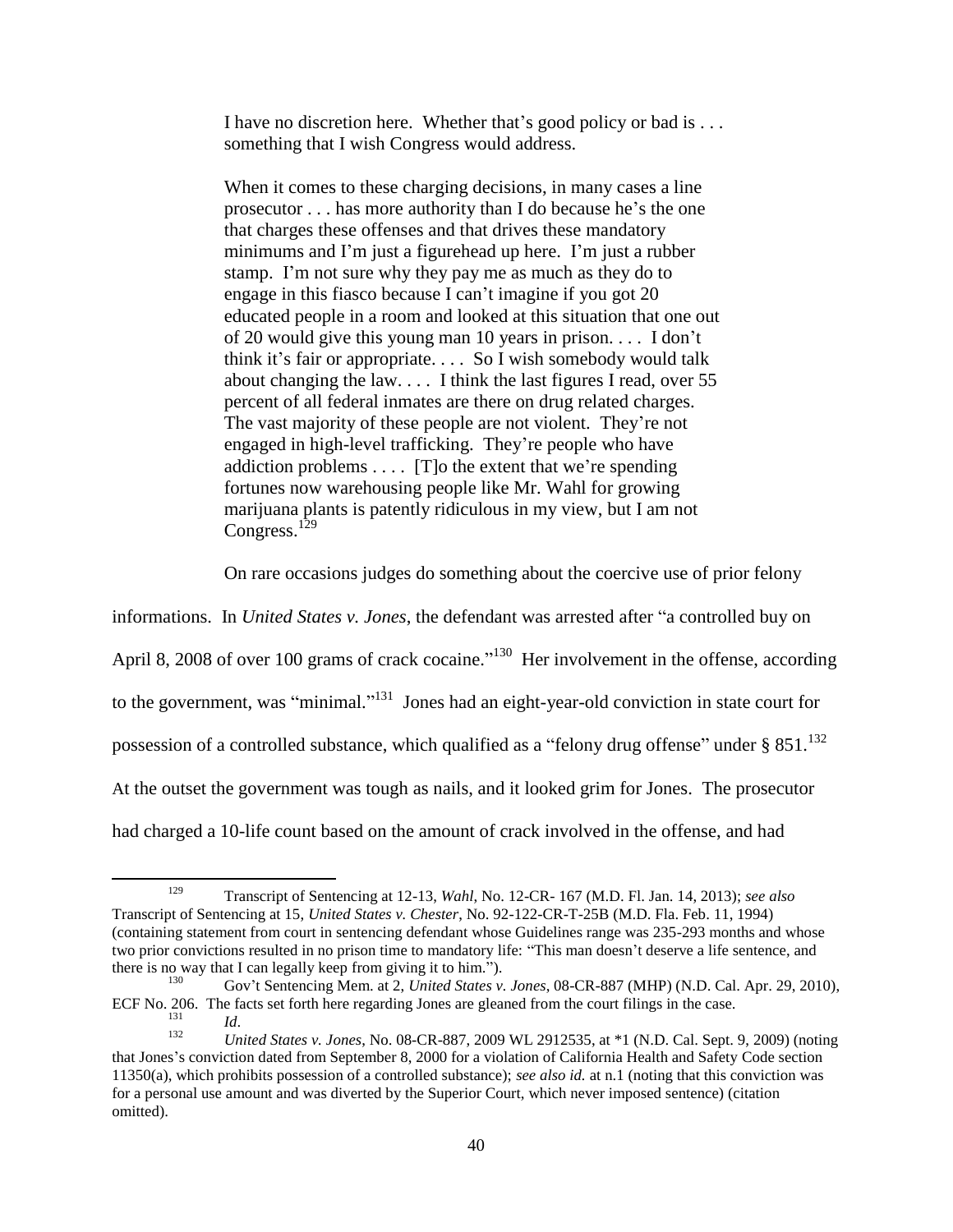informed Jones by letter that she could avoid the filing of a prior felony information and the resulting 20-year mandatory minimum only if "she agreed to (1) submit to pretrial detention and not seek pretrial release at any time; (2) decline to litigate the case in any way or bring any motion to compel discovery, suppress evidence, or dismiss the indictment; and (3) plead guilty."<sup>133</sup> Six days later the prosecutor further demanded that Jones make a cooperation proffer.<sup>134</sup> Jones failed to meet all of those demands, and the prosecutor filed the prior felony information on April 17, 2009.<sup>135</sup>

Jones moved to strike the prior felony information on due process grounds, contending that it amounted to prosecutorial vindictiveness in violation of due process.  $136$  The government argued that *Bordenkircher v. Hayes* authorized its conduct.<sup>137</sup> The judge agreed, rejecting the vindictiveness claim, but she nonetheless held that the government's "ultimatum required that the defendant forfeit the procedural rights that the [Supreme] Court characterized as integral to our criminal justice system," and therefore violated due process.<sup>138</sup> It accordingly granted the motion to strike the prior felony information.<sup>139</sup>

What a difference a judge makes: Once the judge removed the prior felony information from the picture, the same prosecutor who tried to saddle Jones with a mandatory 20-year sentence asked the court to sentence her to *probation*. 140

 $\overline{a}$ 

<sup>133</sup> Decl. of Ethan A. Balogh, ¶ 6 & Ex. B., *Jones*, 08-CR-887 (N.D. Cal. June 12, 2009), ECF No. 54 (referring to a March 13, 2009 letter from the government indicating that "the government is willing to forego the filing of an 851 information so long as the ... . conditions are met.").

<sup>&</sup>lt;sup>134</sup> *See id.* at Ex. C.<br><sup>135</sup> *M* **14** 17

 $\frac{135}{136}$  *Id.*  $\P\P$  14-17.

<sup>136</sup> Motion to Strike Information, *Jones*, 08-CR-887 (N.D. Cal. June 12, 2009), ECF No. 50.<br>1<sup>37</sup> Heiter States's One to Mation to Strike 851 Information at 5.6. June 08:CD 887 (N.D.

<sup>137</sup> United States's Opp. to Motion to Strike 851 Information at 5-6, *Jones*, 08-CR-887 (N.D. Cal. June 29, 2009), ECF No. 65.

<sup>&</sup>lt;sup>138</sup> *Jones,* 2009 WL 2912535, at \*7.

*Id.* The government subsequently asked the court to amend the memorandum and order granting that relief to make clear that the AUSA on the case was merely following office policy by filing the prior felony information. United States's Motion and [Proposed] Order to Amend the Court's Sept. 9, 2009 Memorandum and Order, *Jones*, No. 08-CR-0887 (N.D. Cal. Sept. 11, 2009), ECF No. 113.

<sup>140</sup> Gov't Sentencing Memorandum at 2, *Jones*, No. 08-CR-887, *supra* not[e 130.](#page-39-0)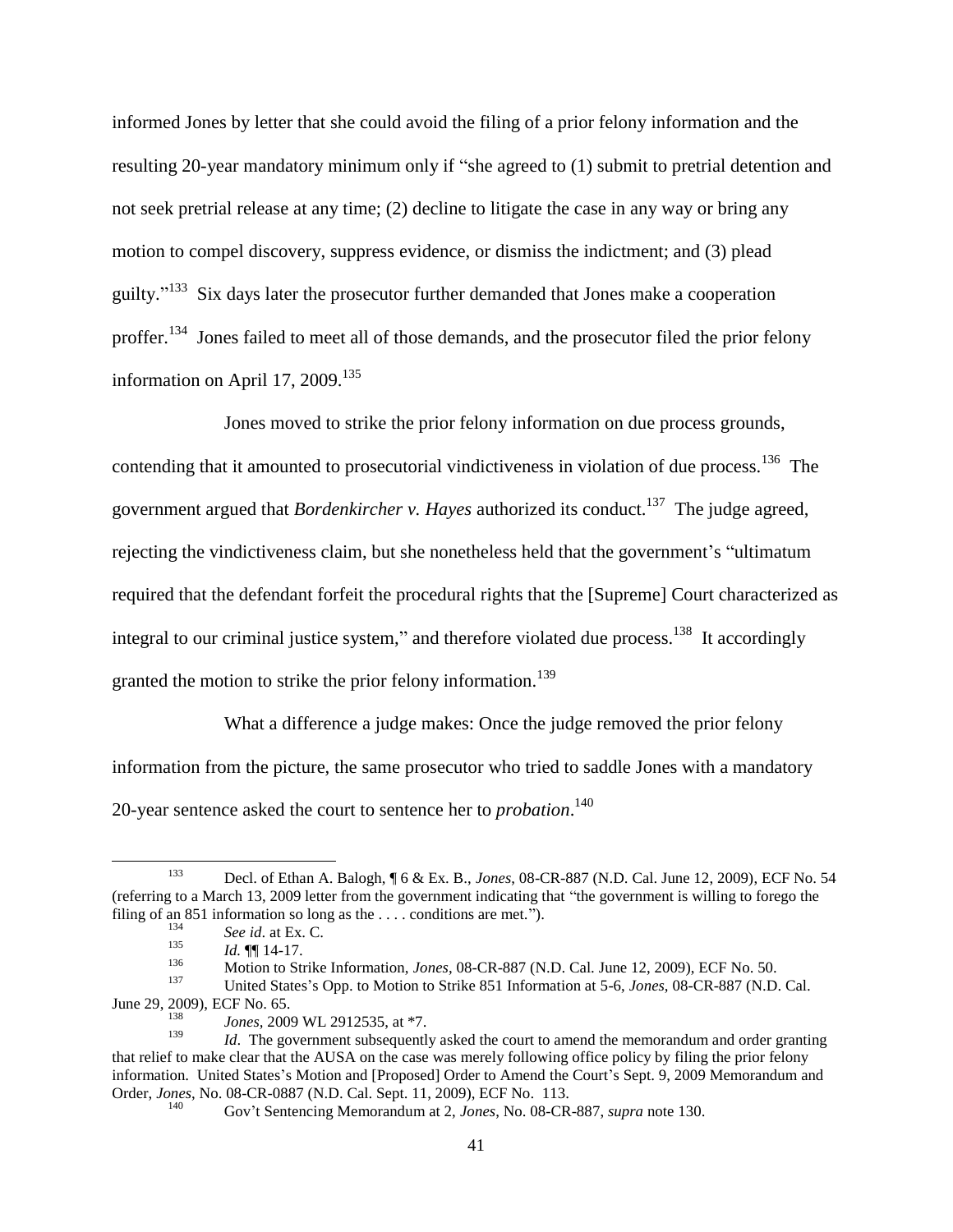If it seems heavy-handed and abusive to use the threat of a 20-year prison term to try to coerce a defendant who deserves probation to refrain from asking for bail, to forfeit all of her pretrial rights, to plead guilty, and to cooperate, that's because it is. That a federal prosecutor would do so openly and apparently shamelessly has everything to do with the history described above. Indeed, that history is critical to an understanding of how Jones's prosecutor actually believed he was doing her a *favor*:

> [The AUSA]: I mean, the government's goal here, as is plain from the papers, was to obtain Ms. Jones' cooperation. And I made clear to [defense counsel] from the beginning that . . . if she was not prepared to cooperate that we would file the 851 Information.

. . .

There is no constitutional impermissibility about [filing the prior felony information in response to the defendant's refusal to cooperate and her insistence on a trial] because the Government could have done it at the beginning, instead [we] made the decision to try and give the defendant an even bigger break [*i.e.*, by allowing her to cooperate]. $^{141}$ 

In other words, when an AUSA has been trained to believe that prior felony informations are to

be automatically filed, anything short of automatic filing strikes that AUSA as an act of

benevolence.

In *United States v. Taliaferro*, the sentencing judge called the government out on

its heavyhanded tactics.<sup>142</sup> Taliaferro was another familiar, sad story – a history of family abuse;

poor educational opportunities; early motherhood; and a series of arrests and convictions for

<sup>141</sup> Transcript of Proceedings at 15, 23, *Jones*, No. 08-CR-887 (N.D. Cal. July 29, 2009), ECF No.

138.

<sup>142</sup> *United States v. Taliaferro*, No. 08-CR-7 (D.N.H.).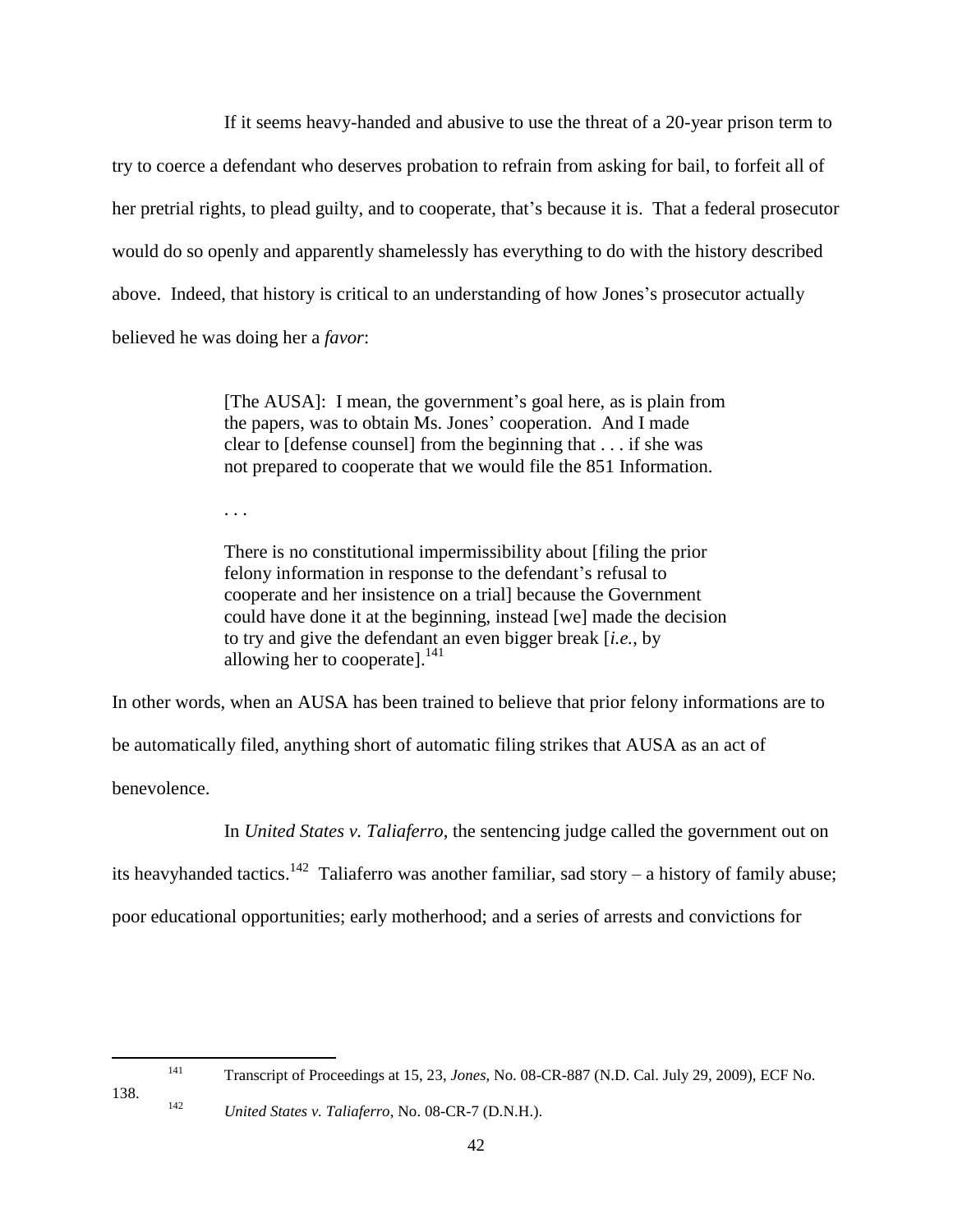<span id="page-42-0"></span>misdemeanors and a felony drug conviction at the age of  $18$ .<sup>143</sup> At the age of 31 she was charged with a 10-life count based on a crack sale. During the almost two-year period of detention pending trial, she was "a model inmate," who "worked diligently" and "completed [a] difficult and valuable behavioral drug treatment program . . ., as well as vocational programs, anger management programs and parenting programs."<sup>144</sup>

The government tried to leverage its power to mandate a 20-year sentence (by filing a prior felony information) into a 15-year sentence bargain under Rule  $11(c)(1)(C)$  of the Federal Rules of Criminal Procedure. Taliaferro reluctantly agreed, as the case against her was apparently quite strong. The judge discussed with her lawyer the reality of the situation:

|          | THE COURT: Well, your discomfort arises with the fact the prosecutor is<br>sentencing.          |
|----------|-------------------------------------------------------------------------------------------------|
| DEFENSE: | I'm sorry?                                                                                      |
|          | THE COURT: Your discomfort arises from the fact that it is the<br>prosecutor who is sentencing. |
| DEFENSE: | I'm not sure I get your point.                                                                  |
|          | THE COURT: You either do 20 or you do 15.                                                       |
| DEFENSE: | Right.                                                                                          |
|          | THE COURT: It's not me who is sentencing. <sup>145</sup>                                        |

The judge asked the prosecutor what would happen if he rejected the 15-year

sentence bargain. The prosecutor answered that the government would withdraw the plea offer,

l

<sup>143</sup> These facts are drawn from the sentencing proceedings. Transcript of Sentencing, *Taliaferro*, No. 08-CR-7 (D.N.H. Feb. 17, 2010), ECF No. 58; Amended Transcript of Sentencing, *Taliaferro*, No. 08-CR-7 (D.N.H. Aug. 19, 2009), ECF No. 43.

<sup>144</sup> Transcript of Sentencing at 7, *Taliaferro*, No. 08-CR-7 (D.N.H. Feb. 17, 2010), ECF No. 58.<br>145 Amerika de Capital de Capital de Capital de Capital de Capital de Capital de Capital de Capital de Capital de Capital de

<sup>145</sup> Amended Transcript of Sentencing at 6, *Taliaferro*, No. 08-CR-7 (D.N.H. Sept. 14, 2009), ECF No. 43.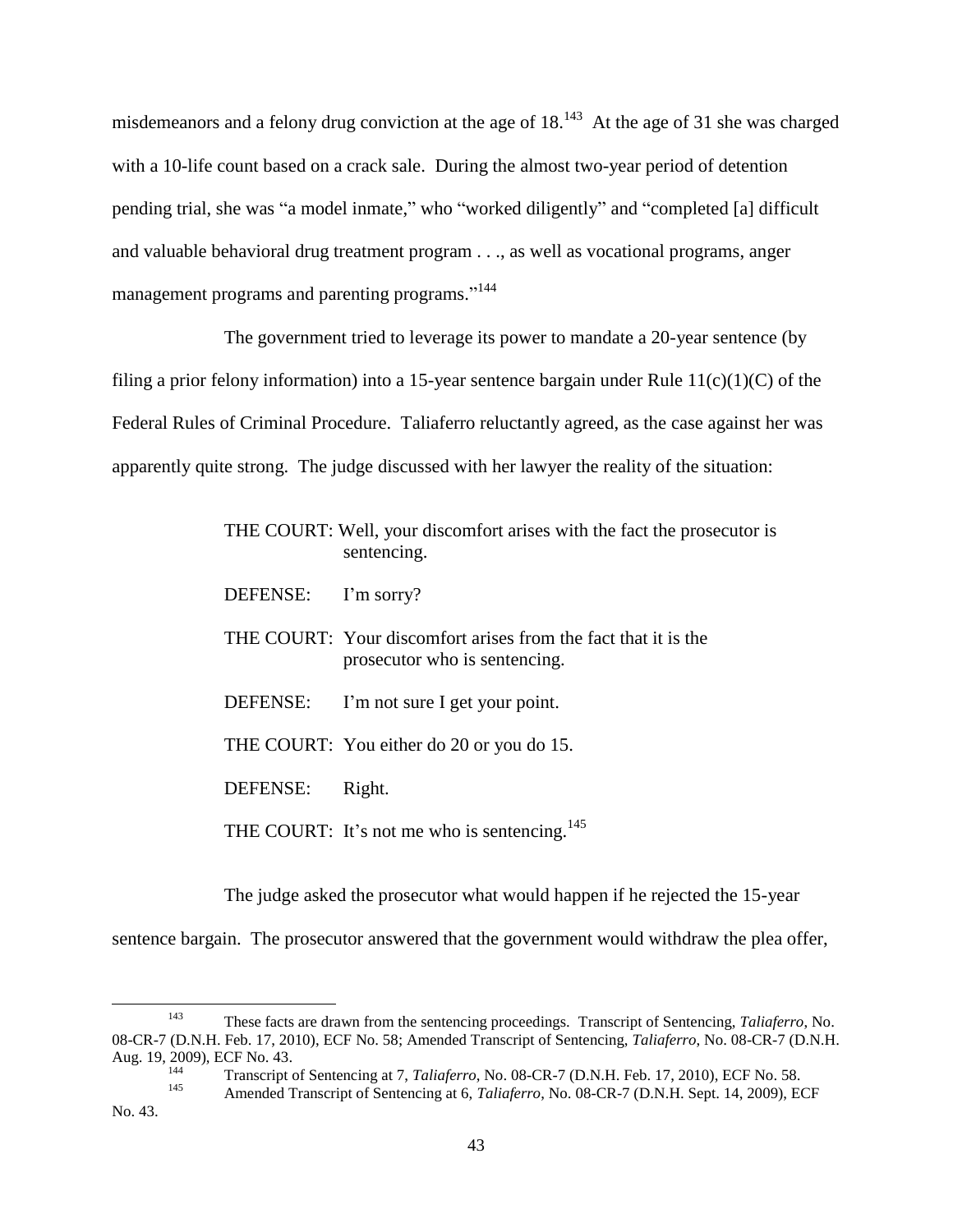as it is entitled to do under Rule 11, and file the prior felony information, thereby mandating a 20-year sentence if Taliaferro were convicted at trial. The judge, determined to do justice, rejected the 15-year plea bargain and, over the government's objection, simply imposed the 10 year mandatory minimum Taliaferro was originally charged with.<sup>146</sup>

F*. The Damage Caused by the Government's Use of Prior Felony Informations*

We like it when defendants admit their guilt. It spares the government and the courts the high cost of trials. And even putting cost-effectiveness aside, an admission of guilt is the first step on the road back to a law-abiding, productive life. So one might ask: what's wrong with a statutory regime that is very effective in getting drug trafficking defendants to plead guilty? Actually, there's a lot wrong with it.

First, it results in the imposition of excessive sentences. No one can reasonably argue that Tyquan Midyett's or Melissa Ross's 20-year prison term was fair. No one can reasonably argue that Charles Doutre, Dennis Capps, or Kenneth Harvey deserved life in prison. No one, not even the government, wanted those defendants to receive their sentences. The only reason prior felony informations were used against them was because the government unsuccessfully tried to coerce them to plead guilty.<sup>147</sup> And because other defendants have to know that the government isn't kidding when it threatens to use prior felony informations against those who have the audacity to go to trial, they became examples. Their sentences may be a natural result of the way prosecutors routinely deploy prior felony informations, and as discussed above there are numerous others just like them warehoused in our prisons.<sup>148</sup> But the fact that

<span id="page-43-0"></span><sup>146</sup> Transcript of Sentencing at 18, *Taliaferro*, No. 08-CR-7, *supra* note [143.](#page-42-0)

<sup>147</sup> STUNTZ, *supra* note [76,](#page-25-1) at 259 (recidivism-based enhancements and other similar laws have "granted prosecutors the power to threaten sentences that neither the enacting legislators not the prosecutors themselves sought to apply, all as a means of inducing guilty pleas with prosecutors' preferred sentences attached.").

<sup>148</sup> In *United States v. Strickland*, 05-CR-80746 (GER) (E.D. Mich), Strickland was indicted in 2005 on a 10-life count. The government offered him a plea that would result in a 10-year sentence. When Strickland rejected the plea, the government filed a prior felony information giving notice of two state court convictions dating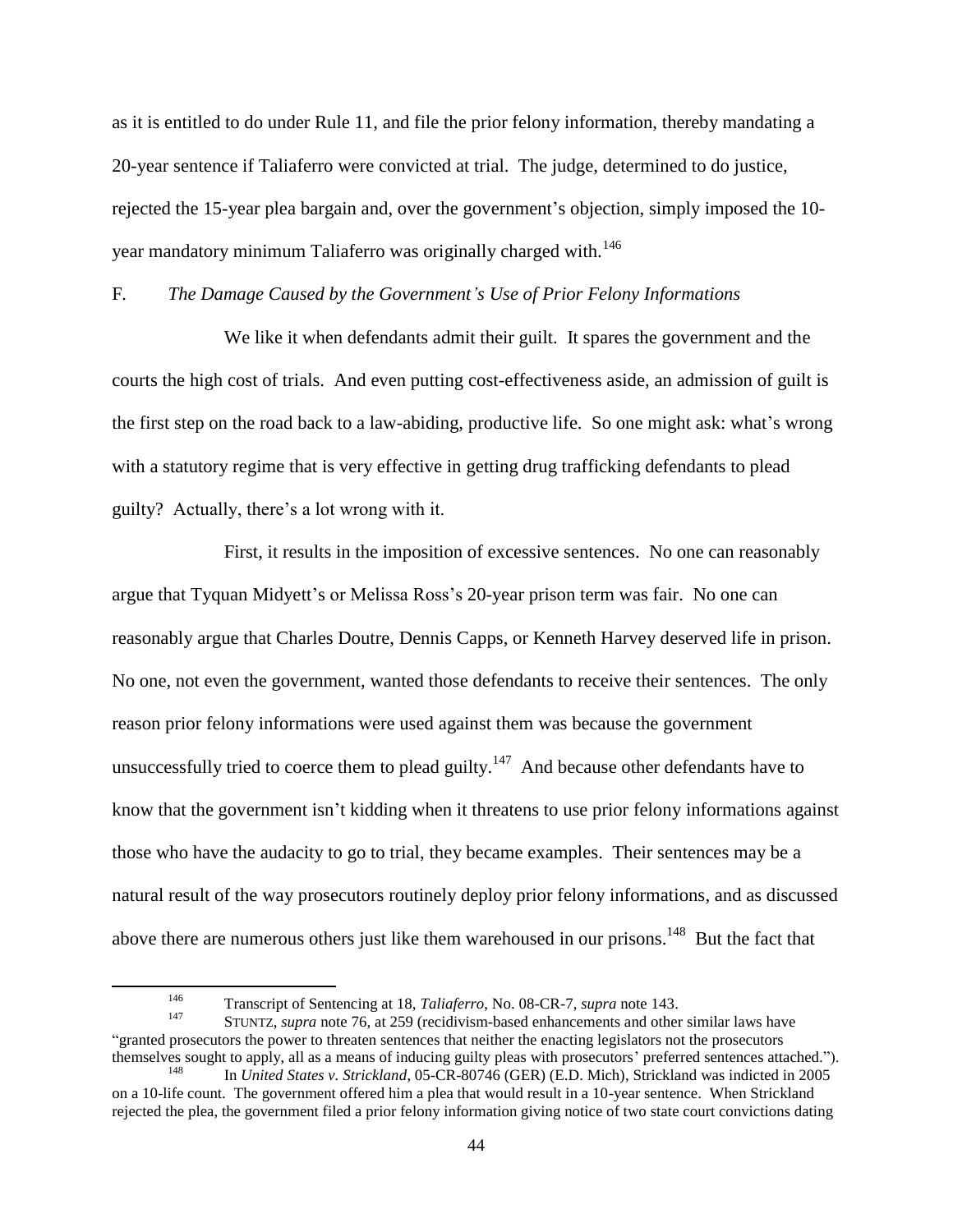they are business as usual doesn't alter the fact that these sentences should instill shame in all of

us. If Midyett had instead been prosecuted in the state court across the street from our courthouse, he would certainly have avoided a 20-year prison term and might have avoided a conviction altogether.<sup>149</sup> Instead, to borrow the words of the Attorney General, Midyett's "claim to a future has been taken from" him at enormous expense to him, his family and the public.<sup>150</sup>

from 1990 and 2000 for possession of less than 25 grams of cocaine; Strickland had been sentenced to probation for each offense. Knowing that Strickland faced mandatory life if convicted, the judge – having seen the evidence – tried to persuade him to accept the government's offer. *See* Transcript of Sentencing at 16, *Strickland*, 05-CR-80746 (E.D. Mich. Oct. 24, 2007), ECF No. 72. However, Strickland maintained his innocence and insisted on going to trial. He was convicted, and on the day before his 34th birthday he was sentenced to a mandatory term of life imprisonment. *See also United States v. Strickland*, 342 F. App'x 103 (6th Cir. 2009) (affirming the conviction).

In *United States v. DeJohn*, 05-CR-347 (NAM) (N.D.N.Y.), the defendant was indicted in 2005 on a 10-life marijuana charge. A few weeks after the indictment, the government filed a notice of one prior drug felony. Information to Establish Prior Conviction, *DeJohn*, 05-CR-347 (N.D.N.Y. August 29, 2005), ECF No. 124. DeJohn refused to plead guilty, and three weeks before jury selection (and over a year after the first prior felony information), the government filed a second prior felony information, giving notice that DeJohn had been convicted in 1998 of criminal possession in the fourth degree of a hallucinogen. Information to Establish Prior Conviction, *DeJohn*, 05-CR-347 (N.D.N.Y. Feb. 15, 2007), ECF No. 313. He was found guilty and his guidelines range was 235 to 293 months. DeJohn, who was 34 years old at the time he was sentenced, was sentenced to life in prison. *See also United States v. Cammacho*, 462 F. App'x 81 (2d Cir. 2010) (affirming the conviction).

In *United States v. Gonzalez-Ramirez*, 06-CR-97 (ML) (D.R.I.), the defendant was indicted in 2006 on a 10-life cocaine charge. When plea negotiations broke down the day before trial started, the government filed a prior felony information based on a 15-year-old conviction for which Gonzalez-Ramirez had been sentenced to four months in jail. Information to Establish Prior Conviction, *Gonzalez-Ramirez*, 06-CR-97 (D.R.I. Feb. 6, 2007), ECF No. 29. A jury found Gonzalez-Ramirez guilty. Prior to imposing the mandatory 20-year sentence, the judge said to the government, "I recognize you do this at the behest of your superiors. But I can't sit here today and impose this sentence *without saying it's wrong*, and you can take that message to whoever you think might listen." *Gonzalez-Ramirez*, 561 F.3d 22, 31 (2009) (Merritt, J., concurring) (affirming the conviction) (emphasis in original) (quoting sentencing transcript). In his concurring opinion confirming Gonzalez-Ramirez's conviction on appeal, Judge Gilbert Merritt wrote:

> I concur in the Court opinion, but I agree with the District Court that the prosecution's decision to seek a mandatory sentence of 20 years under 21 U.S.C. § 851 passes all understanding  $\dots$ . [T]his is a 20-year sentence for a nonviolent crime by a defendant with a serious mental illness. His incarceration will cost the American taxpayers in today's dollars somewhere between \$600,000 and \$1,000,000. With some carefully monitored rehabilitation treatment, it is possible that he could be released in just a few years. Like the District Judge, I think that the prosecution's purely discretionary decision to ratchet up this sentence to 20 years is misguided and ought to be reconsidered when the judgment becomes final.

*Id.* 

 $\overline{\phantom{a}}$ 

<sup>149</sup> Midyett would have been a candidate for the Brooklyn District Attorney's Drug Treatment Alternative-to-Prison ("DTAP") program, which

> targets drug-addicted defendants arrested for nonviolent felony offenses who have previously been convicted of one or more nonviolent felonies. Qualified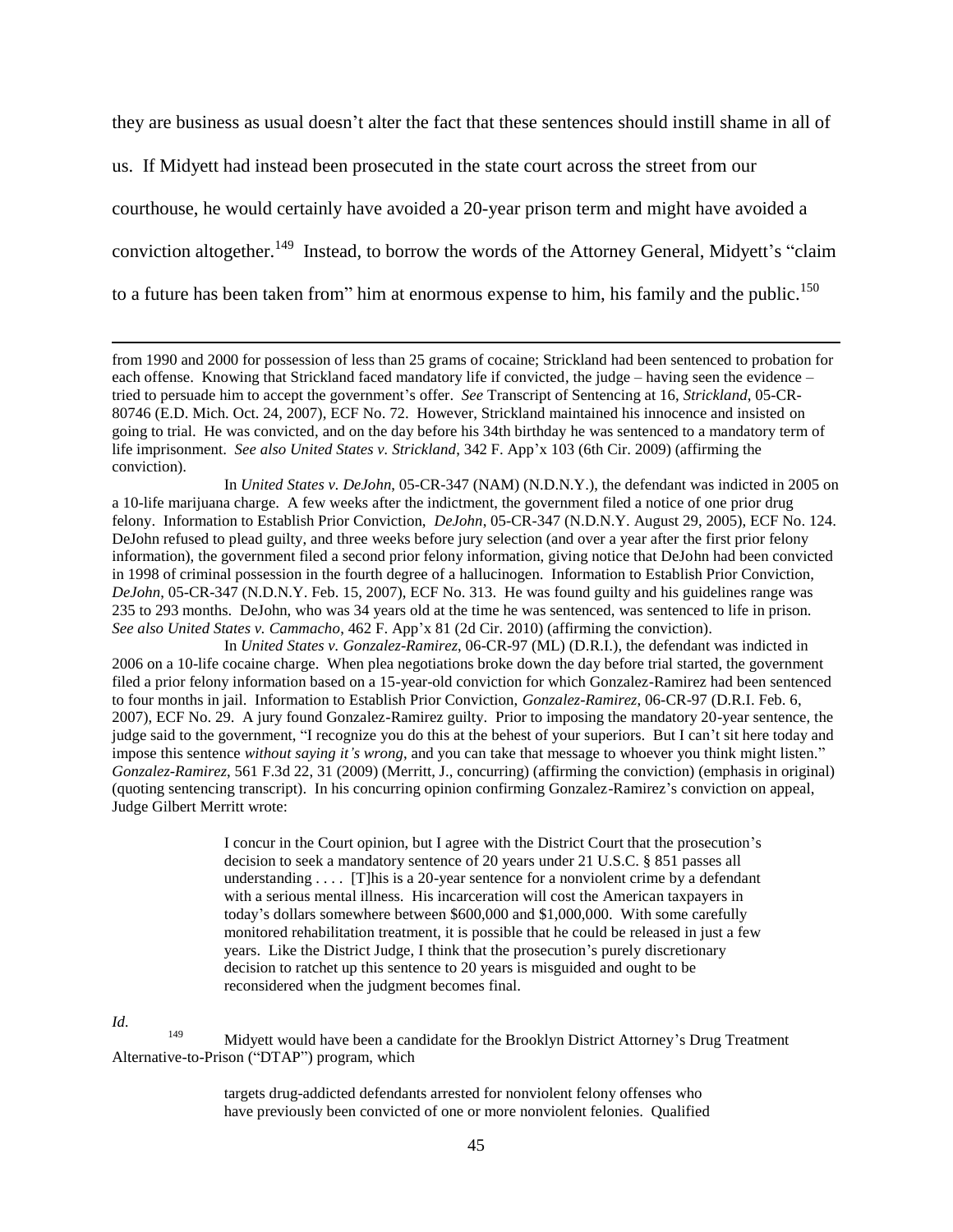Second, the greater the trial penalty in any plea bargaining situation, the greater the risk that innocent people will plead guilty. If Kupa had gone to trial and lost, his trial penalty would have been the rest of his life beyond age 45, which is when he will get out of prison based on the sentence I imposed. When guilty plea discounts are that dramatic and that certain, some innocent people will plead guilty.<sup>151</sup> I have written elsewhere that there are features of our federal system that ameliorate the "innocence problem" created by plea bargaining,<sup>152</sup> but that problem exists, and it is no doubt most acute in the class of cases created by the government's use of prior felony informations.

Third, even if the government's use of prior felony informations accomplished

nothing other than the inducement of guilty pleas from actually guilty people, it would still be an undesirable outcome. Trials have become rare events in our system. In 1980, 81% of federal

convictions were the product of guilty pleas.<sup>153</sup> Now that number is 97%.<sup>154</sup>

defendants enter a felony guilty plea and receive a deferred sentence that allows them to participate in a residential therapeutic community (TC) drug treatment program for a period of 15 to 24 months. Those who successfully complete the program have their charges dismissed; those who fail are brought back to court by a special warrant enforcement team and sentenced to prison.

 $\overline{a}$ 

*Drug Treatment Alternative-to-Prison*, KINGS COUNTY DISTRICT ATTORNEY'S OFFICE, http://www.brooklynda.org/dtap/prog-updates.html. DTAP is one of the programs the Attorney General applauded in his remarks to the Vera Institute of Justice in 2009. *See* Holder, Keynote at Vera, *supra* note [128.](#page-38-0)  150

<sup>&</sup>lt;sup>150</sup> Holder, Keynote at Vera, *supra* note [128.](#page-38-0)

This is especially true given the fact that in many cases the felony drug convictions that gave rise to the prior felony information come into evidence at trial. If Kupa had gone to trial and presented a defense that he innocently associated with his brother and the other alleged co-conspirators, and was unaware of their drug trafficking activities, his prior convictions would have become admissible in evidence under Federal Rule of Evidence 404(b) to prove his knowledge of the drug trafficking going on around him. *See United States v. Paulino*, 445 F.3d 211, 220-23 (2d Cir. 2006); *United States v. Martino*, 759 F.2d 998, 1004-05 (2d Cir. 1985).

<sup>152</sup> Gleeson, *Sentencing Commission and Prosecutorial Discretion*, at 653-55, *supra* note [69](#page-23-0) (citing to case mix and compensation regime for appointed counsel in federal system to distinguish degree of "innocence problem" in comparison with state systems).<br>
Man L Miller Domination

<sup>153</sup> Marc L. Miller, *Domination & Dissatisfaction: Prosecutors as Sentencers*, 56 STAN. L. REV. 1211, 1252 n.150 (2004).

<sup>154</sup> U.S. SENTENCING COMM'N, 2012 SOURCEBOOK OF FEDERAL SENTENCING STATISTICS fig. C (2012). That rate has hovered over 95% in the last five years and, in fact, has been slowly creeping upwards. *Id*. (depicting rate of 96.3% in 2008 and 2009, 96.8% in 2010, and 96.9% in 2011). Prior felony informations are by no means the sole reason for the declining trial rate. There are mandatory minimums outside the drug trafficking setting, including the ones in 18 U.S.C. § 924(c) and in the child pornography laws, that are used in the same way.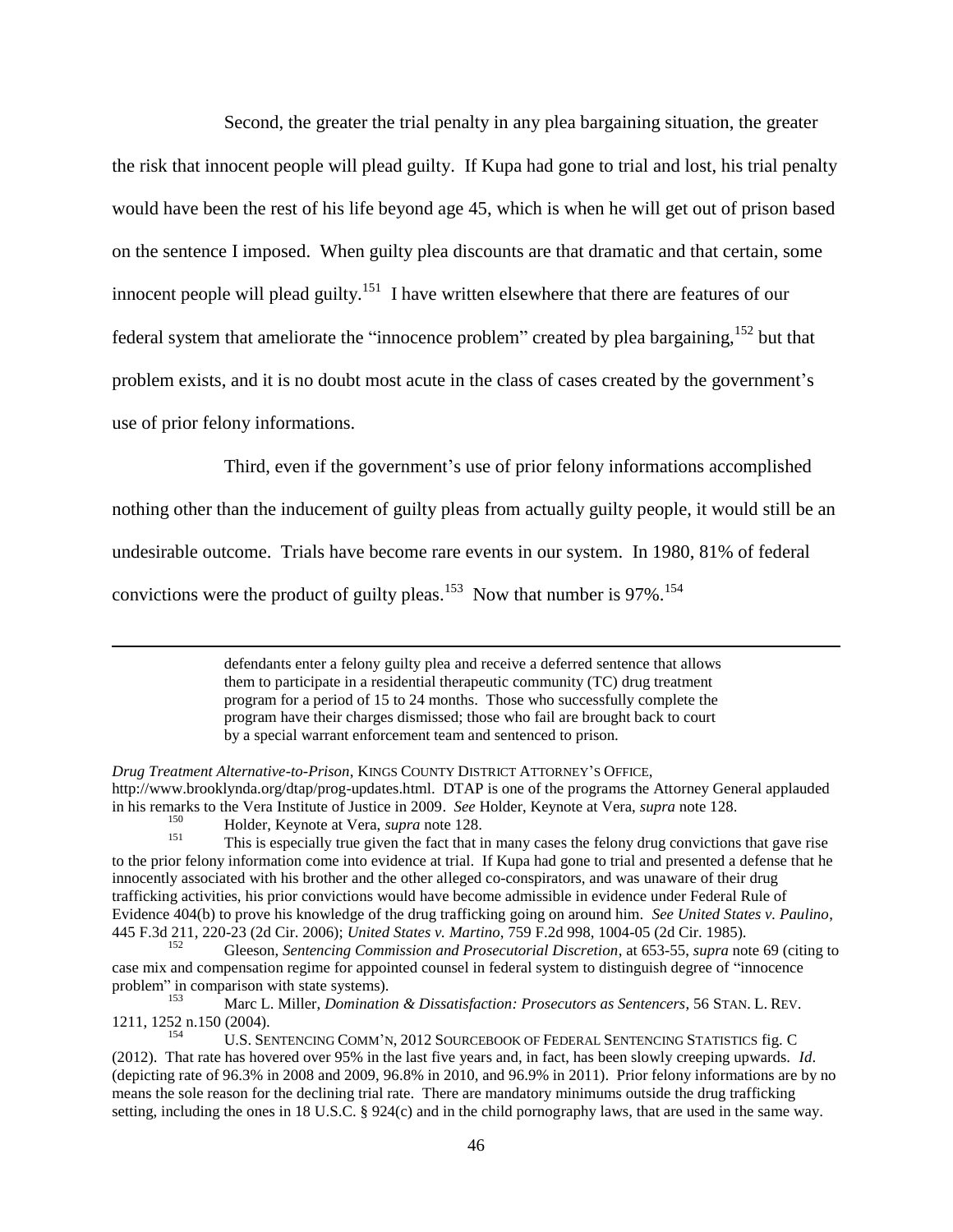An excessively high rate of guilty pleas is unhealthy for our justice system. It reduces transparency and for that reason alone diminishes the quality of justice.<sup>155</sup> The sentencing outcomes after defendants are convicted at trial ought to be the benchmarks for sentencing outcomes in cases where the defendant has pled guilty. But when almost everyone pleads guilty, the norm is not what happens after trial but rather the sentences resulting from the plea agreements themselves.<sup>156</sup>

<span id="page-46-0"></span>In addition, when only 3% of sentenced defendants have gone to trial, it is no

longer an efficient use of a prosecutor's time to prepare her case for trial prior to indictment. If

all you'll ever need is the probable cause necessary to indict, there's not much incentive to

More importantly, the Sentencing Guidelines themselves generally establish sentencing ranges that are so harsh that prosecutors can easily induce guilty pleas by engaging in Guidelines factor bargaining. *See supra* note [69.](#page-23-0)

The Sentencing Commission does not keep track of the percentage of defendants who go to trial and are acquitted, but the Administrative Office of the United States Courts does, and it is tiny. Of the 97,445 cases disposed of in Fiscal Year 2012, only 392 (0.4%) resulted in acquittals. *See* Administrative Office of the United States Courts, 2012 Annual Report of the Director, Table D-4, *available at*  <http://www.uscourts.gov/uscourts/Statistics/JudicialBusiness/2012/appendices/D04Sep12.pdf> (last visited Oct. 9, 2013).

<sup>&</sup>lt;sup>155</sup> STUNTZ, *supra* note [76,](#page-25-1) at 302 ("Guilty pleas, especially ones that happen early in the process, are largely invisible. So is the bargaining that lies behind them. That is a modest problem or no problem at all when the number of criminal trials is high: the public can see how the system functions in a large fraction of its cases, and prosecutors and defense attorneys alike must strike plea bargains with an eye toward likely trial outcomes. When trials are rare events, as is the case today, the public sees little. And when prosecutors can dictate trial outcomes, trials do not constrain the one-sided bargains the parties strike. Plea bargains are no longer a means of settling easy cases, which is their proper role. Rather, guilty pleas and the quick bargains that precede them have become the system's primary means of judging criminal defendants' guilt or innocence. Given the quick and dirty character of the bargains, the judging is bound to be done badly."); *see also* Gerard E. Lynch, *Our Administrative System of Criminal Justice*, 66 FORDHAM L. REV. 2117, 2123 (1998) ("In fact, however, society is not relying on the judiciary to decide guilt in these cases. The substantive evaluation of the evidence and assessment of the defendant's responsibility is not made in court at all, but within the executive branch, in the office of the prosecutor. The brief formal procedure in court obscures what can be an invisible, but elaborate and lengthy process of adjudication of the defendant's guilt. This process is rarely governed by formal legal standards, other than the basic definitions of offenses, and the procedures by which it operates are not usually written down anywhere.")

<sup>156</sup> Gerard E. Lynch, *Screening Versus Plea Bargaining: Exactly What Are We Trading Off?*, 55 STAN. L. REV. 1399, 1401-2 (2003). ("In a system where ninety percent or more of cases end in a negotiated disposition, it is unclear why the "discounted" punishment imposed in that ninety percent of cases should not rather be considered the norm. . . . Given the extreme severity of sentencing in the United States by world standards, however, it is hard to take seriously the notion that ninety percent of those serving our remarkably heavy sentences are the beneficiaries of "bargains.").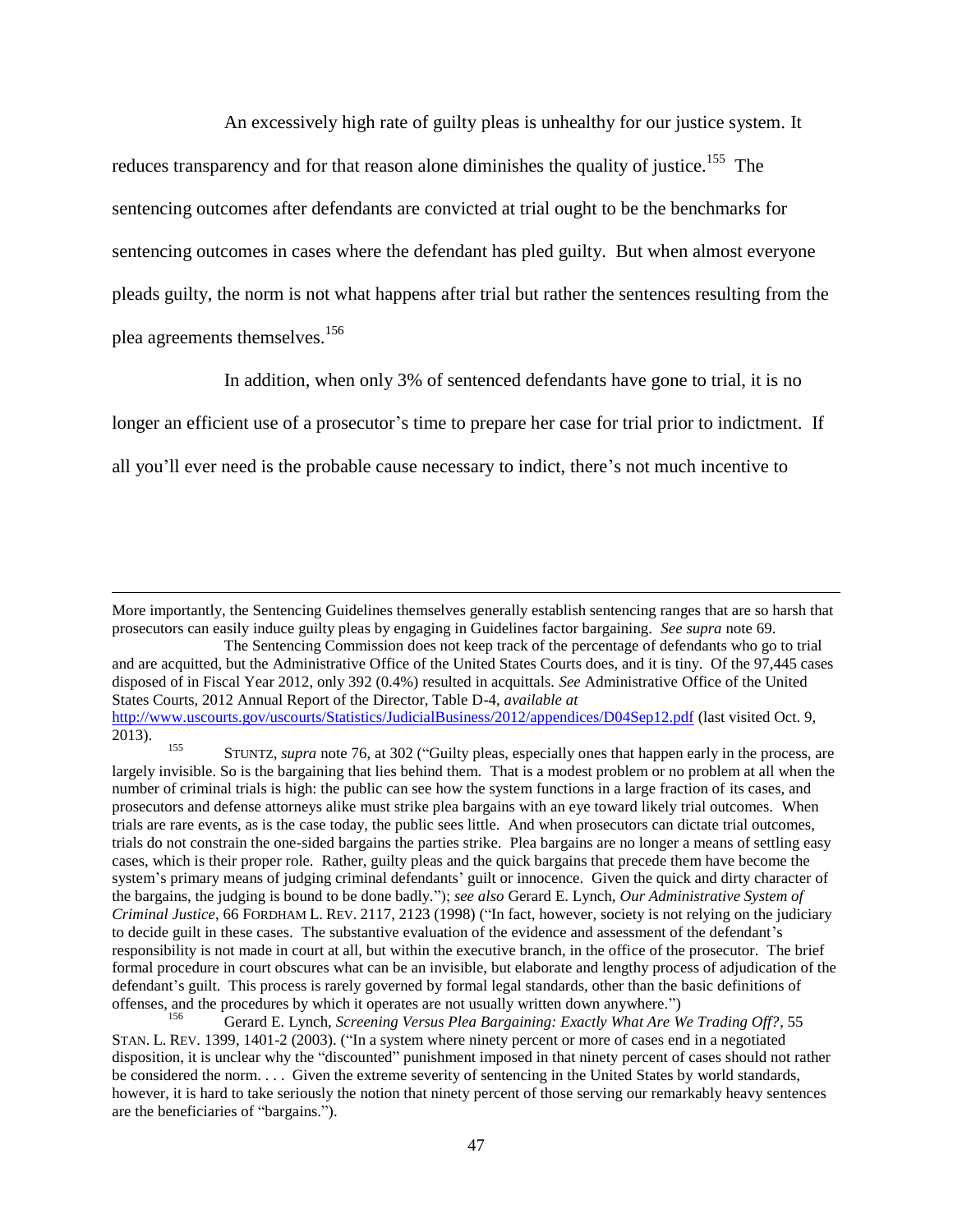develop more than probable cause.<sup>157</sup> Since plea agreements are generally conditioned on prompt guilty pleas, no motion practice, and minimal Rule 16 disclosure, many cases receive only the scrutiny the grand jury process affords. It's important to bear in mind just how shallow that scrutiny is.

Grand juries are frequently blamed for not being much of a check on federal prosecutors' ability to bring criminal charges, but that's not the fault of grand jurors themselves. Our system permits indictments to be returned based on an *ex parte* presentation consisting entirely of inadmissible evidence.<sup>158</sup> Even evidence the prosecutor knows will be suppressed if motion practice occurs post-indictment is permitted in the grand jury.<sup>159</sup> The prosecutor may properly withhold from the grand jury evidence that proves the target's innocence of the crime under investigation.<sup>160</sup> Mere probable cause, not proof beyond a reasonable doubt, suffices, and a bare majority of the grand jurors, not unanimity, gets the job done.<sup>161</sup> Given these features of our grand jury process, it's hard to blame the members of the grand jury for not living up to the idealized notion of a group of citizens acting as a buffer between an overreaching prosecutor and the people.

The case law that shaped the role of the grand jury reflects a commitment to keeping grand jury proceedings secret and free of litigation and also a firm belief that any resulting errors in the screening function of that body will be corrected at trial. In explaining for

 $\overline{a}$ 

<sup>&</sup>lt;sup>157</sup> This discussion assumes that a grand jury indictment is obtained in all cases. In fact, in many cases even the right to have a grand jury review the case is waived by a pleading defendant. *See* Lynch, *Our Administrative System of Criminal Justice*, *supra* note [155,](#page-46-0) at 2122.

<sup>158</sup> *Costello v. United States*, 350 U.S. 359, 409 (1956) ("An indictment returned by a legally constituted and unbiased grand jury, like an information drawn by the prosecutor, if valid on its face, is enough to call for trial of the charge on the merits.").

<sup>159</sup> *United States v. Calandra*, 414 U.S. 338, 349-52 (1974) (exclusionary rule not applicable to grand jury proceedings).

<sup>160</sup> *United States v. Williams*, 504 U.S. 36, 51-55 (1992) (supervisory power of federal courts over grand jury practice is limited to enforcing Federal Rules of Criminal Procedure and does not permit courts to require substantial exculpatory evidence to be presented to grand jury).

<sup>161</sup> *See* Fed. R. Crim. P. 6(b).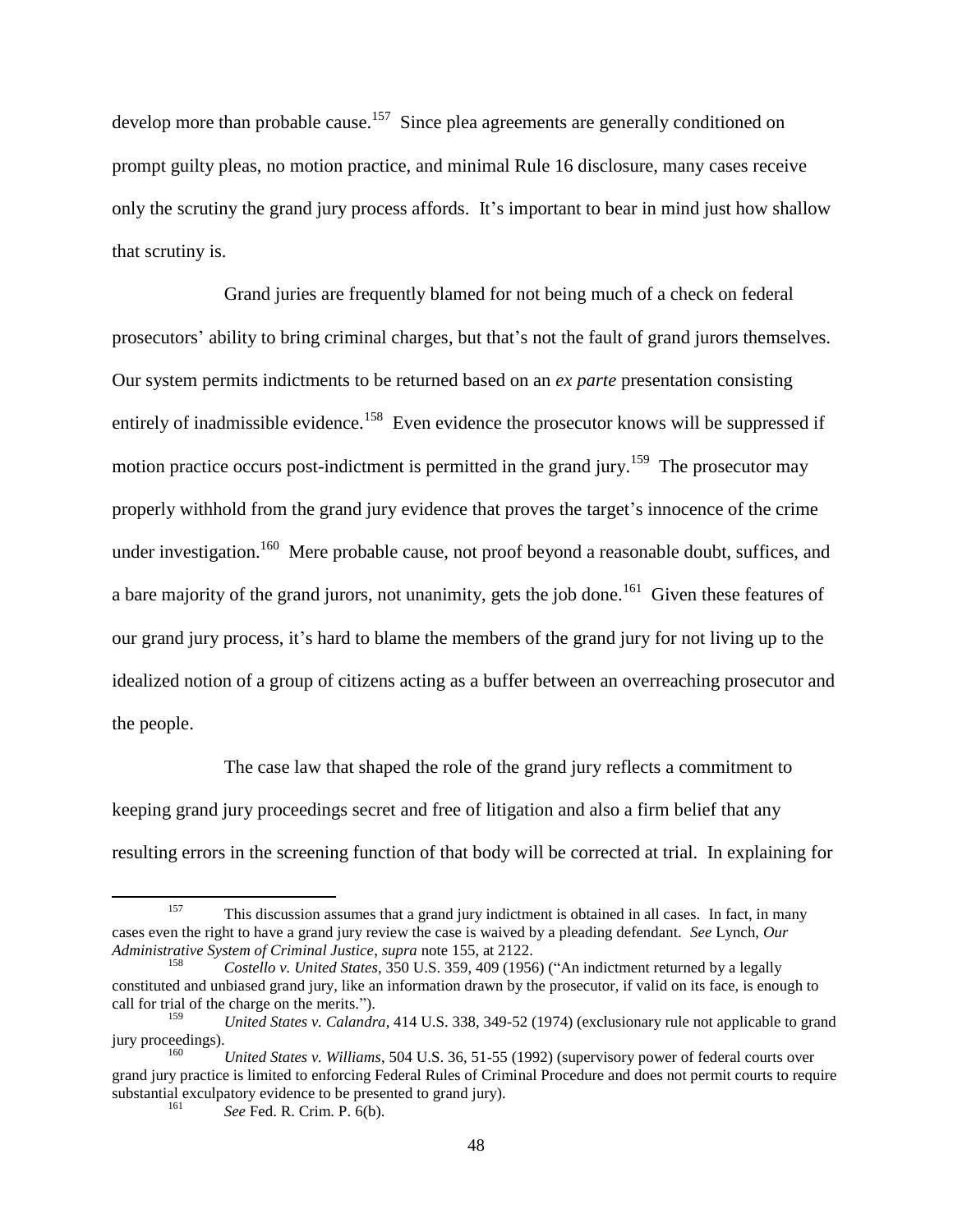the Court in *Calandra* why evidence seized in violation of the Fourth Amendment may properly be used in the grand jury, Justice Powell found comfort in the belief that

> [t]he incentive to disregard the requirement of the Fourth Amendment solely to obtain an indictment from a grand jury is substantially negated by the inadmissibility of the illegally seized evidence in a subsequent criminal prosecution of the search victim. For the most part, a prosecutor would be unlikely to request an indictment where a conviction could not be obtained.<sup>162</sup>

And in refusing to impose an obligation on prosecutors to present substantial exculpatory evidence to the grand jury, the Court in *Williams* reasoned that such an obligation would convert an accusatory process into an adjudicative one. It adopted Blackstone's approach that "'the finding of an indictment is only in the nature of an enquiry or accusation, *which is afterwards to be tried and determined.*"<sup>163</sup>

The notion that defects in the grand jury's screening function will come out in the wash at trial is sound only if a meaningful percentage of cases go to trial. But when prosecutors can threaten defendants with outlandish and unjust sentences if they go to trial, we get what we have today – a trial rate so tiny that we can no longer be confident that the adversary process will correct the charging errors that the grand jury process tolerates.

The problem is not limited to the absence of *adversarial* challenges to indicted cases. *Prosecutors* will pay exquisite attention to the details of a case only during trial preparation. Preparing a case for trial is extremely labor-intensive for them and the agents working with them – indeed, that's why prosecutors use the powers Congress and the Sentencing Commission gave them to avoid trials. When preparing for trial, they actually debrief all the witnesses, find more witnesses, subpoena additional documentary evidence, and go back over all

163

<sup>162</sup> *Calandra*, 414 U.S. at 351.

*Williams*, 504 U.S. at 51 (quoting Blackstone) (emphasis added).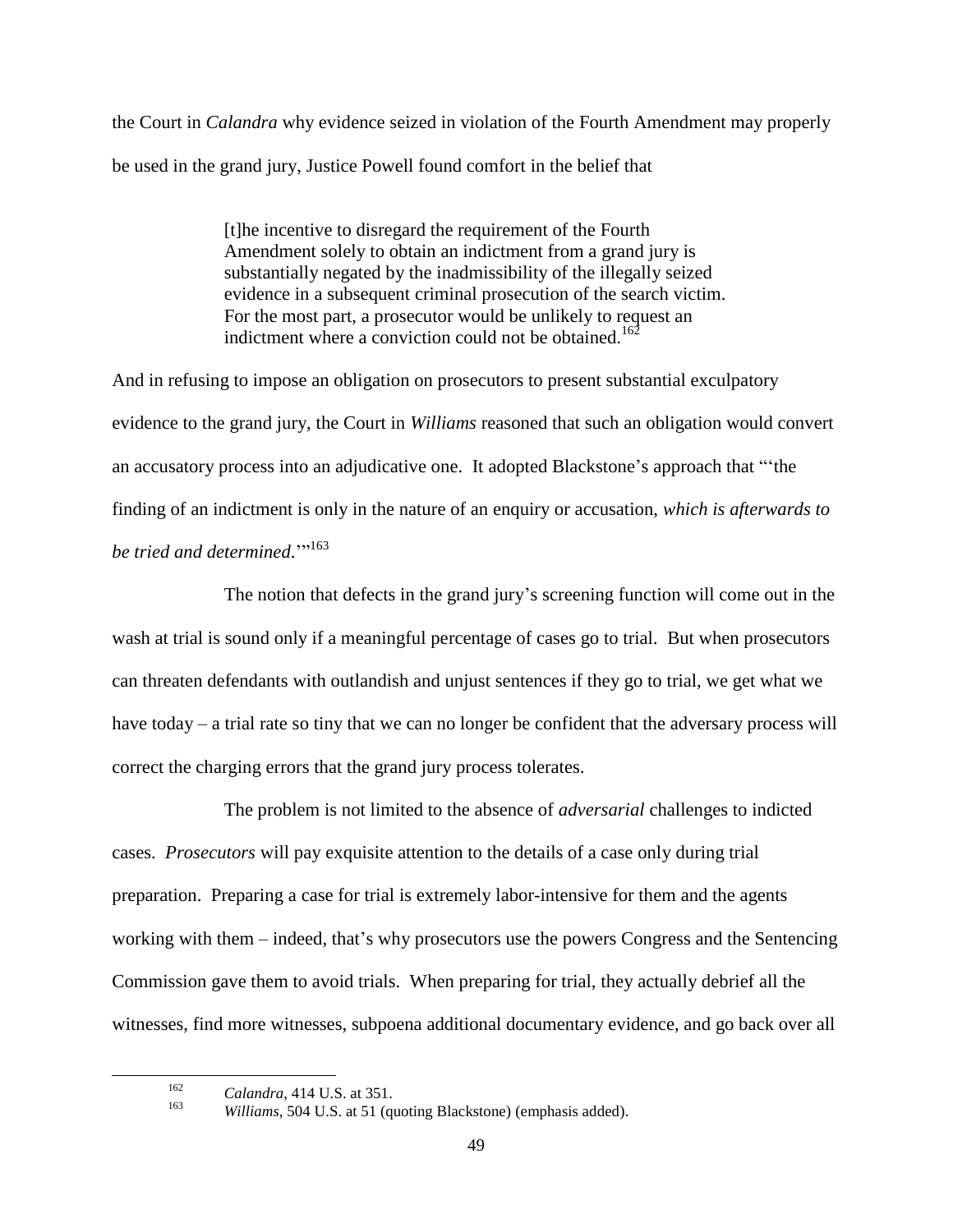the evidence they already had. The results significantly enhance both the quantity and quality of the information that was available at the time of indictment. That can strengthen the case and even suggest the appropriateness of additional and more serious charges and even additional defendants. But it can also have the opposite effect, unearthing facts that call the charges into question or warrant leniency even if the charges are sound.

I don't mean to suggest that because criminal trials are disappearing federal prosecutors are running wild, obtaining indictments based on illegally seized evidence and withholding exculpatory material from grand juries. I have no reason to believe they act in anything other than good faith in their grand jury presentations. But in a world where 97% of sentenced defendants plead guilty pursuant to agreements that require such pleas to occur before the prosecutor prepares the case for trial, the sharpened focus on the offense and the defendant that results from such trial preparation rarely occurs. The thin presentation needed for indictment is hardly ever subjected to closer scrutiny by prosecutors, defense counsel, judges or juries. The entire system loses an edge, and I have no doubt that the quality of justice in our courthouses has suffered as a result.

#### G. *The 2013 Holder Policy*

Two months ago, in an address to the American Bar Association, Attorney General Holder announced DOJ's new policy (the "2013 Holder policy") regarding mandatory minimums and prior felony informations.<sup>164</sup> He acknowledged how "coldly efficient" we've become at incarcerating people, and that almost half of the bloated federal prison population –

<sup>164</sup> Holder, Remarks at the Annual Meeting of the ABA's House of Delegates, *supra* note 1.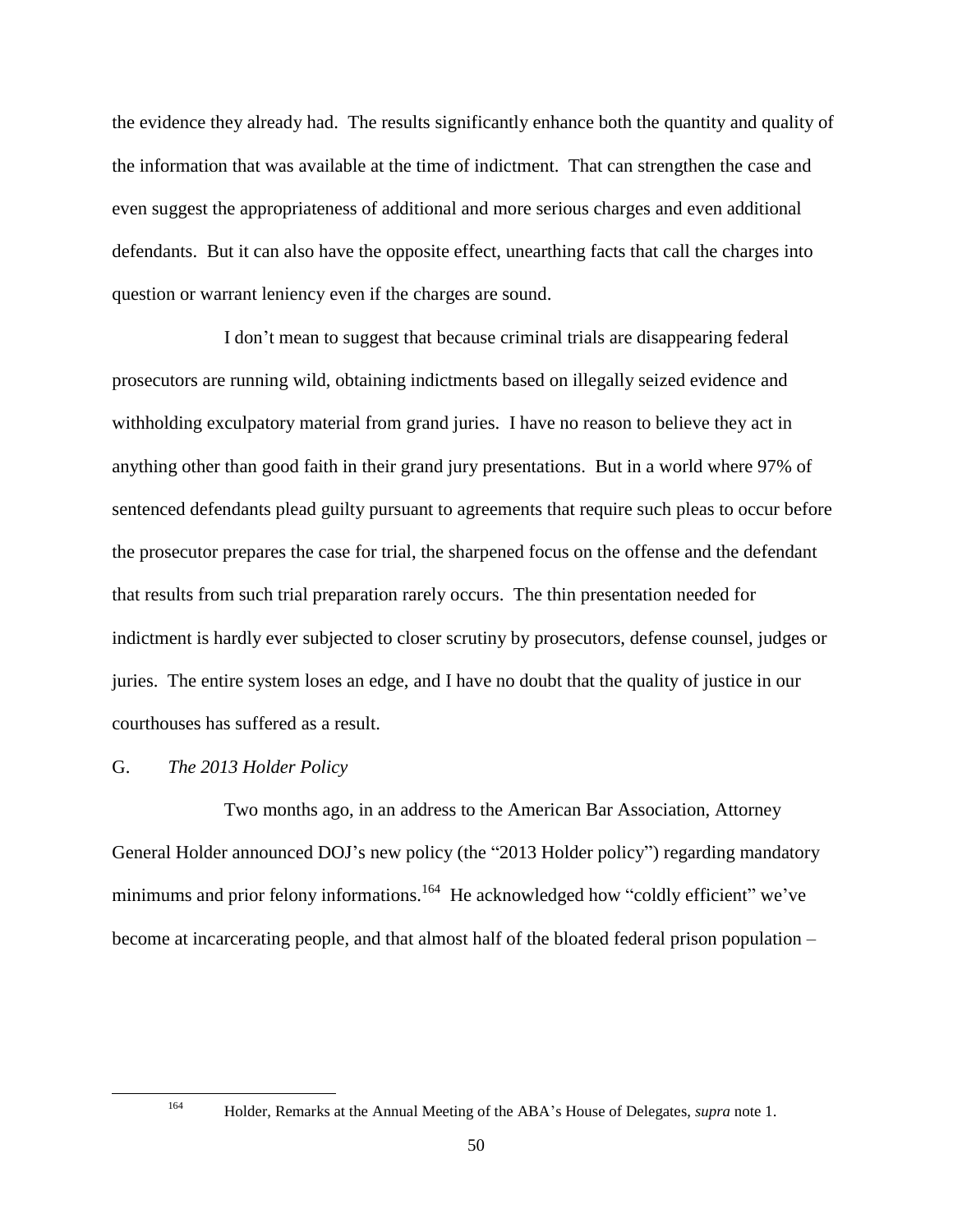which has grown exponentially since Congress enacted those mandatory minimums – is "serving time for drug-related crimes, and many have substance abuse disorders."<sup>165</sup>

In a time where the institutions responsible for sentencing policy function the way they are supposed to, there would be no need to wait for prosecutors to put an end to their own cruel, ineffective and needlessly expensive practices. But our country is in a different time right now, and once again Attorney General Holder is leading the way toward needed change.

The new policy specifically addresses both the initial decision to charge

mandatory minimums and the separate decision to file a prior felony information.

1. *Structuring the Discretion to File Mandatory Minimums*

Attorney General Holder told the ABA as follows:

I have today mandated a modification of the Justice Department's charging policies so that certain low-level, nonviolent drug offenders who have no ties to large-scale organizations, gangs, or cartels will no longer be charged with offenses that impose draconian mandatory minimum sentences. They now will be charged with offenses for which the accompanying sentences are better suited to their individual conduct, rather than excessive prison terms more appropriate for violent criminals or drug kingpins. By reserving the most severe penalties for serious, highlevel, or violent drug traffickers, we can better promote public safety, deterrence, and rehabilitation – while making our expenditures smarter and more productive.<sup>166</sup>

As for the policy itself, it states as follows:

 $\overline{\phantom{a}}$ 

[I]n cases involving the applicability of Title 21 mandatory minimum sentences based on drug type and quantity, prosecutors should decline to charge the quantity necessary to trigger a

<sup>165</sup> *Id*. In 1986, when the ADAA was enacted, the federal prison population was 44,408. U.S. DEP'T OF JUSTICE, BUREAU OF JUSTICE STATISTICS, PRISONERS IN 1986 2 tbl. 2 (1987). By 1994, it was 95,034; by 2004, it was 180,238. U.S. DEP'T OF JUSTICE, BUREAU OF JUSTICE STATISTICS, PRISONERS IN 2004 3 tbl. 3 (2005); U.S. DEP'T OF JUSTICE, BUREAU OF JUSTICE STATISTICS, CORRECTIONAL POPULATIONS IN THE UNITED STATES, 1994 66 tbl. 5.1 (1996). In 2012 there were 217,815 prisoners in the custody of the federal government. U.S. DEP'T OF JUSTICE, BUREAU OF JUSTICE STATISTICS, PRISONERS IN 2012 – ADVANCE COUNTS 2 tbl. 1 (2013).

<sup>166</sup> Holder, Remarks at the Annual Meeting of the ABA's House of Delegates, *supra* note 1.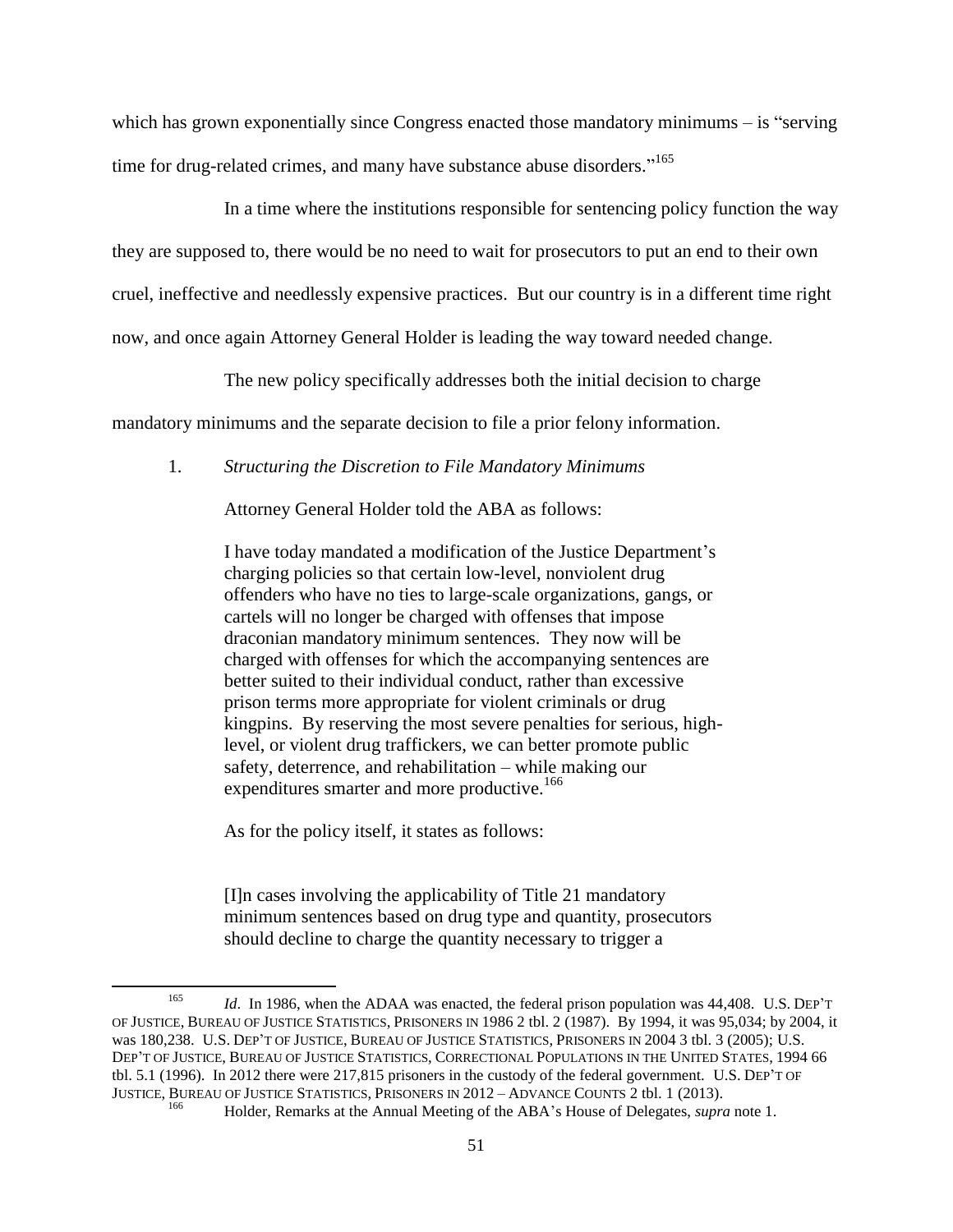mandatory minimum sentence if the defendant meets each of the following criteria:

 The defendant's relevant conduct does not involve the use of violence, the possession of a weapon, the trafficking of drugs to or with minors, or the death or serious bodily injury of any person;

 The defendant is not an organizer, leader, manager or supervisor of others within a criminal organization;

 The defendant does not have significant ties to large-scale drug trafficking organizations, gangs, or cartels; and

 The defendant does not have a significant criminal history. A significant criminal history will normally be evidenced by three or more criminal history points but may involve fewer or greater depending on the nature of any prior convictions.<sup>167</sup>

Since my focus here is on the filing of prior felony informations, not the initial

decision to bring mandatory minimum charges, my principal concerns about this aspect of the

new DOJ policy are set forth briefly in the margin.<sup>168</sup> But notwithstanding those concerns, the

 $\overline{a}$ 

<sup>167</sup> 2013 Holder Policy, *supra* note [1,](#page-0-1) at 2.

<sup>168</sup> One of the facts that can result in the charging of a mandatory minimum is that the defendant's "relevant conduct" involves the possession of a weapon. That sounds logical; why should someone who possessed a weapon be considered "nonviolent?" But those of us who actually have to deal with that "relevant conduct" principle know better. The guidelines provide that a defendant is held accountable for a gun possessed by someone else if that person's conduct is in furtherance of the criminal activity and reasonably foreseeable. U.S. SENTENCING GUIDELINES MANUAL § 1B1.3(a)(1)(B) & cmt. 2 (2012). *See generally* GORDON MEHLER, JOHN GLEESON & DAVID C. JAMES, FEDERAL CRIMINAL PRACTICE: A SECOND CIRCUIT HANDBOOK § 42-6 (13th ed. 2013). Since guns are widely known to be tools of the drug trade, a gun possessed by another participant in the defendant's drug trafficking offense can be charged to the defendant no matter how nonviolent the defendant himself may be and even if he neither possessed the gun and nor knew someone else did. *See United States v. Batista*, 684 F.3d 333, 343-44 (2d Cir. 2012) (affirming adjustment for defendant even though there was no firearm in physical proximity to him and he was not informed by others that they possessed firearms); *United States v. Stevens*, 985 F.2d 1175, 1188–89 (2d Cir. 1993) (specifically rejecting argument that government had to prove defendant's actual knowledge of firearm where possession was reasonably foreseeable). In short, the mere fact that a defendant's relevant conduct includes the possession of a gun is cause for a more in-depth inquiry, but it should never automatically subject him to a mandatory minimum.

Second, the new policy predictably allows for the continued use of mandatory minimums to coerce cooperation. That is clearly the purpose of the requirement that the defendant "not have significant ties to large-scale drug trafficking organizations, gangs, or cartels." As discussed in *Dossie*, it's impossible to extricate from any discussion of the drug offense mandatory minimums federal prosecutors' longstanding use of those provisions to "flip" defendants. 851 F. Supp. 2d at 487. But it's not fair to punish a nonviolent, low-level drug trafficking defendant with harsh sentences intended only for his bosses because he declines to cooperate. Cooperation is supposed to afford a break from an otherwise deserved sentence; it violates a basic principle of our system to impose an undeservedly harsh sentence based on a refusal to cooperate. *Id*. at 488. Modern federal prosecutors have lost sight of this principle, and have explicitly sought increased sentences not because the crimes at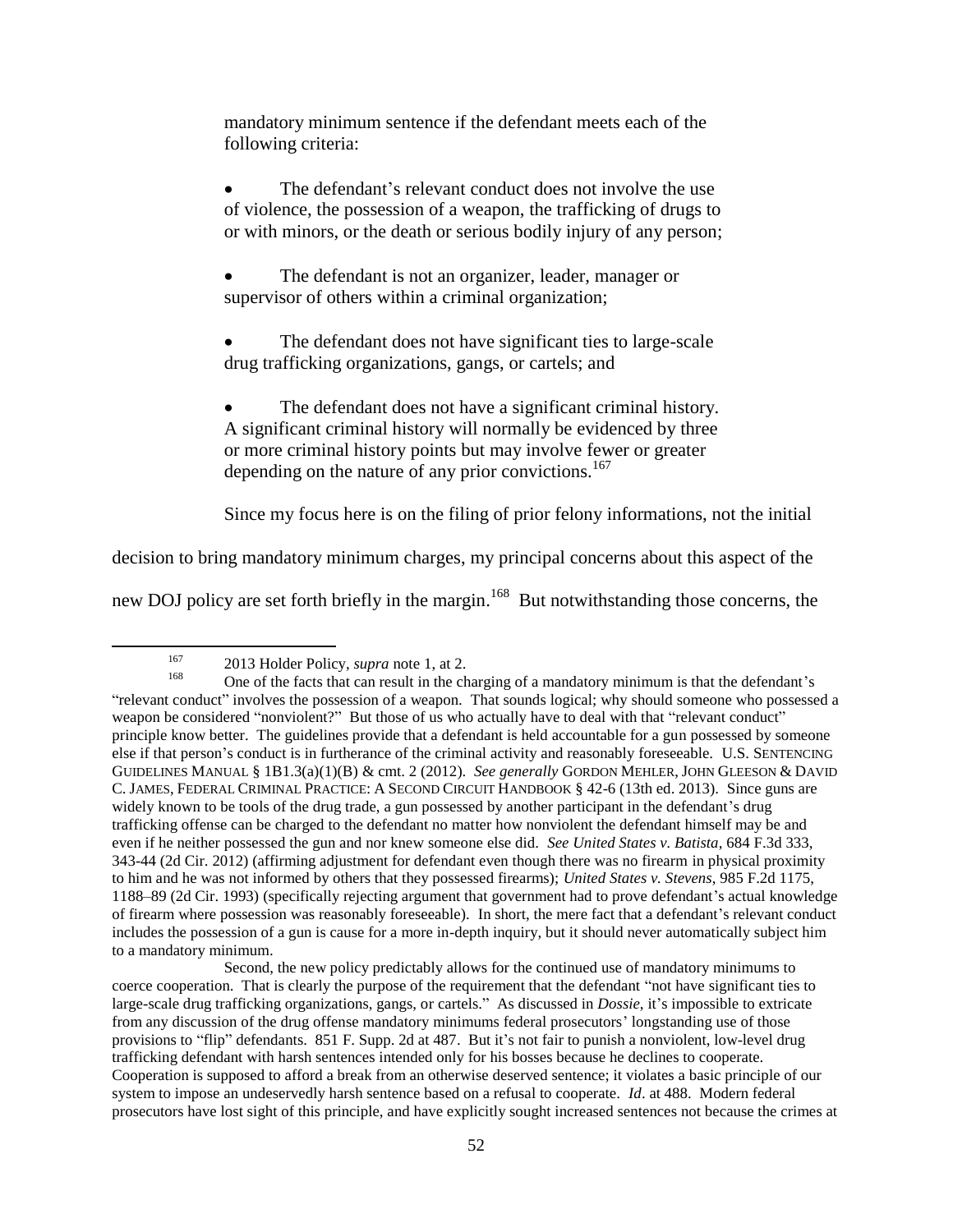new policy is promising. Tone matters a lot, and the nation's top law enforcement officer has said out loud what everyone has known for too long: The drug trafficking sentences that we've been dishing out regularly for more than 20 years are unjust, counterproductive, fiscally irresponsible and racially discriminatory.<sup>169</sup> There's wiggle room in the 2013 Holder Policy, as there is in every policy statement issued by Main Justice, and AUSAs looking to undermine its intended effect will find ways to do so. But if it is implemented in the same spirit in which it was promulgated, fewer nonviolent low-level drug traffickers will be charged with onerous mandatory minimums Congress explicitly meant only for their bosses.<sup>170</sup>

 $\overline{\phantom{a}}$ 

Finally, the significance of a particular defendant's "ties to large-scale drug trafficking organizations, gangs, or cartels" will inevitably be in the eyes of the beholder. Street-level drug traffickers don't make their own cocaine or heroin, so there are always "ties" of some sort to at least one of the organizations that do. Depending on the spirit with which line prosecutors implement the new policy, truly low-level offenders, even addicts with minimal roles, may readily be deemed to have significant enough ties to warrant charging them with mandatory minimums in order to coerce their cooperation. In sum, I harbor no illusions; it will be difficult indeed to wean federal prosecutors off their dependence on mandatory minimums to coerce the cooperation of those who should not face those onerous charges.

169 Holder, Remarks at the Annual Meeting of the ABA's House of Delegates, *supra* note 1 ("[I]t's time to ask tough questions about how we can strengthen our communities, support young people, and address the fact that young black and Latino men are disproportionately likely to become involved in our criminal justice system – as victims as well as perpetrators. We also must confront the reality that – once they're in that system – people of color often face harsher punishments than their peers. One deeply troubling report, released in February, indicates that – in recent years – black male offenders have received sentences nearly 20 percent longer than those imposed on white males convicted of similar crimes. This isn't just unacceptable – it is shameful. It's unworthy of our great country, and our great legal tradition. And in response, I have today directed a group of U.S. Attorneys to examine sentencing disparities, and to develop recommendations on how we can address them.").

The flexibility the new DOJ Policy affords prosecutors in evaluating criminal history is both necessary and admirable. The Sentencing Commission has recommended that Congress "consider marginally expanding the safety valve at 18 U.S.C. § 3553(f) to include certain offenders who receive two, or perhaps three, criminal history points under the guidelines." MANDATORY MINIMUM REPORT, *supra* note [8,](#page-2-0) at 355-56. As I stated in *Dossie*, "this recommendation is too tepid, given how easy it is for nonviolent offenders to rack up criminal history points, especially while under supervision." *Dossie*, 851 F. Supp. 2d at 482 n.5 (citing U.S. SENTENCING GUIDELINES MANUAL § 4A1.1(d) (2011)). Rather than recommend that safety valve eligibility be pegged to an arbitrary number of criminal history points, the Commission should take its cue from DOJ and urge Congress to allow judges to consider "the nature of any prior convictions" in deciding whether safety valve relief should be available. *Cf*. U.S. SENTENCING GUIDELINES MANUAL § 4A1.3(b)(1) (2011) (allowing for a downward criminal history departure where the "criminal history category substantially overstates the seriousness of the defendant's criminal history or the likelihood that the defendant will commit other crimes").

issue warrant them, but solely because it would make it easier for the government to procure the cooperation of the people charged with those crimes. Frank O. Bowman, III, *A More Perfect System: Twenty-Five Years of Guidelines Sentencing Reform Institutions*, 58 STAN. L. REV. 235, 252 (2005) ("To an increasing degree, the Department has come to justify its requests for tougher sentencing rules, not on the ground that offenders actually deserve the higher sentences, but simply because the threat of the higher sentence provides a greater inducement for defendant cooperation.").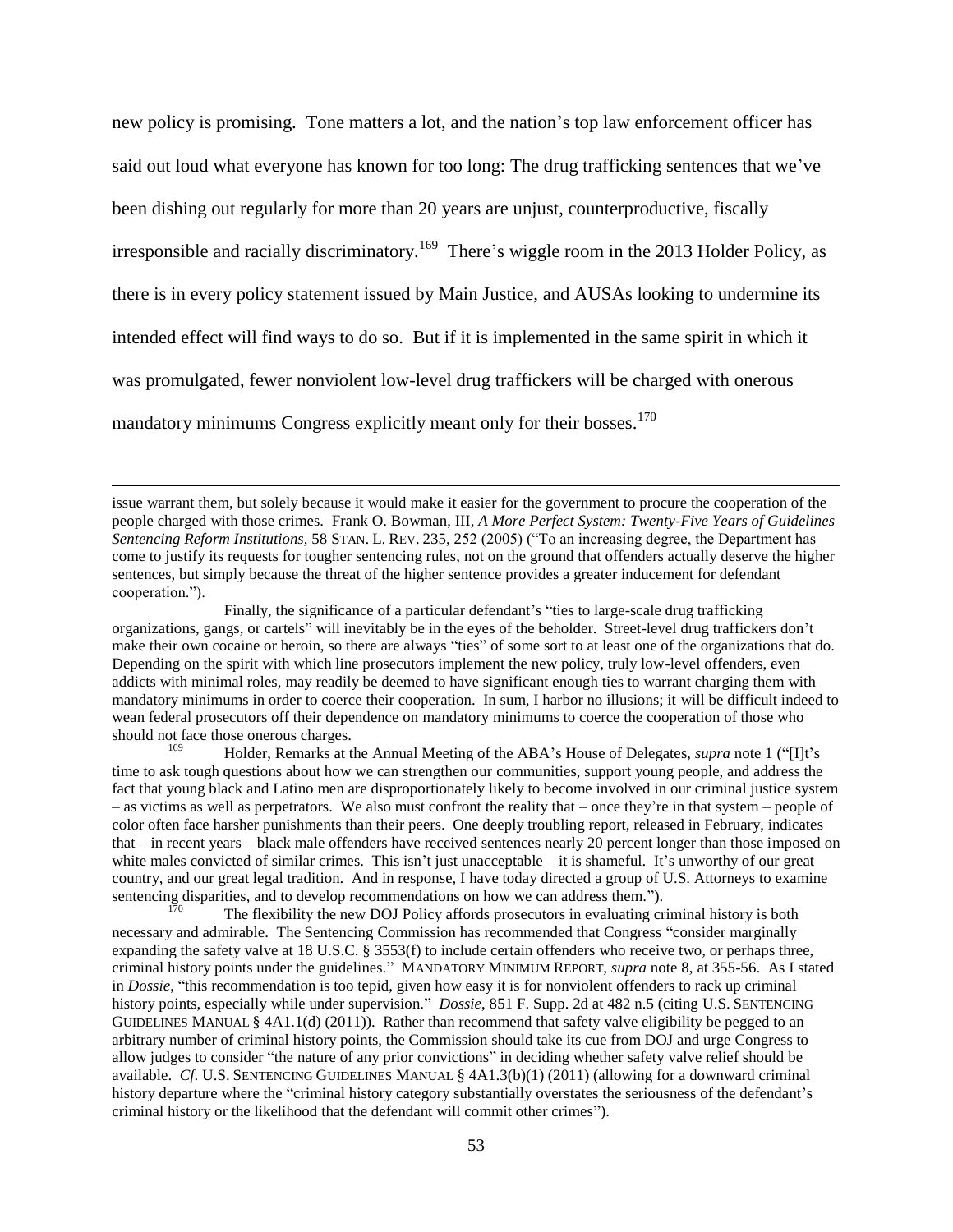On the other hand, to the extent it addresses the filing of prior felony

informations, the 2013 Holder Policy is not promising at all.

2. *The Decision to File a Prior Felony Information – the Defects in the New Policy and the Need for Repairs*

Under the 2013 Holder Policy, "[p]rosecutors should decline to file an

information pursuant to 21 U.S.C. § 851 unless the defendant is involved in conduct that makes

the case appropriate for severe sanctions."<sup>171</sup> When determining whether an enhancement is

appropriate, prosecutors are to consider the following factors:

- Whether the defendant was an organizer, leader, manager, or supervisor of others within a criminal organization;
- Whether the defendant was involved in the use or threat of use of violence in connection with the offense;
- The nature of the defendant's criminal history, including any prior history of violent conduct or recent prior convictions for serious offenses;
- Whether the defendant has significant ties to large-scale drug trafficking organizations, gangs or cartels;
- Whether the filing would create a gross sentencing disparity with equally or more culpable co-defendants; and
- Other case-specific aggravating or mitigating factors.<sup>172</sup>

The first defect in this policy is the starting point is wrong. One of the pernicious

effects of DOJ's prior felony informations policies since 1992 is that they created an attitude that

prior felony informations are *presumptively* to be filed whenever a defendant has prior drug

felony convictions. The new policy's description of the decision it purports to control – whether

prosecutors "should *decline* to file" a prior felony information – perpetuates that error. Indeed,

<sup>&</sup>lt;sup>171</sup> 2013 Holder Policy, *supra* note 1, at 3.

 $Id$ .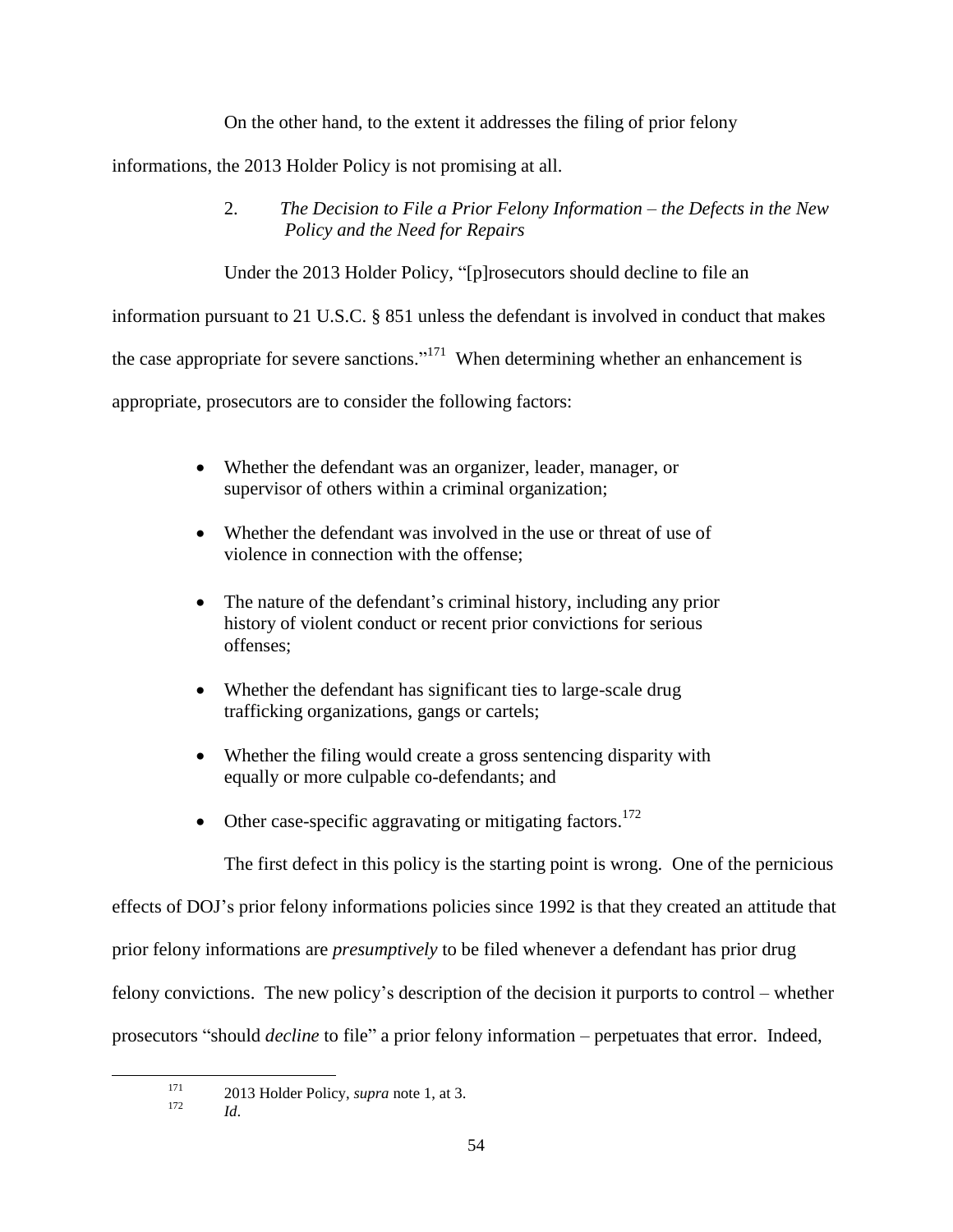despite its criticism of DOJ's use of prior felony informations, the recent *Young* case buys into that mindset by repeatedly characterizing decisions not to file them as a "waiver" or an option the prosecutor has "waived."<sup>173</sup>

It is inconsistent with the history and purpose of § 851 to say the prosecutor's mission is to make a decision about whether to decline to file a prior felony information. DOJ itself lobbied for and received, in the 1970 legislation described earlier, a different mission: to carefully choose from the pool of defendants eligible for recidivist enhancements the hardened professional drug traffickers who should face those especially harsh mandatory punishments. The job is to *select* the deserving few, not to include all eligible defendants absent an affirmative decision to decline.

Second, even if the approach were correct, the factors set forth in the 2013 Holder Policy do nothing to help isolate the most culpable, professional, and hardcore of the recidivist drug trafficking defendants from the large pool of recidivist drug traffickers. Instead, an AUSA can easily conclude that any one of the factors that will typically result in a mandatory minimum charge (aggravating role, use or threat of violence, ties to an enterprise, and significant criminal history) will also justify the filing of a prior felony information, as will an unspecified array of "[o]ther case-specific aggravating . . . factors." An AUSA who wishes to threaten to file or to actually file a prior felony information against someone facing a 5-40 count or a 10-life count will always find comfort in the new policy. And experience has taught us that when prosecutors are free to invoke these enhanced mandatory punishments whenever they want to, they use them for the purposes discussed above, which have nothing to do with enhanced culpability and everything to do with punishing the exercise of constitutional rights.

<sup>&</sup>lt;sup>173</sup> *E.g.*, 2013 WL 4399232 at \*2, \*6.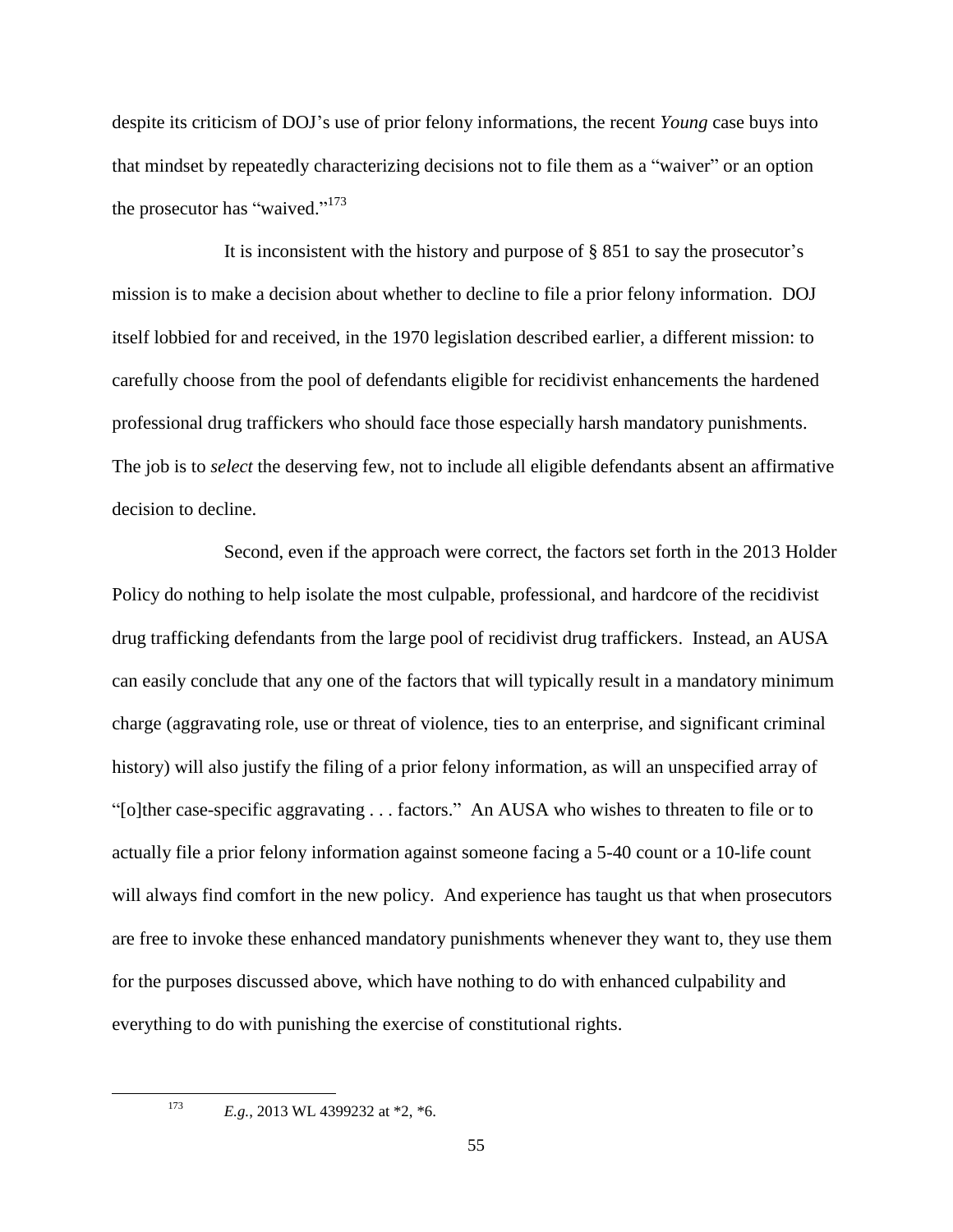There's nothing wrong with the 2013 Holder Policy that the Attorney General can't fix. For starters, I respectfully suggest that DOJ affirmatively repudiate the 1992 decision to include prior felony informations among "the most serious, readily provable offenses" that federal prosecutors must presumptively bring in every case. The whole point of enacting § 851 was to establish, *at DOJ's insistence*, the exact opposite approach: automatic applicability was repealed, and recidivist enhancements were to be invoked only after DOJ has selected the subset of drug trafficking recidivists that truly deserve them.

Second, DOJ should explicitly prohibit the use of prior felony informations to coerce defendants into pleading guilty or to punish those who refuse to do so, and it should enforce the prohibition. No matter how entrenched that practice is, and how inured we've all become to it, it isn't right. It forces too many people to waive their right to a trial, and it exacts a price for going to trial that no one should have to pay. Is it ever appropriate to use the power to file a prior felony information in plea negotiations? No, for the simple reason that there is no check on the prosecutor's chosen sentencing strategy if one is actually filed.<sup>174</sup>

 $\overline{a}$ 

<sup>&</sup>lt;sup>174</sup> The inability of judges to act as a check on prosecutorial power is what distinguishes this type of bargaining from the type I have endorsed and asked the Commission to encourage. *See* Gleeson, *The Sentencing Commission and Prosecutorial Discretion*, *supra* note [69.](#page-23-0) Among the several reasons prosecutors should be permitted to engage in bargaining that results in sentences substantially below those meted out by the Guidelines themselves is that allowing them to do so ameliorates the severity of an overly-harsh Guidelines regime. *See id*. at 658. However, when they refuse to do so, that is, when prosecutors insist for whatever reason that defendants bear the full brunt of the Guidelines' severity, judges are there as a check. If the case involves a circumstance of a kind or to a degree not adequately considered by the Commission, or a sentence below the applicable range is sufficient but no greater than necessary to achieve the goals of sentencing, a judge is authorized to sentence below the Guidelines range. The essential evil of prior felony informations is there is no such check on government power; judges are required to impose sentences at least as long as the enhanced mandatory minimums they trigger. Simple justice demands that if a defendant is to be sentenced to twice the original mandatory minimum, or to life in prison, that is because a judge, after considering all the relevant factors, *selects* such a sentence, not because the government has unilaterally mandated it. I'm not suggesting prosecutors shouldn't argue for such sentences if they deem them appropriate, and indeed I think they should appeal when they believe judges have unreasonably refused to impose them. *See United States v. Ovid*, No. 09-CR-216 JG, 2010 WL 3940724, at \*9-10 (E.D.N.Y. Oct. 1, 2010).But a system that allows a prosecutor to mandate harsh sentences no matter how unjust the sentencing judge may find them to be breeds injustice and disrespect for our criminal justice system.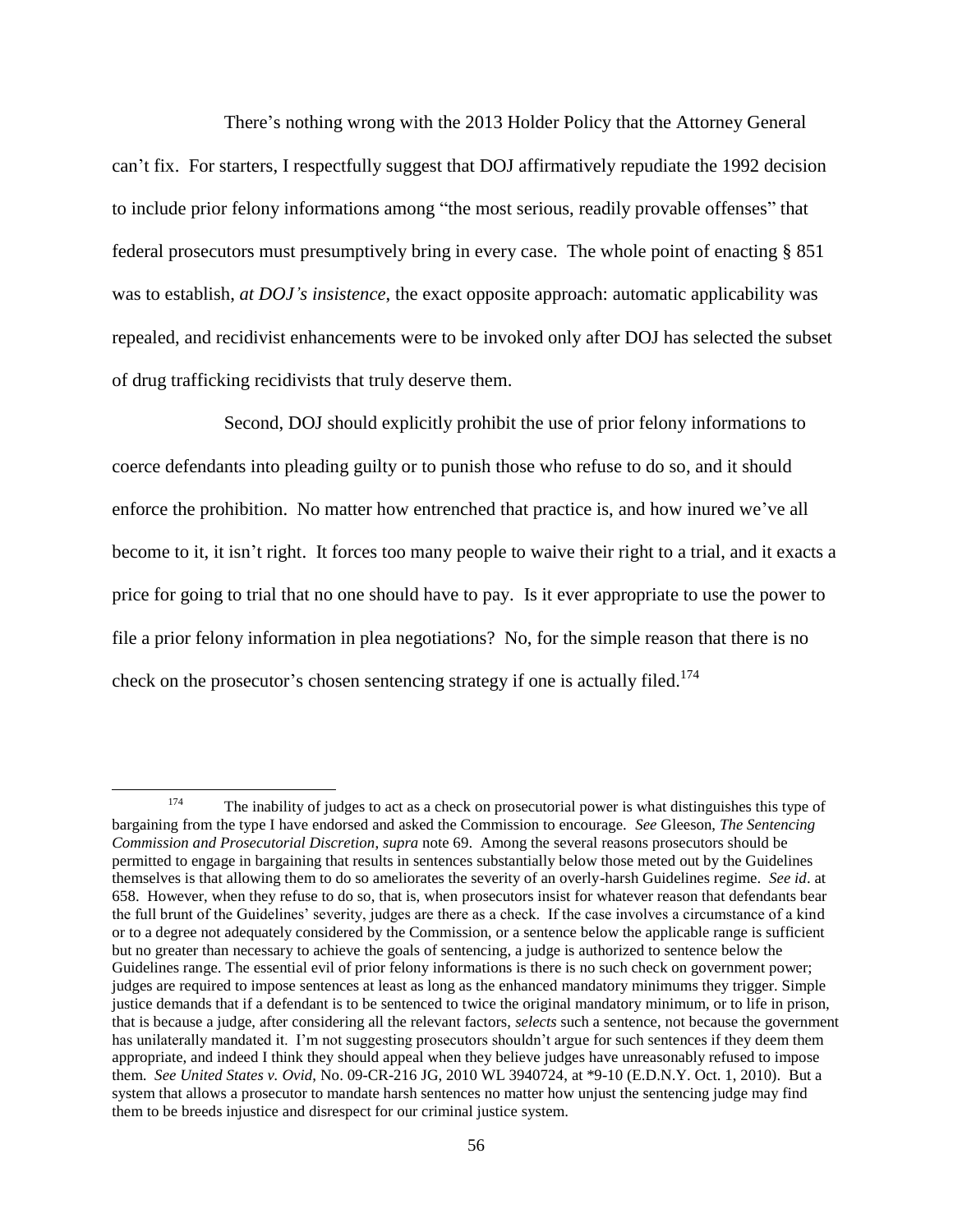Is there any appropriate use for a prior felony information? Yes: When an AUSA, guided by factors that focus on enhanced *culpability*, not on the exercise of constitutional rights, identifies a defendant to be among the especially culpable subset of professional narcotics traffickers whose crimes and criminal pasts make them deserving of the prior felony information sledgehammer. Just as certain mitigating factors must be present before a defendant may avoid a mandatory minimum, there ought to be a list of aggravating factors that must all be present before a prior felony information may be filed.<sup>175</sup>

In *Bordenkircher v. Hayes*, the Supreme Court stated as follows: "There is no doubt that the breadth of discretion that our country's legal system vests in prosecuting attorneys carries with it the potential for both individual and institutional abuse."<sup>176</sup> If anything, both the breadth of prosecutorial discretion and the potential for its abuse have been magnified in the 35 years since that 5-4 decision. A footnote to that statement further observed that "[t]his potential has led to many recommendations that the prosecutor's discretion should be controlled by means of either internal or external guidelines."<sup>177</sup> This is just such a recommendation. As it currently stands, the DOJ policy does nothing to control a prosecutor's discretion to file a prior felony information. Every factor that would cause a line prosecutor to level a mandatory minimum charge to begin with is endorsed by the new policy as a reason to file a prior felony information as well. Prosecutors will continue regarding the filing of prior felony informations as automatic.

<sup>&</sup>lt;sup>175</sup> In *Dossie*, I advanced specific suggestions with regard to the decision to file mandatory minimums. I did so not because judges are well-positioned to suggest specific policy recommendations to prosecutors but because the legislative history so clearly set forth the exact kinds of drug traffickers (*i.e*., leaders and managers) at whom those provisions were targeted. 851 F. Supp. 2d at 485-87. There is no analogous directive here. To the contrary, Congress made the filing of prior felony informations discretionary in 1970 precisely because DOJ said *it* wanted the opportunity to narrow the field of eligible defendants to those who are truly deserving of prior felony informations. The Attorney General should seize that opportunity and promulgate a policy that will give prior felony informations a more nuanced and appropriate (and much narrower) role in federal law enforcement.

*Id.* at 373 n. 9.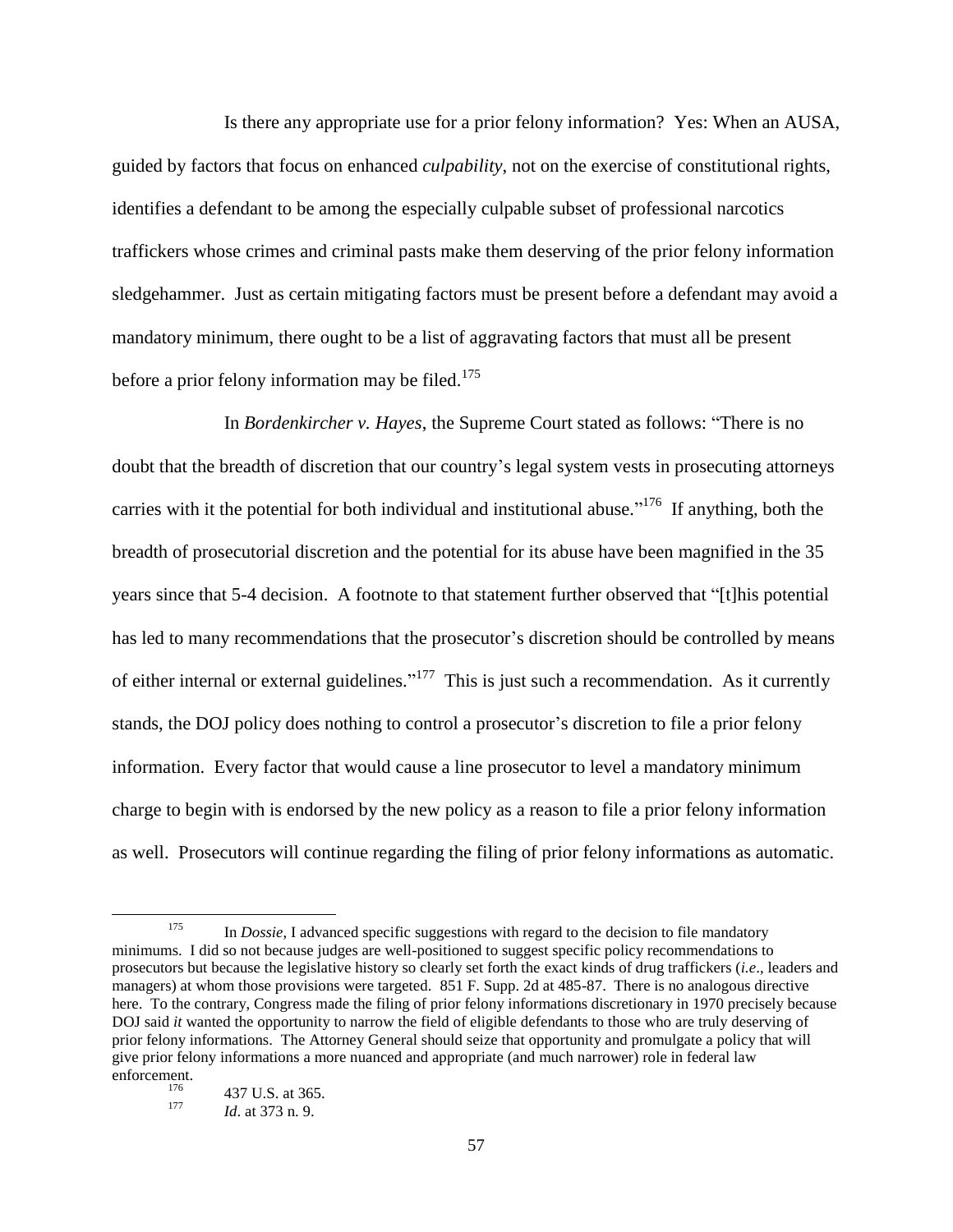They will continue to use them abusively, that is, they will condition the withholding of the excessive mandatory sentences they trigger only if the defendant forfeits his right to trial by jury (and, in some cases, also agrees to cooperate). They will insist on their use as sledgehammers against the ever-dwindling few who have the temerity to ask for the trial the Constitution guarantees.

Finally, there is an obvious need to provide relief to the many current federal inmates who fell victim over the years to the abusive practices discussed here. The Attorney General has properly emphasized the need "to usher in a new approach," one that "ensure[s] that incarceration is used to punish, deter and rehabilitate – not merely to warehouse and forget."<sup>178</sup> Part of that approach must be to revisit those who until now have been warehoused and forgotten. Nowhere is it written that the life sentences of Charles Doutre, Dennis Capps, and the many others like them are irrevocable, or that Tyquan Midyett or Melissa Ross must necessarily serve all 20 years of their equally indefensible sentences. The Attorney General can right those wrongs and the many others like them if he has the will to do so and if the conduct of those inmates since they were sentenced suggests it is appropriate. The United States Attorneys around the country have the power to go back into courtrooms and to request sentencing judges (or other judges in the same districts if those judges are no longer serving) to vacate sentences that were mandated by prior felony informations and amounted to miscarriages of justice. Any claim that such a request can only be made if there's a defect in the underlying proceedings would be just an excuse. The underlying defect is the abuse of prosecutorial power that produced the sentences in the first place. The individuals serving those bonecrushing sentences will certainly not object to a request for remedial relief, and if the judges choose to vacate and

<sup>178</sup> Holder, Remarks at the Annual Meeting of the ABA's House of Delegates, *supra* note 1.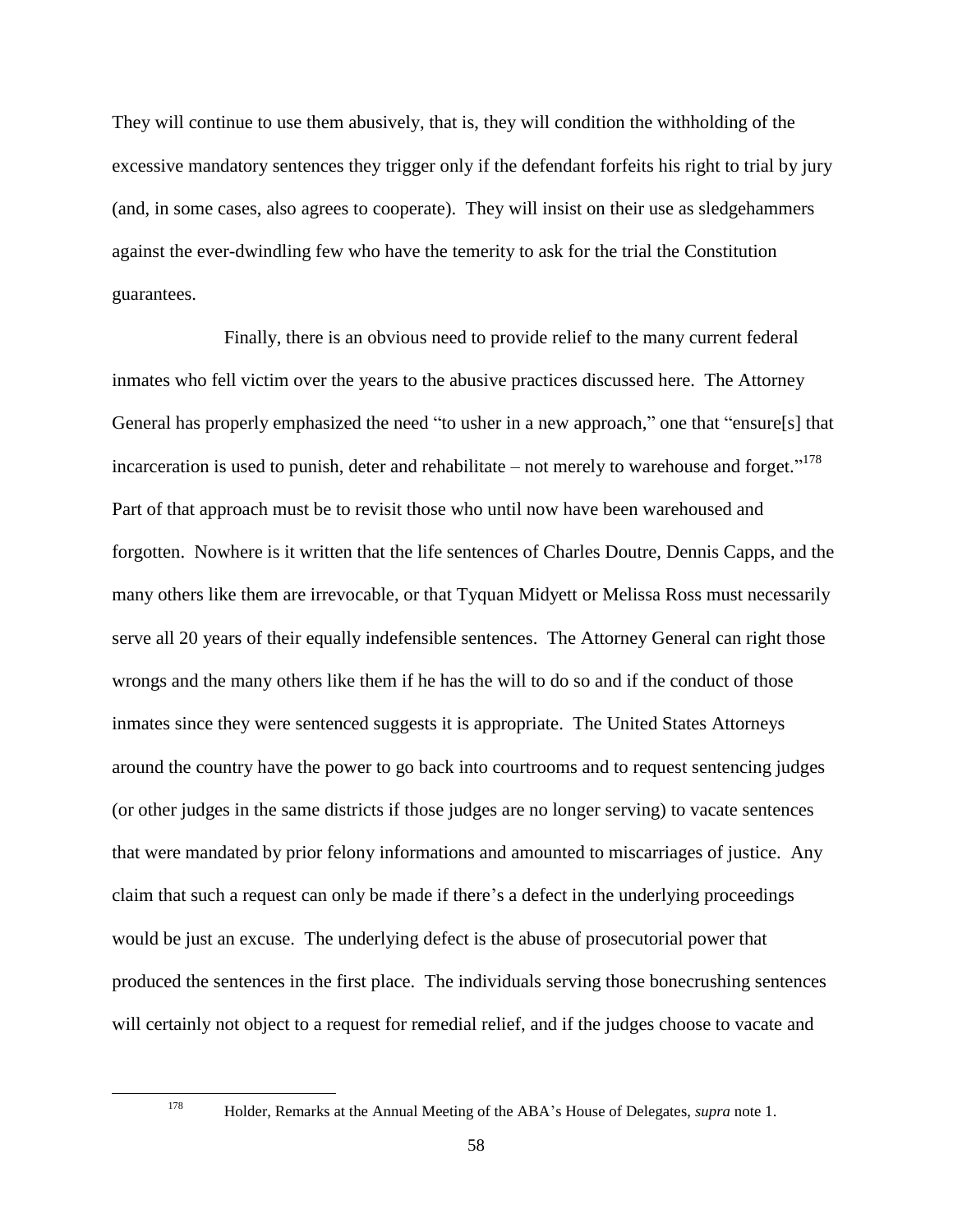resentence on the joint request of the parties, justice will have been served. If they don't, nothing will have been lost except the judge's opportunity to correct an injustice.<sup>179</sup>

I mention the foregoing because the paradigmatic avenue for relief of the sort we need – executive clemency – has been essentially blocked for years. The Attorney General's leadership can also extend to helping to reinvigorate executive clemency. Given the extremely high costs of incarceration and the proven efficacy of alternatives to incarceration in reducing recidivism rates, it is important to focus on clemency as another form of needed sentencing reform. There is good reason to believe that the benefits of a robust clemency process can outweigh the costs, political and otherwise, of any erroneous decisions, particularly if the recommendations for clemency are the result of a process that includes all the relevant stakeholders.<sup>180</sup>

#### *G. Conclusion*

l

I sentenced Lulzim Kupa to a 132-month term of imprisonment for a variety of reasons. The most important by far was because I could, that is, I was not required to impose a sentence of life in prison for his nonviolent drug trafficking offense. And the only reason for that is Kupa buckled under the enormous pressure that looming sentence placed on him. The prior felony information ushered that 800-pound gorilla into the case at the eleventh hour and it took the case over. Once it was filed, everything that followed was done with all eyes on the draconian sentence that a jury's verdict of guilty would require me to impose. It snuffed out an imminent trial at which Kupa wanted to do what our Constitution and Bill of Rights guarantee

<sup>&</sup>lt;sup>179</sup> Judge Gilbert Merritt suggested this type of government-initiated postconviction relief even as he voted to affirm the draconian 20-year sentence in *United States v. Gonzalez-Ramirez*, discussed above at not[e 148.](#page-43-0) *See* 561 F.3d at 31 (Merritt, J., concurring) ("I think that the prosecution's purely discretionary decision to ratchet up this sentence to 20 years is misguided and ought to be reconsidered when the judgment becomes final.").

<sup>180</sup> *See* Rachel E. Barkow, *The Politics of Forgiveness: Reconceptualizing Clemency*, 21 FED. SENT'<sup>G</sup> REP. 153 (2009); *see also* Editorial, *Pardon Rates Remain Low*, *supra* note [119.](#page-37-0)